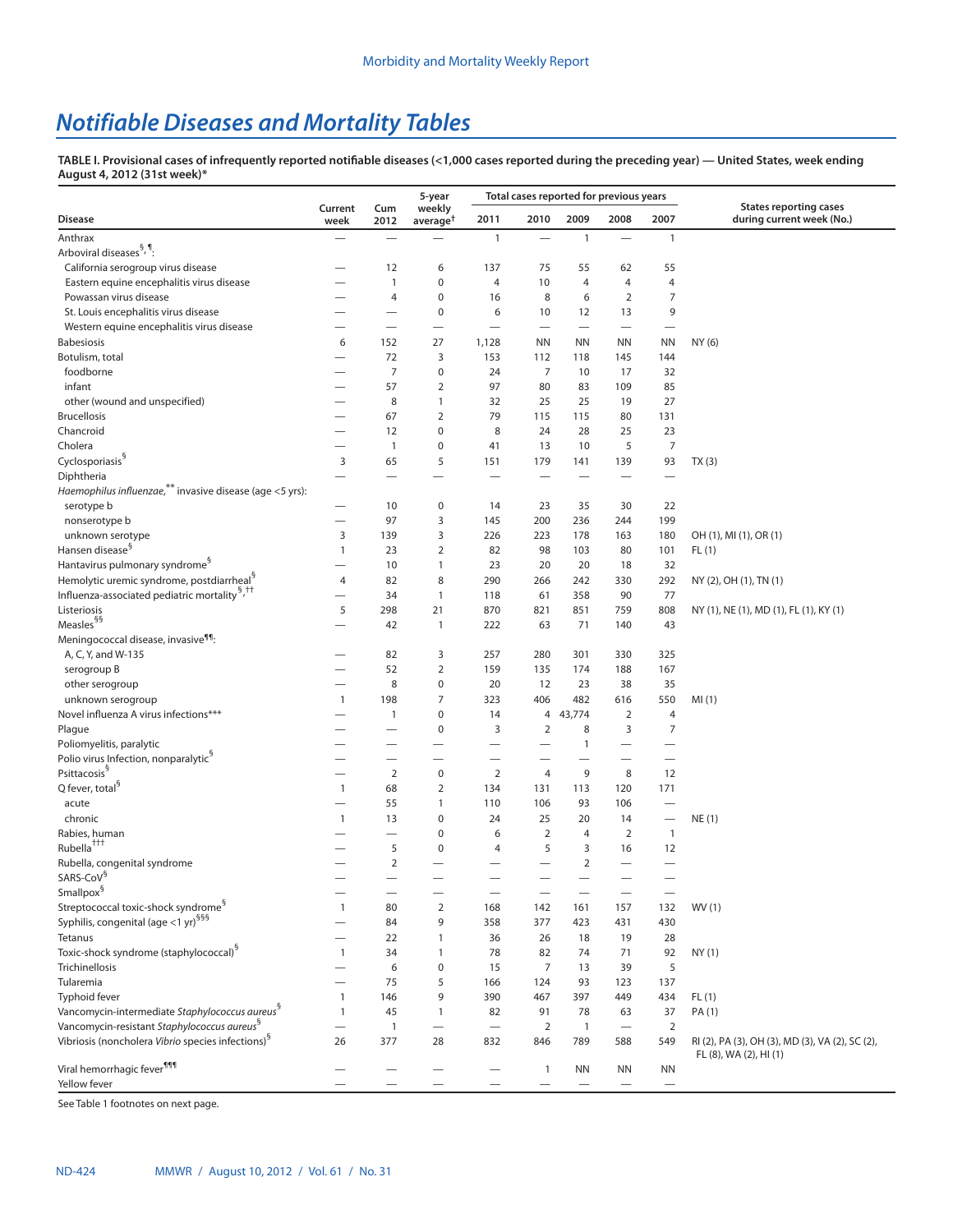#### **TABLE I. (***Continued***) Provisional cases of infrequently reported notifiable diseases (<1,000 cases reported during the preceding year) — United States, week ending August 4, 2012 (31st week)\***

- —: No reported cases. N: Not reportable. NN: Not Nationally Notifiable. Cum: Cumulative year-to-date counts.
- \* Case counts for reporting year 2011 and 2012 are provisional and subject to change. For further information on interpretation of these data, see [http://www.cdc.gov/osels/ph\\_surveillance/](http://www.cdc.gov/osels/ph_surveillance/nndss/phs/files/ProvisionalNationa%20NotifiableDiseasesSurveillanceData20100927.pdf) [nndss/phs/files/ProvisionalNationa%20NotifiableDiseasesSurveillanceData20100927.pdf](http://www.cdc.gov/osels/ph_surveillance/nndss/phs/files/ProvisionalNationa%20NotifiableDiseasesSurveillanceData20100927.pdf).
- † Calculated by summing the incidence counts for the current week, the 2 weeks preceding the current week, and the 2 weeks following the current week, for a total of 5 preceding years. Additional information is available at [http://www.cdc.gov/osels/ph\\_surveillance/nndss/phs/files/5yearweeklyaverage.pdf](http://www.cdc.gov/osels/ph_surveillance/nndss/phs/files/5yearweeklyaverage.pdf).
- § Not reportable in all states. Data from states where the condition is not reportable are excluded from this table except starting in 2007 for the arboviral diseases, STD data, TB data, and<br>influenza-associated pediatric
- Il ncludes both neuroinvasive and nonneuroinvasive. Updated weekly from reports to the Division of Vector-Borne Infectious Diseases, National Center for Zoonotic, Vector-Borne, and Enteric Diseases (ArboNET Surveillance). Data for West Nile virus are available in Table II.
- \*\* Data for *H. influenzae* (all ages, all serotypes) are available in Table II.
- †† Updated weekly from reports to the Influenza Division, National Center for Immunization and Respiratory Diseases. Since October 2, 2011, 34 influenza-associated pediatric deaths occurring during the 2011-12 influenza season have been reported. §§ No measles cases were reported for the current week.
- 
- ¶¶ Data for meningococcal disease (all serogroups) are available in Table II.
- \*\*\* CDC discontinued reporting of individual confirmed and probable cases of 2009 pandemic influenza A (H1N1) virus infections on July 24, 2009. During 2009, four cases of human infection with novel influenza A viruses, different from the 2009 pandemic influenza A (H1N1) strain, were reported to CDC. The four cases of novel influenza A virus infection reported to CDC during 2010, the fourteen cases reported during 2011, and the one case reported in 2012 are different from the 2009 pandemic influenza A (H1N1) virus. Total case counts are provided by the Influenza Division, National Center for Immunization and Respiratory Diseases (NCIRD).
- ††† No rubella cases were reported for the current week.
- §§§ Updated weekly from reports to the Division of STD Prevention, National Center for HIV/AIDS, Viral Hepatitis, STD, and TB Prevention.
- 111 There were no cases of viral hemorrhagic fever reported during the current week. See Table II for dengue hemorrhagic fever.



#### **FIGURE I. Selected notifiable disease reports, United States, comparison of provisional 4-week totals August 4, 2012, with historical data**

\*No measles cases were reported for the current 4-week period yielding a ratio for week 31 of zero (0). † Ratio of current 4-week total to mean of 15 4-week totals (from previous, comparable, and subsequent 4-week periods for the past 5 years). The point where the hatched area begins is based on the mean and two standard deviations of these 4-week totals.

# **Notifiable Disease Data Team and 122 Cities Mortality Data Team** Enrique Nieves<br>Deborah A. Adams W Deborah A. Adams Willie J. Anderson Rosaline Dhara<br>Alan W. Schley Diana Harris Onweh Pearl C. Sharp Michael S. Wodajo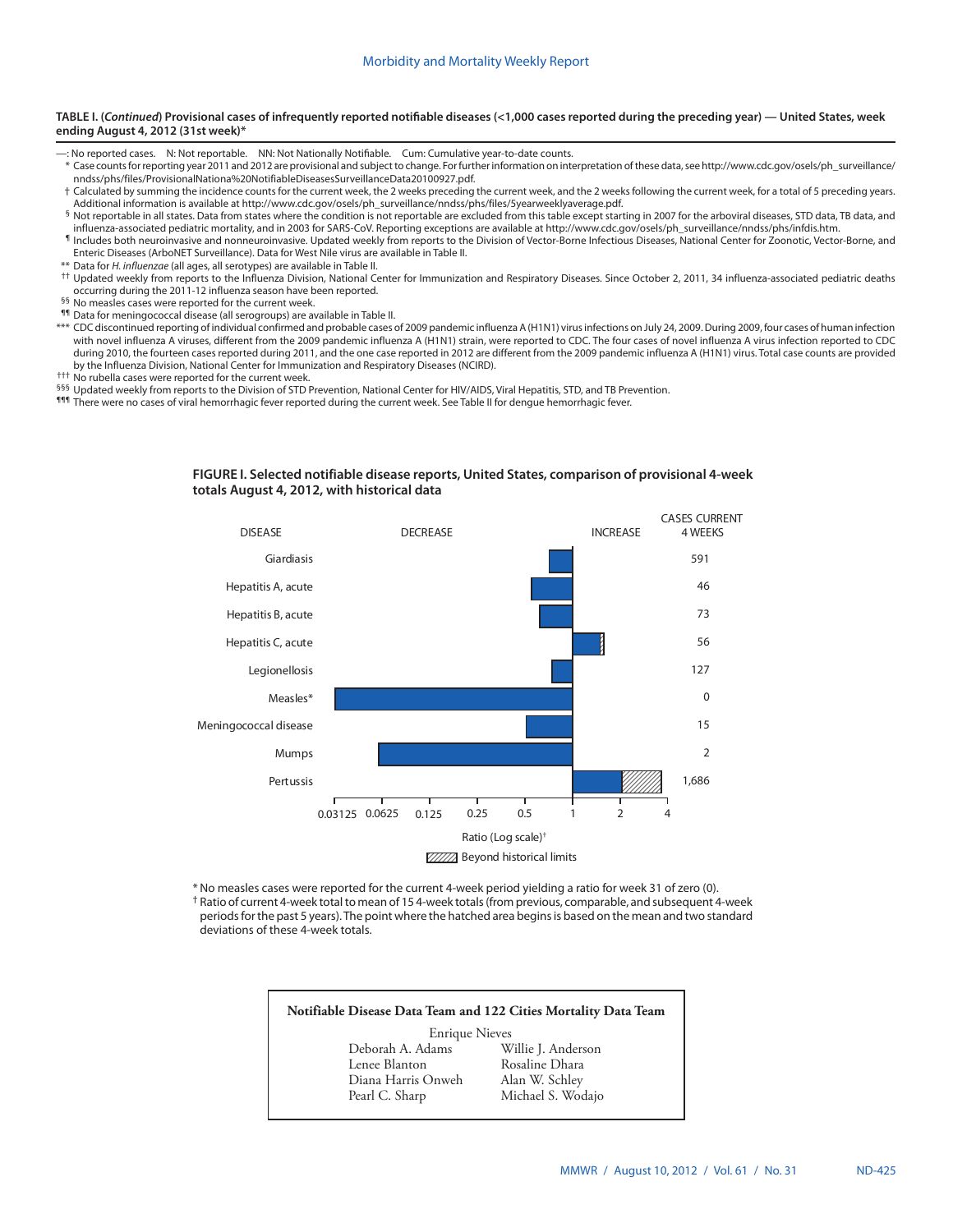|                               |                                 | Chlamydia trachomatis infection<br>Previous 52 weeks |                                |                                   |                  | Coccidioidomycosis                  |                            |                                       |                               |                               |                                                      | Cryptosporidiosis            |                      |            |                               |  |
|-------------------------------|---------------------------------|------------------------------------------------------|--------------------------------|-----------------------------------|------------------|-------------------------------------|----------------------------|---------------------------------------|-------------------------------|-------------------------------|------------------------------------------------------|------------------------------|----------------------|------------|-------------------------------|--|
|                               | Current                         |                                                      |                                | Cum                               | Cum              | Current                             | Previous 52 weeks          |                                       | Cum                           | Cum                           | Current                                              | Previous 52 weeks            |                      | Cum        | Cum                           |  |
| Reporting area                | week                            | Med                                                  | Max                            | 2012                              | 2011             | week                                | Med                        | Max                                   | 2012                          | 2011                          | week                                                 | Med                          | Max                  | 2012       | 2011                          |  |
| <b>United States</b>          | 12,947                          | 26,494                                               | 30,645                         | 746,141                           | 826,085          | 5                                   | 407                        | 581                                   | 10,747                        | 13,237                        | 67                                                   | 123                          | 416                  | 3,443      | 4,721                         |  |
| <b>New England</b>            | 651                             | 939                                                  | 1,807                          | 26,930                            | 26,150           | $\overline{\phantom{0}}$            | $\mathbf 0$                | $\mathbf{1}$                          | 1                             | $\mathbf{1}$                  | $\mathbf{1}$                                         | 6                            | 17                   | 189        | 261                           |  |
| Connecticut<br>Maine          |                                 | 243<br>57                                            | 1,268<br>99                    | 6,292<br>1,655                    | 5,886<br>1,872   | N<br>N                              | 0<br>0                     | $\mathbf 0$<br>$\mathbf 0$            | N<br>N                        | N<br>N                        | $\overline{\phantom{0}}$<br>$\overline{\phantom{0}}$ | $\mathbf{1}$<br>$\mathbf{1}$ | 4<br>4               | 20<br>42   | 50<br>31                      |  |
| Massachusetts                 | 579                             | 453                                                  | 680                            | 13,772                            | 13,316           | $\overline{\phantom{0}}$            | 0                          | 0                                     |                               | $\overline{\phantom{0}}$      | -                                                    | 2                            | 8                    | 70         | 109                           |  |
| New Hampshire                 | 45                              | 63                                                   | 86                             | 1,814                             | 1,670            |                                     | 0                          | $\mathbf 0$                           |                               | $\mathbf{1}$                  |                                                      | $\mathbf{1}$                 | $\overline{4}$       | 22         | 43                            |  |
| Rhode Island<br>Vermont       | 27                              | 80<br>28                                             | 186<br>71                      | 2,495<br>902                      | 2,544<br>862     | $\overline{\phantom{0}}$<br>N       | 0<br>0                     | 1<br>0                                | $\mathbf{1}$<br>N             | N                             | $\overline{\phantom{0}}$<br>$\mathbf{1}$             | 0<br>$\mathbf{1}$            | 10<br>6              | 6<br>29    | $\overline{1}$<br>27          |  |
| Mid. Atlantic                 | 1,983                           | 3,515                                                | 4,469                          | 98,102                            | 105,335          | $\overline{\phantom{0}}$            | 0                          | 1                                     | 4                             | 3                             | 5                                                    | 14                           | 44                   | 368        | 529                           |  |
| New Jersey                    | 171                             | 538                                                  | 632                            | 15,886                            | 15,625           | N                                   | 0                          | $\mathbf 0$                           | N                             | N                             |                                                      | $\pmb{0}$                    | $\overline{4}$       | 11         | 33                            |  |
| New York (Upstate)            | 715                             | 734                                                  | 2,215                          | 21,499                            | 20,729           | N                                   | 0                          | 0                                     | N                             | N                             | 4                                                    | 4                            | 18                   | 97         | 96                            |  |
| New York City<br>Pennsylvania | 385<br>712                      | 1,175<br>1,096                                       | 1,491<br>1,305                 | 28,122<br>32,595                  | 38,577<br>30,404 | N<br>$\overline{\phantom{0}}$       | 0<br>0                     | $\mathbf 0$<br>1                      | N<br>4                        | N<br>3                        | $\mathbf{1}$                                         | $\overline{2}$<br>7          | 7<br>21              | 51<br>209  | 45<br>355                     |  |
| E.N. Central                  | 944                             | 4,136                                                | 4,785                          | 111,994                           | 129,998          | $\mathbf{1}$                        | $\mathbf{1}$               | $\overline{4}$                        | 31                            | 35                            | 11                                                   | 32                           | 150                  | 809        | 1,140                         |  |
| Illinois                      | 19                              | 1,180                                                | 1,494                          | 30,013                            | 38,181           | N                                   | $\mathbf 0$                | $\pmb{0}$                             | N                             | N                             | $\overline{\phantom{0}}$                             | 3                            | 10                   | 89         | 128                           |  |
| Indiana                       | 178                             | 565                                                  | 814                            | 16,274                            | 16,599           | N                                   | $\mathbf 0$                | $\mathbf 0$                           | N                             | N                             | $\overline{\phantom{0}}$                             | 3                            | 11                   | 77         | 174                           |  |
| Michigan<br>Ohio              | 489<br>258                      | 933<br>1,013                                         | 1,210<br>1,180                 | 23,747<br>29,302                  | 29,624<br>31,177 | $\mathbf{1}$                        | 0<br>0                     | 3<br>2                                | 17<br>14                      | 21<br>14                      | $\mathbf{1}$<br>10                                   | 7<br>12                      | 13<br>95             | 147<br>297 | 189<br>320                    |  |
| Wisconsin                     |                                 | 466                                                  | 608                            | 12,658                            | 14,417           |                                     | $\mathbf 0$                | $\mathbf 0$                           | $\overline{\phantom{0}}$      |                               |                                                      | 8                            | 73                   | 199        | 329                           |  |
| W.N. Central                  | 31                              | 1,057                                                | 1,825                          | 27,429                            | 46,225           |                                     | $\overline{2}$             | 8                                     | 83                            | 93                            | 13                                                   | 17                           | 92                   | 474        | 829                           |  |
| lowa                          | 14                              | 212                                                  | 387                            | 6,406                             | 6,456            | N                                   | 0                          | $\pmb{0}$                             | N                             | N                             | $\overline{\phantom{0}}$                             | 5                            | 16                   | 162        | 253                           |  |
| Kansas                        | 17                              | 211                                                  | 308                            | 6,346                             | 6,092            | N                                   | 0                          | $\mathbf 0$<br>7                      | N                             | N                             | $\overline{\phantom{0}}$<br>$\overline{\phantom{0}}$ | $\mathbf{1}$                 | 11                   | 20         | 5                             |  |
| Minnesota<br>Missouri         |                                 | 323<br>$\mathbf 0$                                   | 408<br>683                     | 7,888<br>$\overline{\phantom{0}}$ | 9,687<br>16,677  |                                     | 1<br>$\mathbf 0$           | 2                                     | 73<br>9                       | 76<br>12                      | 9                                                    | 0<br>5                       | 17<br>60             | 138        | 183<br>144                    |  |
| Nebraska                      |                                 | 129                                                  | 218                            | 3,715                             | 3,879            | $\overline{\phantom{0}}$            | $\mathbf 0$                | 1                                     | 1                             | 5                             | $\overline{4}$                                       | 2                            | 8                    | 68         | 121                           |  |
| North Dakota                  | $\overline{\phantom{0}}$        | 48                                                   | 78                             | 1,444                             | 1,404            | N                                   | $\mathbf 0$                | $\mathbf 0$                           | N                             | N                             | —                                                    | 0                            | 12                   | 19         | 15                            |  |
| South Dakota                  |                                 | 66                                                   | 93                             | 1,630                             | 2,030            | N                                   | $\mathbf 0$                | $\mathbf 0$<br>1                      | N                             | N                             | $\overline{\phantom{0}}$                             | $\overline{2}$               | 8                    | 67         | 108                           |  |
| S. Atlantic<br>Delaware       | 3,608<br>42                     | 5,461<br>82                                          | 7,543<br>182                   | 164,460<br>2,225                  | 169,463<br>2,555 |                                     | $\mathbf 0$<br>0           | $\mathbf 0$                           | $\overline{2}$                | $\overline{4}$                | 11<br>$\overline{\phantom{0}}$                       | 19<br>0                      | 55<br>4              | 590<br>10  | 731<br>5                      |  |
| District of Columbia          | 151                             | 129                                                  | 224                            | 4,024                             | 3,839            | $\overline{\phantom{0}}$            | 0                          | $\mathbf 0$                           |                               | $\overline{\phantom{0}}$      | N                                                    | 0                            | $\mathbf 0$          | N          | N                             |  |
| Florida                       | 950                             | 1,501                                                | 1,738                          | 46,351                            | 46,004           | N                                   | $\mathbf 0$                | $\mathbf 0$                           | N                             | N                             | 5                                                    | 8                            | 15                   | 253        | 263                           |  |
| Georgia<br>Maryland           | 686<br>464                      | 1,043<br>459                                         | 1,285<br>824                   | 30,827<br>13,085                  | 32,504<br>15,669 | N                                   | $\mathbf 0$<br>$\mathbf 0$ | $\mathbf 0$<br>1                      | N<br>$\overline{2}$           | N<br>$\overline{4}$           | $\overline{\phantom{0}}$<br>3                        | 4<br>$\mathbf{1}$            | 11<br>7              | 87<br>61   | 192<br>43                     |  |
| North Carolina                | 606                             | 991                                                  | 1,686                          | 28,298                            | 29,469           | N                                   | 0                          | $\mathbf 0$                           | N                             | N                             |                                                      | 0                            | 46                   | 58         | 35                            |  |
| South Carolina                |                                 | 506                                                  | 1,278                          | 15,762                            | 16,861           | N                                   | $\mathbf 0$                | $\mathbf 0$                           | N                             | N                             | $\mathbf{1}$                                         | 1                            | 6                    | 34         | 92                            |  |
| Virginia                      | 620                             | 686                                                  | 1,780                          | 21,158                            | 20,104           | N                                   | 0                          | $\mathbf 0$                           | N                             | N                             | $\overline{2}$                                       | 3                            | 6                    | 86         | 78                            |  |
| West Virginia                 | 89<br>1,149                     | 88<br>1,950                                          | 146<br>2,820                   | 2,730<br>55,891                   | 2,458            | N                                   | $\mathbf 0$<br>$\mathbf 0$ | $\mathbf 0$<br>$\mathbf 0$            | N                             | N                             | 5                                                    | 0<br>6                       | 4<br>26              | 1<br>150   | 23<br>198                     |  |
| E.S. Central<br>Alabama       |                                 | 573                                                  | 729                            | 12,697                            | 57,849<br>17,136 | N                                   | $\mathbf 0$                | $\mathbf 0$                           | N                             | N                             | $\overline{2}$                                       | 2                            | 5                    | 62         | 85                            |  |
| Kentucky                      | 426                             | 322                                                  | 524                            | 9,509                             | 9,283            | N                                   | $\mathbf 0$                | $\mathbf 0$                           | N                             | N                             | 2                                                    | 1                            | 18                   | 17         | 37                            |  |
| Mississippi                   | 454                             | 429                                                  | 1,168                          | 14,414                            | 13,170           | N                                   | $\mathbf 0$                | $\mathbf 0$                           | N                             | N                             | $\overline{\phantom{0}}$                             | 1                            | $\overline{4}$       | 24         | 19                            |  |
| Tennessee                     | 269                             | 641                                                  | 828                            | 19,271                            | 18,260           | N                                   | $\mathbf 0$                | $\mathbf 0$                           | N                             | N                             | $\mathbf{1}$                                         | $\overline{2}$               | 5                    | 47         | 57                            |  |
| W.S. Central<br>Arkansas      | 2,635<br>312                    | 3,302<br>316                                         | 4,436<br>412                   | 100,231<br>9,926                  | 109,596<br>9,803 | $\overline{\phantom{0}}$<br>N       | 0<br>$\mathbf 0$           | $\mathbf{1}$<br>$\mathbf 0$           | $\overline{\phantom{0}}$<br>N | $\overline{2}$<br>N           | 8                                                    | 10<br>$\overline{1}$         | 45<br>$\overline{4}$ | 235<br>19  | 264<br>12                     |  |
| Louisiana                     | 115                             | 603                                                  | 1,231                          | 13,483                            | 16,857           |                                     | $\mathbf 0$                | $\mathbf{1}$                          |                               | $\overline{2}$                | $\mathbf{1}$                                         | $\mathbf{1}$                 | 6                    | 52         | 57                            |  |
| Oklahoma                      | 1                               | 111                                                  | 1,015                          | 2,326                             | 7,739            | N                                   | $\mathbf 0$                | $\pmb{0}$                             | N                             | N                             | $\mathbf{1}$                                         | $\overline{2}$               | 5                    | 47         | 51                            |  |
| Texas                         | 2,207                           | 2,410                                                | 3,101                          | 74,496                            | 75,197           | N                                   | $\mathbf 0$                | $\mathbf 0$                           | N                             | N                             | 6                                                    | 6                            | 41                   | 117        | 144                           |  |
| Mountain                      | 714                             | 1,716                                                | 2,430                          | 49,243                            | 51,777           | 1                                   | 298                        | 481                                   | 8,405                         | 10,193                        | 8                                                    | 10                           | 29                   | 288        | 393                           |  |
| Arizona<br>Colorado           | 354                             | 589<br>392                                           | 873<br>705                     | 18,147<br>9,389                   | 16,894<br>12,229 | $\overline{\phantom{0}}$<br>N       | 295<br>$\mathbf 0$         | 479<br>$\mathbf 0$                    | 8,275<br>N                    | 10,044<br>N                   |                                                      | 0<br>$\mathbf{1}$            | 3<br>11              | 14<br>35   | 26<br>89                      |  |
| Idaho                         |                                 | 87                                                   | 193                            | 2,021                             | 2,503            | N                                   | $\mathbf 0$                | $\mathbf 0$                           | N                             | N                             | 2                                                    | $\overline{2}$               | 9                    | 69         | 69                            |  |
| Montana                       | 23                              | 71                                                   | 99                             | 2,247                             | 1,949            |                                     | 0                          |                                       | 2                             | 3                             | 3                                                    |                              | 6                    | 46         | 40                            |  |
| Nevada<br>New Mexico          | 230<br>90                       | 211<br>219                                           | 285<br>460                     | 5,853<br>6,781                    | 6,501<br>6,374   | $\overline{1}$<br>$\qquad \qquad -$ | $\overline{2}$<br>1        | 7<br>$\overline{7}$                   | 80<br>18                      | 56<br>50                      | $\overline{\phantom{0}}$<br>$\overline{\phantom{0}}$ | 0<br>$\overline{2}$          | $\overline{2}$<br>9  | 8<br>61    | 9<br>94                       |  |
| Utah                          | 17                              | 141                                                  | 191                            | 3,944                             | 4,069            | $\qquad \qquad$                     | 1                          | 4                                     | 26                            | 37                            | $\overline{\phantom{0}}$                             | 1                            | 5                    | 32         | 38                            |  |
| Wyoming                       | $\qquad \qquad$                 | 35                                                   | 69                             | 861                               | 1,258            | $\qquad \qquad -$                   | $\pmb{0}$                  | $\overline{2}$                        | $\overline{4}$                | 3                             | 3                                                    | $\mathbf 0$                  | 9                    | 23         | 28                            |  |
| Pacific                       | 1,232                           | 3,952                                                | 5,070                          | 111,861                           | 129,692          | 3                                   | 104                        | 179                                   | 2,221                         | 2,906                         | 5                                                    | 11                           | 23                   | 340        | 376                           |  |
| Alaska<br>California          | $\overline{\phantom{0}}$<br>616 | 107<br>3,018                                         | 152<br>4,094                   | 3,143<br>83,112                   | 3,464<br>100,943 | N<br>3                              | $\mathbf 0$<br>104         | $\mathbf 0$<br>179                    | N<br>2,218                    | N<br>2,896                    | $\overline{\phantom{0}}$<br>$\overline{2}$           | $\mathbf 0$<br>6             | 3<br>16              | 3<br>189   | 5<br>198                      |  |
| Hawaii                        |                                 | 118                                                  | 147                            | 3,130                             | 3,436            | N                                   | $\mathbf 0$                | $\boldsymbol{0}$                      | N                             | N                             | $\overbrace{\phantom{13333}}$                        | $\mathbf 0$                  | $\overline{1}$       | 3          | $\overline{\phantom{0}}$      |  |
| Oregon                        | 240                             | 263                                                  | 368                            | 8,236                             | 8,154            | $\qquad \qquad$                     | $\boldsymbol{0}$           | 2                                     | 3                             | 10                            | $\mathbf{1}$                                         | 3                            | 10                   | 109        | 128                           |  |
| Washington                    | 376                             | 461                                                  | 612                            | 14,240                            | 13,695           | $\overline{\phantom{0}}$            | $\mathbf 0$                | 10                                    |                               |                               | 2                                                    | $\mathbf{1}$                 | 8                    | 36         | 45                            |  |
| <b>Territories</b>            |                                 |                                                      |                                |                                   |                  |                                     |                            |                                       |                               |                               |                                                      |                              |                      |            |                               |  |
| American Samoa<br>C.N.M.I.    |                                 | $\boldsymbol{0}$<br>$\overline{\phantom{0}}$         | 59<br>$\overline{\phantom{0}}$ | 59<br>$\qquad \qquad$             |                  | N                                   | $\mathbf 0$                | $\pmb{0}$<br>$\overline{\phantom{0}}$ | N                             | N<br>$\overline{\phantom{0}}$ | N<br>$\overline{\phantom{0}}$                        | $\mathbf 0$                  | $\mathbf 0$          | N          | N<br>$\overline{\phantom{m}}$ |  |
| Guam                          | $\overline{\phantom{0}}$        | 22                                                   | 30                             | $\overline{\phantom{0}}$          | 620              | $\overline{\phantom{0}}$            | $\mathbf 0$                | $\boldsymbol{0}$                      |                               |                               |                                                      | $\mathbf 0$                  | $\mathbf 0$          |            |                               |  |
| Puerto Rico                   | $\overline{\phantom{0}}$        | 104                                                  | 289                            | 3,401                             | 3,467            | N                                   | $\pmb{0}$                  | 0                                     | N                             | N                             | N                                                    | 0                            | $\mathbf 0$          | N          | N                             |  |
| U.S. Virgin Islands           |                                 | 14                                                   | 26                             | 326                               | 496              | $\overline{\phantom{0}}$            | $\mathbf 0$                | $\pmb{0}$                             |                               |                               |                                                      | 0                            | 0                    |            | $\overline{\phantom{0}}$      |  |

C.N.M.I.: Commonwealth of Northern Mariana Islands.<br>U: Unavailable. —: No reported cases. N: Not reportable. NN: Not Nationally Notifiable. Cum: Cumulative year-to-date counts. Med: Median. Max: Maximum.

\* Case counts for reporting year 2011 and 2012 are provisional and subject to change. For further information on interpretation of these data, see [http://www.cdc.gov/osels/ph\\_surveillance/](http://www.cdc.gov/osels/ph_surveillance/nndss/phs/files/ProvisionalNationa%20NotifiableDiseasesSurveillanceData20100927.pdf) [nndss/phs/files/ProvisionalNationa%20NotifiableDiseasesSurveillanceData20100927.pdf.](http://www.cdc.gov/osels/ph_surveillance/nndss/phs/files/ProvisionalNationa%20NotifiableDiseasesSurveillanceData20100927.pdf) Data for TB are displayed in Table IV, which appears quarterly.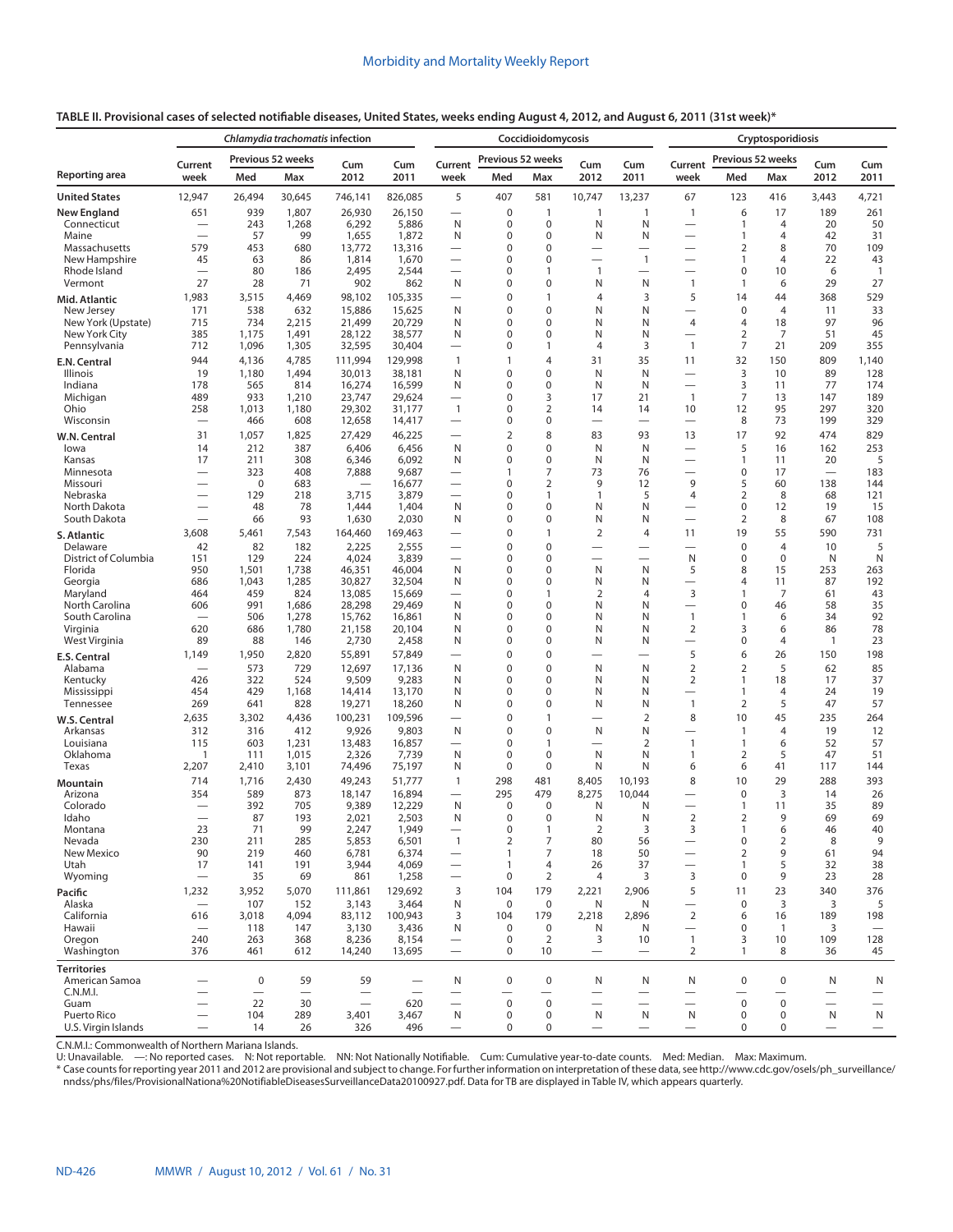|                                |                                                      |                           |                           |                                                      |                                                      | <b>Dengue Virus Infection</b>                        |                            |                                       |                                                      |                                                      |
|--------------------------------|------------------------------------------------------|---------------------------|---------------------------|------------------------------------------------------|------------------------------------------------------|------------------------------------------------------|----------------------------|---------------------------------------|------------------------------------------------------|------------------------------------------------------|
|                                |                                                      |                           | Dengue Fever <sup>†</sup> |                                                      |                                                      |                                                      |                            | Dengue Hemorrhagic Fever <sup>§</sup> |                                                      |                                                      |
|                                | Current                                              |                           | Previous 52 weeks         | Cum                                                  | Cum                                                  | Current                                              |                            | Previous 52 weeks                     | Cum                                                  | Cum                                                  |
| Reporting area                 | week                                                 | Med                       | Max                       | 2012                                                 | 2011                                                 | week                                                 | Med                        | Max                                   | 2012                                                 | 2011                                                 |
| <b>United States</b>           |                                                      | 3                         | 17                        | 80                                                   | 120                                                  |                                                      | $\pmb{0}$                  | $\mathbf{1}$                          |                                                      | $\mathbf{1}$                                         |
| <b>New England</b>             | —                                                    | $\mathbf 0$               | 1                         | $\mathsf 3$                                          | $\overline{2}$                                       |                                                      | $\mathbf 0$                | $\mathbf 0$                           | $\overline{\phantom{0}}$                             |                                                      |
| Connecticut                    | $\overline{\phantom{0}}$                             | $\pmb{0}$                 | $\mathbf{1}$              | $\overline{2}$                                       | $\mathbf{1}$                                         |                                                      | $\mathbf 0$                | $\mathbf 0$                           | $\overline{\phantom{0}}$                             |                                                      |
| Maine                          |                                                      | $\pmb{0}$                 | 0                         |                                                      | —                                                    |                                                      | $\mathbf 0$                | $\mathbf 0$                           |                                                      |                                                      |
| Massachusetts<br>New Hampshire | $\overline{\phantom{0}}$<br>$\overline{\phantom{0}}$ | $\pmb{0}$<br>$\pmb{0}$    | 0<br>0                    | $\overline{\phantom{0}}$<br>$\overline{\phantom{0}}$ | $\overline{\phantom{0}}$<br>$\overline{\phantom{0}}$ | $\overline{\phantom{0}}$<br>$\overline{\phantom{0}}$ | $\mathbf 0$<br>$\mathbf 0$ | 0<br>$\boldsymbol{0}$                 | $\overline{\phantom{0}}$<br>$\overline{\phantom{0}}$ | $\overline{\phantom{0}}$<br>$\overline{\phantom{0}}$ |
| Rhode Island                   | —                                                    | $\pmb{0}$                 | 0                         | $\overline{\phantom{0}}$                             | $\overline{\phantom{0}}$                             |                                                      | $\mathbf 0$                | $\mathbf 0$                           |                                                      |                                                      |
| Vermont                        | $\overline{\phantom{0}}$                             | $\pmb{0}$                 | 1                         | $\mathbf{1}$                                         | $\mathbf{1}$                                         | $\overline{\phantom{0}}$                             | $\mathbf 0$                | $\mathsf 0$                           | -                                                    | —                                                    |
| Mid. Atlantic                  |                                                      | $\mathbf{1}$              | 6                         | 16                                                   | 39                                                   |                                                      | $\mathbf 0$                | $\pmb{0}$                             |                                                      |                                                      |
| New Jersey                     | $\overline{\phantom{0}}$                             | 0                         | 0                         | $\overline{\phantom{0}}$                             | $\overline{\phantom{0}}$                             | $\overline{\phantom{0}}$                             | 0                          | 0                                     | $\overline{\phantom{0}}$                             | $\overline{\phantom{0}}$                             |
| New York (Upstate)             | —                                                    | $\pmb{0}$                 | $\overline{2}$            | $\overline{\phantom{0}}$                             | 3                                                    |                                                      | $\mathbf 0$                | $\mathbf 0$                           | —                                                    |                                                      |
| New York City                  |                                                      | $\pmb{0}$                 | 4                         | 10                                                   | 25                                                   |                                                      | $\mathbf 0$                | $\boldsymbol{0}$                      | $\overline{\phantom{0}}$                             |                                                      |
| Pennsylvania                   | $\overline{\phantom{0}}$                             | $\pmb{0}$                 | 2                         | 6                                                    | 11                                                   | $\overline{\phantom{0}}$                             | $\pmb{0}$                  | $\mathbf 0$                           |                                                      |                                                      |
| E.N. Central                   | -                                                    | $\mathbf 0$               | $\mathbf 2$               | 12                                                   | 6                                                    |                                                      | $\mathbf 0$                | $\mathbf{1}$                          | $\overline{\phantom{0}}$                             | —                                                    |
| Illinois                       | $\overline{\phantom{0}}$                             | $\pmb{0}$                 | 2                         | 5                                                    | 1                                                    |                                                      | $\mathbf 0$                | $\mathbf{1}$                          |                                                      |                                                      |
| Indiana                        |                                                      | $\pmb{0}$<br>$\mathbf 0$  | 1<br>$\overline{2}$       | $\mathbf{1}$                                         | 1                                                    |                                                      | $\pmb{0}$<br>$\mathbf 0$   | $\pmb{0}$<br>$\mathbf 0$              | $\overline{\phantom{0}}$                             | $\overline{\phantom{0}}$                             |
| Michigan<br>Ohio               | —                                                    | $\pmb{0}$                 | 1                         | $\sqrt{2}$                                           | $\mathbf 2$<br>$\overline{\phantom{0}}$              | $\overline{\phantom{0}}$<br>$\overline{\phantom{0}}$ | $\pmb{0}$                  | $\mathsf 0$                           | —                                                    | $\overline{\phantom{0}}$                             |
| Wisconsin                      |                                                      | $\pmb{0}$                 | 1                         | $\overline{4}$                                       | $\overline{2}$                                       | $\overline{\phantom{0}}$                             | $\mathbf 0$                | $\mathbf 0$                           |                                                      | $\overline{\phantom{0}}$                             |
| W.N. Central                   | —                                                    | $\pmb{0}$                 | $\overline{2}$            | 3                                                    | $\overline{7}$                                       | $\overline{\phantom{0}}$                             | $\mathbf 0$                | $\pmb{0}$                             |                                                      |                                                      |
| lowa                           | $\overline{\phantom{0}}$                             | $\pmb{0}$                 | $\mathbf{1}$              | $\mathbf{1}$                                         | 2                                                    |                                                      | $\mathbf 0$                | $\boldsymbol{0}$                      | $\overline{\phantom{0}}$                             |                                                      |
| Kansas                         |                                                      | $\pmb{0}$                 | 0                         |                                                      | $\mathbf{1}$                                         | $\overline{\phantom{0}}$                             | $\mathbf 0$                | $\mathbf 0$                           |                                                      |                                                      |
| Minnesota                      | $\overline{\phantom{0}}$                             | $\pmb{0}$                 | $\mathbf{1}$              | $\overline{\phantom{0}}$                             | 4                                                    | $\overline{\phantom{0}}$                             | $\mathbf 0$                | $\boldsymbol{0}$                      | $\overline{\phantom{0}}$                             | $\overline{\phantom{0}}$                             |
| Missouri                       | $\overline{\phantom{0}}$                             | $\pmb{0}$                 | $\mathbf{1}$              | $\mathbf{1}$                                         |                                                      | $\overline{\phantom{0}}$                             | $\mathbf 0$                | $\boldsymbol{0}$                      | $\overline{\phantom{0}}$                             |                                                      |
| Nebraska                       |                                                      | $\pmb{0}$                 | $\pmb{0}$                 |                                                      | $\overline{\phantom{0}}$                             |                                                      | $\mathbf 0$                | $\boldsymbol{0}$                      | $\overline{\phantom{0}}$                             |                                                      |
| North Dakota                   | $\overline{\phantom{0}}$                             | $\pmb{0}$                 | $\mathbf{1}$              | $\overline{\phantom{0}}$                             |                                                      | $\overline{\phantom{0}}$                             | $\mathbf 0$                | $\mathbf 0$                           |                                                      |                                                      |
| South Dakota                   |                                                      | $\pmb{0}$                 | $\mathbf{1}$              | $\mathbf{1}$                                         | $\overline{\phantom{0}}$                             | $\overline{\phantom{0}}$                             | $\mathbf 0$                | $\boldsymbol{0}$                      | $\overline{\phantom{0}}$                             |                                                      |
| S. Atlantic<br>Delaware        |                                                      | $\mathbf{1}$<br>$\pmb{0}$ | 9<br>0                    | 31                                                   | 36                                                   | $\overline{\phantom{0}}$                             | $\mathbf 0$<br>$\mathbf 0$ | $\pmb{0}$<br>$\boldsymbol{0}$         |                                                      | $\mathbf{1}$                                         |
| District of Columbia           |                                                      | $\pmb{0}$                 | 0                         |                                                      | $\overline{2}$<br>$\overline{\phantom{0}}$           |                                                      | $\mathbf 0$                | $\boldsymbol{0}$                      | $\overline{\phantom{0}}$                             |                                                      |
| Florida                        | $\overline{\phantom{0}}$                             | $\mathbf{1}$              | 7                         | 26                                                   | 20                                                   | $\overline{\phantom{0}}$                             | $\mathbf 0$                | $\boldsymbol{0}$                      | $\overline{\phantom{0}}$                             | $\overline{\phantom{0}}$                             |
| Georgia                        | $\overline{\phantom{0}}$                             | $\pmb{0}$                 | 1                         | $\mathbf{1}$                                         | $\overline{4}$                                       | $\overline{\phantom{0}}$                             | $\mathbf 0$                | $\boldsymbol{0}$                      |                                                      | $\overline{\phantom{0}}$                             |
| Maryland                       |                                                      | $\pmb{0}$                 | 1                         | $\mathbf{1}$                                         | $\overline{4}$                                       | $\overline{\phantom{0}}$                             | $\mathbf 0$                | $\boldsymbol{0}$                      | $\overline{\phantom{0}}$                             | $\overline{\phantom{0}}$                             |
| North Carolina                 |                                                      | $\pmb{0}$                 | $\mathbf{1}$              | $\mathbf{1}$                                         | 1                                                    |                                                      | $\mathbf 0$                | $\mathbf 0$                           |                                                      |                                                      |
| South Carolina                 | $\overline{\phantom{0}}$                             | $\pmb{0}$                 | 1                         | $\overline{2}$                                       | $\mathbf{1}$                                         | $\overline{\phantom{0}}$                             | $\mathbf 0$                | $\mathbf 0$                           | —                                                    | $\overline{\phantom{0}}$                             |
| Virginia<br>West Virginia      |                                                      | $\pmb{0}$<br>$\pmb{0}$    | $\mathbf{1}$<br>0         | $\overline{\phantom{0}}$<br>$\overline{\phantom{0}}$ | $\overline{4}$                                       | $\overline{\phantom{0}}$                             | $\mathbf 0$<br>$\mathbf 0$ | $\mathbf 0$<br>$\mathbf 0$            |                                                      | $\mathbf{1}$                                         |
| E.S. Central                   |                                                      | $\pmb{0}$                 | 3                         | 5                                                    | $\overline{2}$                                       |                                                      | $\mathbf 0$                | $\mathsf 0$                           |                                                      |                                                      |
| Alabama                        | $\overline{\phantom{0}}$                             | $\pmb{0}$                 | 1                         | 3                                                    |                                                      |                                                      | $\mathbf 0$                | $\boldsymbol{0}$                      | $\overline{\phantom{0}}$                             | $\overline{\phantom{0}}$                             |
| Kentucky                       |                                                      | $\pmb{0}$                 | $\mathbf{1}$              | $\mathbf{1}$                                         | $\overline{2}$                                       | $\overline{\phantom{0}}$                             | $\mathbf 0$                | $\boldsymbol{0}$                      |                                                      |                                                      |
| Mississippi                    |                                                      | $\pmb{0}$                 | $\mathbf{1}$              | $\mathbf{1}$                                         | $\overline{\phantom{0}}$                             |                                                      | $\mathbf 0$                | $\mathbf 0$                           | $\overline{\phantom{0}}$                             |                                                      |
| Tennessee                      |                                                      | $\pmb{0}$                 | 2                         | $\overline{\phantom{0}}$                             | —                                                    | $\overline{\phantom{0}}$                             | $\mathbf 0$                | $\mathbf 0$                           | $\overline{\phantom{0}}$                             | $\overline{\phantom{0}}$                             |
| W.S. Central                   |                                                      | $\pmb{0}$                 | 1                         | 3                                                    | 6                                                    |                                                      | $\mathbf 0$                | $\pmb{0}$                             |                                                      |                                                      |
| Arkansas                       |                                                      | $\pmb{0}$                 | $\pmb{0}$                 | $\overline{\phantom{0}}$                             | $\overline{\phantom{0}}$                             | $\overline{\phantom{0}}$                             | $\mathbf 0$                | $\mathbf 0$                           | $\overline{\phantom{0}}$                             |                                                      |
| Louisiana                      |                                                      | $\pmb{0}$                 | 1                         | $\overline{\phantom{0}}$                             | $\overline{2}$                                       |                                                      | $\mathbf 0$                | $\boldsymbol{0}$                      |                                                      |                                                      |
| Oklahoma<br>Texas              | $\overline{\phantom{0}}$                             | $\pmb{0}$<br>$\pmb{0}$    | 0<br>$\mathbf{1}$         | $\overline{\phantom{0}}$<br>3                        | —<br>4                                               | $\overline{\phantom{0}}$                             | $\mathbf 0$<br>$\mathbf 0$ | $\boldsymbol{0}$<br>$\boldsymbol{0}$  | $\overline{\phantom{0}}$<br>$\overline{\phantom{0}}$ | $\overline{\phantom{0}}$                             |
|                                |                                                      |                           |                           |                                                      |                                                      |                                                      |                            |                                       |                                                      |                                                      |
| Mountain<br>Arizona            |                                                      | $\pmb{0}$<br>$\pmb{0}$    | 1<br>1                    | -<br>$\overline{\phantom{0}}$                        | $\overline{4}$<br>1                                  |                                                      | $\mathbf 0$<br>0           | $\pmb{0}$<br>0                        |                                                      |                                                      |
| Colorado                       |                                                      | $\pmb{0}$                 | 0                         | $\overline{\phantom{0}}$                             |                                                      |                                                      | $\mathbf 0$                | $\mathbf 0$                           |                                                      |                                                      |
| Idaho                          |                                                      | $\pmb{0}$                 | 0                         | $\overline{\phantom{0}}$                             |                                                      |                                                      | $\pmb{0}$                  | $\mathbf 0$                           | $\overline{\phantom{0}}$                             |                                                      |
| Montana                        |                                                      | 0                         | 0                         |                                                      |                                                      |                                                      | 0                          | $\bf{0}$                              |                                                      |                                                      |
| Nevada                         | $\qquad \qquad -$                                    | $\pmb{0}$                 | $\mathbf{1}$              | $\qquad \qquad -$                                    |                                                      | $\qquad \qquad -$                                    | $\mathbf 0$                | $\mathsf 0$                           |                                                      | $\overline{\phantom{m}}$                             |
| New Mexico                     |                                                      | $\pmb{0}$                 | $\pmb{0}$                 |                                                      | $\overline{2}$                                       |                                                      | $\pmb{0}$                  | $\mathsf 0$                           |                                                      |                                                      |
| Utah                           |                                                      | $\pmb{0}$                 | $\pmb{0}$                 |                                                      | $\mathbf{1}$                                         |                                                      | $\mathbf 0$                | $\mathsf 0$                           |                                                      |                                                      |
| Wyoming                        | $\overline{\phantom{0}}$                             | $\pmb{0}$                 | $\pmb{0}$                 | $\overline{\phantom{0}}$                             | $\qquad \qquad$                                      | $\overline{\phantom{0}}$                             | $\mathbf 0$                | $\mathbf 0$                           | $\overline{\phantom{0}}$                             | $\overline{\phantom{0}}$                             |
| Pacific                        | $\overline{\phantom{0}}$                             | $\mathbf 0$               | 3                         | $\overline{7}$                                       | 18                                                   |                                                      | $\mathbf 0$                | $\mathbf 0$                           |                                                      | $\overline{\phantom{0}}$                             |
| Alaska<br>California           | $\overline{\phantom{0}}$                             | $\pmb{0}$<br>$\pmb{0}$    | $\pmb{0}$<br>$\pmb{0}$    |                                                      | $\qquad \qquad$<br>5                                 |                                                      | $\mathbf 0$<br>$\mathbf 0$ | $\mathbf 0$<br>$\mathbf 0$            |                                                      |                                                      |
| Hawaii                         |                                                      | $\pmb{0}$                 | $\overline{2}$            | $\overline{4}$                                       | 8                                                    |                                                      | 0                          | $\mathbf 0$                           |                                                      |                                                      |
| Oregon                         |                                                      | $\mathbf 0$               | $\pmb{0}$                 | $\qquad \qquad -$                                    | $\qquad \qquad -$                                    | $\overline{\phantom{0}}$                             | $\pmb{0}$                  | $\mathbf 0$                           |                                                      |                                                      |
| Washington                     |                                                      | $\mathbf 0$               | $\overline{2}$            | 3                                                    | 5                                                    |                                                      | $\mathbf 0$                | 0                                     | $\overline{\phantom{0}}$                             | $\qquad \qquad$                                      |
| <b>Territories</b>             |                                                      |                           |                           |                                                      |                                                      |                                                      |                            |                                       |                                                      |                                                      |
| American Samoa                 |                                                      | $\mathbf 0$               | $\pmb{0}$                 | $\overline{\phantom{m}}$                             |                                                      | $\overbrace{\phantom{12332}}$                        | $\mathbf 0$                | $\pmb{0}$                             | $\overline{\phantom{0}}$                             |                                                      |
| C.N.M.I.                       |                                                      | $\overline{\phantom{0}}$  | $\qquad \qquad$           | $\overline{\phantom{m}}$                             |                                                      |                                                      | —                          | $\overline{\phantom{0}}$              |                                                      |                                                      |
| Guam                           |                                                      | $\mathbf 0$               | $\mathsf 0$               | $\qquad \qquad -$                                    |                                                      | $\overline{\phantom{0}}$                             | $\mathsf 0$                | $\mathsf 0$                           |                                                      | $\overline{\phantom{0}}$                             |
| Puerto Rico                    | $\overline{\phantom{0}}$                             | 28                        | 84                        | 766                                                  | 468                                                  |                                                      | $\mathbf{1}$               | 3                                     | 12                                                   | 6                                                    |
| U.S. Virgin Islands            | $\overline{\phantom{0}}$                             | $\mathbf 0$               | $\mathsf 0$               | $\overline{\phantom{0}}$                             | $\equiv$                                             |                                                      | 0                          | $\mathsf{O}\xspace$                   | $\overline{\phantom{0}}$                             |                                                      |

# **TABLE II. (***Continued***) Provisional cases of selected notifiable diseases, United States, weeks ending August 4, 2012, and August 6, 2011 (31st week)\***

C.N.M.I.: Commonwealth of Northern Mariana Islands.

U: Unavailable. —: No reported cases. N: Not reportable. NN: Not Nationally Notifiable. Cum: Cumulative year-to-date counts. Med: Median. Max: Maximum.

\* Case counts for reporting year 2011 and 2012 are provisional and subject to change. For further information on interpretation of these data, see [http://www.cdc.gov/osels/ph\\_surveillance/](http://www.cdc.gov/osels/ph_surveillance/nndss/phs/files/ProvisionalNationa%20NotifiableDiseasesSurveillanceData20100927.pdf) [nndss/phs/files/ProvisionalNationa%20NotifiableDiseasesSurveillanceData20100927.pdf.](http://www.cdc.gov/osels/ph_surveillance/nndss/phs/files/ProvisionalNationa%20NotifiableDiseasesSurveillanceData20100927.pdf) Data for TB are displayed in Table IV, which appears quarterly.

 $^{\dagger}$  Dengue Fever includes cases that meet criteria for Dengue Fever with hemorrhage, other clinical and unknown case classifications.

§ DHF includes cases that meet criteria for dengue shock syndrome (DSS), a more severe form of DHF.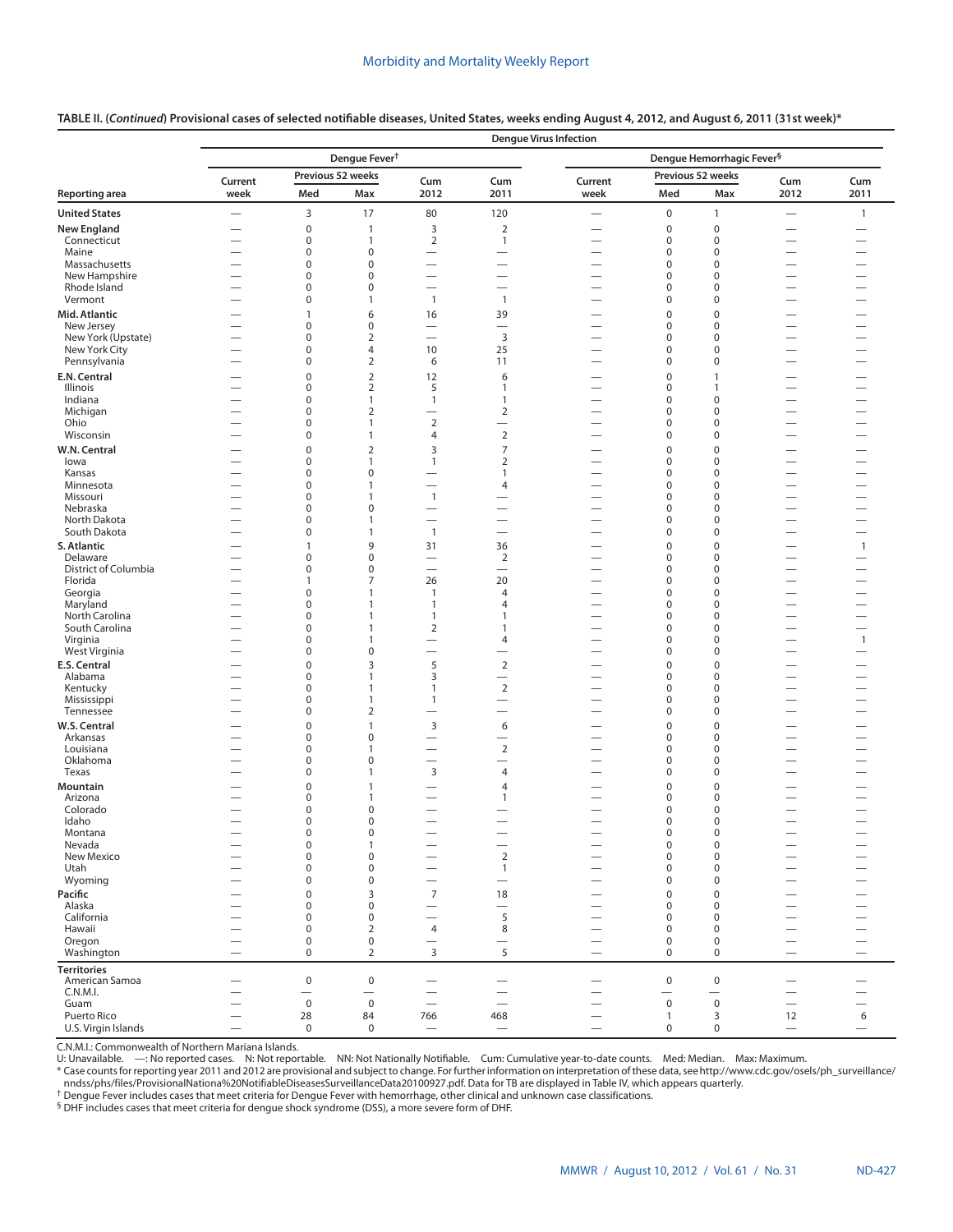### **TABLE II. (***Continued***) Provisional cases of selected notifiable diseases, United States, weeks ending August 4, 2012, and August 6, 2011 (31st week)\***

|                                      |                                                                                                                  |                            |                                  |                                                      |                                                      |                                                      |                          | Ehrlichiosis/Anaplasmosis <sup>+</sup> |                                                               |                                             |                                                       |                                 |                             |                                             |                                                              |
|--------------------------------------|------------------------------------------------------------------------------------------------------------------|----------------------------|----------------------------------|------------------------------------------------------|------------------------------------------------------|------------------------------------------------------|--------------------------|----------------------------------------|---------------------------------------------------------------|---------------------------------------------|-------------------------------------------------------|---------------------------------|-----------------------------|---------------------------------------------|--------------------------------------------------------------|
|                                      |                                                                                                                  |                            | Ehrlichia chaffeensis            |                                                      |                                                      |                                                      |                          | Anaplasma phagocytophilum              |                                                               |                                             |                                                       |                                 | Undetermined                |                                             |                                                              |
|                                      | Previous 52 weeks<br>Current<br>Cum<br>Cum<br>2012<br>2011<br>week<br>Med<br>Max<br>16<br>11<br>66<br>562<br>539 |                            |                                  |                                                      | Current                                              | Previous 52 weeks                                    |                          | Cum                                    | Cum                                                           | Current                                     | Previous 52 weeks                                     |                                 | Cum                         | Cum                                         |                                                              |
| Reporting area                       |                                                                                                                  |                            |                                  |                                                      |                                                      | week                                                 | Med                      | Max                                    | 2012                                                          | 2011                                        | week                                                  | Med                             | Max                         | 2012                                        | 2011                                                         |
| <b>United States</b>                 |                                                                                                                  |                            |                                  |                                                      |                                                      | 18                                                   | 25                       | 85                                     | 431                                                           | 1,740                                       | $\overline{2}$                                        | $\overline{2}$                  | 8                           | 72                                          | 98                                                           |
| <b>New England</b><br>Connecticut    | $\overline{\phantom{0}}$                                                                                         | $\mathbf 0$<br>$\mathbf 0$ | $\overline{2}$<br>$\mathbf 0$    | 14<br>$\overline{\phantom{0}}$                       | 3<br>$\overline{\phantom{0}}$                        | 4<br>$\overline{\phantom{0}}$                        | 6<br>$\overline{2}$      | 19<br>7                                | 172<br>52                                                     | 313<br>110                                  | $\overline{\phantom{0}}$<br>$\overline{\phantom{0}}$  | $\mathbf 0$<br>$\mathbf 0$      | 1<br>0                      | $\mathbf{1}$                                | $\mathbf{1}$                                                 |
| Maine                                |                                                                                                                  | $\mathbf 0$                | 1                                | $\overline{2}$                                       | $\mathbf{1}$                                         | $\overline{4}$                                       | $\mathbf{1}$             | $\overline{4}$                         | 35                                                            | 11                                          |                                                       | $\mathbf 0$                     | $\mathbf 0$                 | $\qquad \qquad$<br>$\overline{\phantom{0}}$ | $\overline{\phantom{m}}$<br>$\qquad \qquad -$                |
| Massachusetts                        | $\overline{\phantom{0}}$                                                                                         | $\mathbf 0$                | $\mathbf 0$                      | $\qquad \qquad$                                      |                                                      |                                                      | 0                        | $\overline{7}$                         | $\overline{\phantom{0}}$                                      | 141                                         |                                                       | $\mathbf 0$                     | $\mathbf 0$                 |                                             | $\overline{\phantom{m}}$                                     |
| New Hampshire<br>Rhode Island        | $\overline{\phantom{0}}$                                                                                         | $\mathbf 0$<br>$\pmb{0}$   | $\mathbf 0$<br>$\overline{2}$    | —<br>12                                              | $\mathbf{1}$<br>$\mathbf{1}$                         | $\overline{\phantom{0}}$                             | $\mathbf{1}$<br>0        | 5<br>15                                | 30<br>47                                                      | 11<br>37                                    | $\overline{\phantom{0}}$<br>$\overline{\phantom{0}}$  | $\mathbf 0$<br>0                | 0<br>$\mathbf{1}$           | $\overline{\phantom{0}}$<br>$\mathbf{1}$    | $\mathbf{1}$<br>$\overline{\phantom{m}}$                     |
| Vermont                              |                                                                                                                  | 0                          | $\mathbf 0$                      |                                                      | $\overline{\phantom{0}}$                             | $\overline{\phantom{0}}$                             | 0                        | $\overline{2}$                         | 8                                                             | 3                                           | $\overline{\phantom{0}}$                              | $\mathbf 0$                     | 0                           |                                             |                                                              |
| Mid. Atlantic                        | 2                                                                                                                | $\mathbf{1}$               | 6                                | 24                                                   | 69                                                   | 11                                                   | 8                        | 44                                     | 182                                                           | 192                                         | $\overline{\phantom{0}}$                              | $\mathbf 0$                     | $\overline{2}$              | 5                                           | 14                                                           |
| New Jersey                           |                                                                                                                  | $\mathbf 0$                | $\overline{2}$                   | $\overline{\phantom{0}}$                             | 42                                                   | $\qquad \qquad$                                      | $\mathbf 0$              | 8                                      | $\overbrace{\phantom{1232211}}$                               | 63                                          |                                                       | $\mathbf 0$                     | $\mathbf{1}$                | $\qquad \qquad -$                           | 6                                                            |
| New York (Upstate)<br>New York City  | 2<br>$\overline{\phantom{0}}$                                                                                    | $\mathbf 0$<br>$\mathbf 0$ | $\overline{4}$<br>3              | 16<br>8                                              | 24<br>3                                              | 11<br>$\overline{\phantom{0}}$                       | 6<br>0                   | 41<br>4                                | 166<br>16                                                     | 103<br>23                                   | $\overline{\phantom{0}}$<br>$\overline{\phantom{0}}$  | $\mathbf 0$<br>$\mathbf 0$      | 2<br>0                      | 5<br>$\overline{\phantom{0}}$               | 3<br>$\overline{\phantom{0}}$                                |
| Pennsylvania                         | $\overline{\phantom{0}}$                                                                                         | 0                          | 1                                | $\overline{\phantom{0}}$                             | $\overline{\phantom{0}}$                             | $\overline{\phantom{0}}$                             | 0                        | $\overline{2}$                         | $\overline{\phantom{0}}$                                      | 3                                           | $\overline{\phantom{0}}$                              | 0                               | $\mathbf{1}$                | $\overline{\phantom{m}}$                    | 5                                                            |
| E.N. Central                         |                                                                                                                  | 0                          | 4                                | 18                                                   | 34                                                   |                                                      | $\mathbf{1}$             | 22                                     | $\overline{7}$                                                | 536                                         | $\overline{2}$                                        | $\mathbf{1}$                    | 5                           | 35                                          | 41                                                           |
| <b>Illinois</b>                      | $\overline{\phantom{0}}$                                                                                         | $\mathbf 0$                | $\overline{4}$                   | 15                                                   | 20                                                   |                                                      | 0                        | $\mathbf{1}$                           | 6                                                             | $\overline{7}$                              | $\overline{\phantom{0}}$                              | $\mathbf 0$                     | $\pmb{0}$                   | $\overline{\phantom{0}}$                    | $\overline{\phantom{0}}$                                     |
| Indiana<br>Michigan                  |                                                                                                                  | 0<br>0                     | $\mathbf 0$<br>$\mathbf 0$       | $\qquad \qquad$<br>$\overline{\phantom{0}}$          | 4                                                    | $\overline{\phantom{0}}$<br>$\overline{\phantom{0}}$ | 0<br>0                   | $\mathbf 0$<br>$\mathbf 0$             | $\overbrace{\phantom{123221111}}$                             | $\qquad \qquad$<br>$\overline{\phantom{0}}$ | $\mathbf{1}$<br>$\overbrace{\phantom{12322111}}$      | $\mathbf 0$<br>$\mathbf 0$      | 5<br>$\overline{2}$         | 32<br>$\overline{2}$                        | 14<br>$\mathbf{1}$                                           |
| Ohio                                 | $\overline{\phantom{0}}$                                                                                         | 0                          | 1                                | 3                                                    | 5                                                    | $\overline{\phantom{0}}$                             | 0                        | 1                                      | $\mathbf{1}$                                                  | $\overline{3}$                              | $\mathbf{1}$                                          | $\mathbf 0$                     | $\mathbf 0$                 | $\mathbf{1}$                                | $\mathbf{1}$                                                 |
| Wisconsin                            | $\overline{\phantom{0}}$                                                                                         | 0                          | 1                                | $\overline{\phantom{0}}$                             | 5                                                    | $\overline{\phantom{0}}$                             | 0                        | 21                                     | $\overbrace{\phantom{12322111}}$                              | 526                                         | $\overline{\phantom{0}}$                              | 0                               | 2                           | $\overbrace{\phantom{1232211}}$             | 25                                                           |
| W.N. Central                         | 6                                                                                                                | 2                          | 32                               | 209                                                  | 142                                                  | $\mathbf{1}$                                         | $\overline{2}$           | 35                                     | 20                                                            | 648                                         | $\overline{\phantom{0}}$                              | $\pmb{0}$                       | 4                           | 15                                          | 22                                                           |
| lowa<br>Kansas                       | N                                                                                                                | 0<br>$\mathbf 0$           | $\mathbf 0$<br>3                 | N<br>17                                              | N<br>13                                              | N<br>$\overline{\phantom{0}}$                        | 0<br>0                   | $\mathbf 0$<br>$\mathbf{1}$            | N<br>$\overline{2}$                                           | N<br>3                                      | N<br>$\overline{\phantom{0}}$                         | $\mathbf 0$<br>$\mathbf 0$      | $\mathbf 0$<br>$\mathbf 0$  | N<br>$\overline{\phantom{0}}$               | ${\sf N}$<br>$\mathbf{1}$                                    |
| Minnesota                            |                                                                                                                  | $\pmb{0}$                  | $\mathbf{1}$                     | $\overline{\phantom{0}}$                             | 6                                                    | $\overline{\phantom{0}}$                             | 0                        | 35                                     | $\overbrace{\phantom{12322111}}$                              | 626                                         | $\overline{\phantom{0}}$                              | $\mathbf 0$                     | $\mathbf{1}$                | $\overline{\phantom{0}}$                    | 9                                                            |
| Missouri                             | 6                                                                                                                | 2                          | 32                               | 192                                                  | 122                                                  | $\overline{\phantom{0}}$                             | 0                        | $\overline{4}$                         | 16                                                            | 15                                          | $\overline{\phantom{0}}$                              | $\mathbf 0$                     | 4                           | 14                                          | 12                                                           |
| Nebraska<br>North Dakota             |                                                                                                                  | 0<br>0                     | $\mathbf{1}$<br>$\mathbf 0$      |                                                      | $\overline{\phantom{0}}$<br>$\overline{\phantom{0}}$ | $\overline{1}$<br>$\overline{\phantom{0}}$           | 0<br>0                   | $\mathbf{1}$<br>3                      | 2<br>$\overline{\phantom{0}}$                                 | $\mathbf{1}$<br>$\overline{\phantom{0}}$    | $\overline{\phantom{0}}$<br>—                         | 0<br>$\mathbf 0$                | $\mathbf{1}$<br>0           | $\overline{\phantom{0}}$                    | $\overbrace{\phantom{12322111}}$<br>$\overline{\phantom{m}}$ |
| South Dakota                         |                                                                                                                  | 0                          | $\mathbf 0$                      | $\overline{\phantom{0}}$                             | $\mathbf{1}$                                         | $\overline{\phantom{0}}$                             | 0                        | 0                                      | $\overline{\phantom{0}}$                                      | 3                                           |                                                       | 0                               | $\mathbf{1}$                | $\mathbf{1}$                                | $\overbrace{\phantom{12322111}}$                             |
| S. Atlantic                          | 6                                                                                                                | 4                          | 28                               | 177                                                  | 165                                                  | $\overline{2}$                                       | $\mathbf{1}$             | 7                                      | 32                                                            | 34                                          | $\overline{\phantom{0}}$                              | $\mathbf 0$                     | $\overline{2}$              | $\overline{7}$                              | $\overline{7}$                                               |
| Delaware                             |                                                                                                                  | 0                          | $\overline{2}$                   | 12                                                   | 14                                                   | $\overline{\phantom{0}}$                             | 0                        | $\mathbf{1}$                           | $\mathbf{1}$                                                  | $\mathbf{1}$                                | $\overline{\phantom{0}}$                              | $\mathbf 0$                     | 0                           | $\overline{\phantom{0}}$                    | $\overbrace{\phantom{12322111}}$                             |
| District of Columbia<br>Florida      | N<br>$\overline{\phantom{0}}$                                                                                    | 0<br>0                     | $\mathbf 0$<br>3                 | N<br>14                                              | N<br>13                                              | N<br>$\overline{\phantom{0}}$                        | 0<br>0                   | $\mathbf 0$<br>$\overline{2}$          | N<br>$\overline{2}$                                           | N<br>4                                      | N<br>$\overline{\phantom{0}}$                         | 0<br>0                          | 0<br>0                      | N                                           | $\mathsf{N}$<br>$\overline{\phantom{0}}$                     |
| Georgia                              | $\overline{\phantom{0}}$                                                                                         | 0                          | $\overline{2}$                   | 7                                                    | 17                                                   |                                                      | $\mathbf 0$              | 1                                      | $\overline{2}$                                                | 8                                           | $\overline{\phantom{0}}$                              | 0                               | $\mathbf{1}$                | $\mathbf{1}$                                | $\mathbf{3}$                                                 |
| Maryland                             | $\overline{2}$                                                                                                   | 0                          | 3                                | 21                                                   | 22                                                   | $\overline{\phantom{0}}$                             | $\mathbf 0$              | $\overline{2}$                         | $\mathbf{1}$                                                  | $\overline{4}$                              |                                                       | $\mathbf 0$                     | $\mathbf{1}$                | $\mathbf{1}$                                | $\overbrace{\phantom{12322111}}$                             |
| North Carolina<br>South Carolina     | $\overline{2}$<br>$\overline{\phantom{0}}$                                                                       | 0<br>0                     | 19<br>1                          | 39<br>$\overline{1}$                                 | 37<br>$\mathbf{1}$                                   | $\mathbf{1}$<br>$\overline{\phantom{0}}$             | 0<br>0                   | 6<br>$\mathbf 0$                       | 14<br>$\overline{\phantom{0}}$                                | 13<br>$\overline{\phantom{0}}$              | $\overline{\phantom{0}}$<br>$\overline{\phantom{0}}$  | $\mathbf 0$<br>0                | $\mathbf{1}$<br>1           | $\qquad \qquad$                             | $\overbrace{\phantom{12322111}}$<br>$\overline{\phantom{0}}$ |
| Virginia                             | $\overline{2}$                                                                                                   | $\mathbf{1}$               | 15                               | 83                                                   | 61                                                   | $\mathbf{1}$                                         | 0                        | 3                                      | 12                                                            | $\overline{4}$                              | $\overline{\phantom{0}}$                              | 0                               | 2                           | 5                                           | $\overline{3}$                                               |
| West Virginia                        | $\overbrace{\phantom{12322111}}$                                                                                 | 0                          | 1                                | $\overline{\phantom{0}}$                             | $\overline{\phantom{0}}$                             | $\overline{\phantom{0}}$                             | 0                        | 0                                      | $\overline{\phantom{0}}$                                      | $\overline{\phantom{0}}$                    | $\overline{\phantom{0}}$                              | 0                               | $\mathbf{1}$                | $\qquad \qquad -$                           | $\mathbf{1}$                                                 |
| E.S. Central                         | $\mathbf{1}$                                                                                                     | 1<br>$\mathbf 0$           | 8                                | 50<br>$\overline{7}$                                 | 56                                                   | $\overline{\phantom{0}}$                             | 0                        | $\overline{2}$<br>$\mathbf{1}$         | 13                                                            | 10                                          | $\overline{\phantom{0}}$                              | $\mathbf 0$                     | 3                           | 7                                           | $\overline{7}$                                               |
| Alabama<br>Kentucky                  | $\overline{\phantom{0}}$                                                                                         | $\pmb{0}$                  | $\overline{2}$<br>$\overline{2}$ | $\overline{7}$                                       | $\mathbf 2$<br>12                                    | $\overline{\phantom{0}}$                             | 0<br>0                   | $\mathbf 0$                            | 5<br>$\overline{\phantom{0}}$                                 | 3<br>$\overline{\phantom{0}}$               | $\overline{\phantom{0}}$                              | $\mathbf 0$<br>0                | $\mathbf{1}$<br>0           | $\overline{4}$<br>$\overline{\phantom{0}}$  | $\equiv$<br>$\overbrace{\phantom{12322111}}$                 |
| Mississippi                          |                                                                                                                  | 0                          | $\mathbf 0$                      | $\overline{\phantom{0}}$                             | 3                                                    | $\overline{\phantom{0}}$                             | 0                        | 1                                      |                                                               | $\mathbf{1}$                                | $\overline{\phantom{0}}$                              | 0                               | $\mathbf{1}$                | $\mathbf{1}$                                | $\overbrace{\phantom{12322111}}$                             |
| Tennessee                            | $\mathbf{1}$                                                                                                     | $\mathbf 0$                | 6                                | 36                                                   | 39                                                   | $\overline{\phantom{0}}$                             | 0                        | $\mathbf{1}$                           | 8                                                             | 6                                           | $\overline{\phantom{0}}$                              | $\mathbf 0$                     | 3                           | $\overline{2}$                              | $\overline{7}$                                               |
| W.S. Central                         | 1                                                                                                                | 1                          | 52                               | 70                                                   | 70                                                   |                                                      | 0<br>$\mathbf 0$         | 11                                     | 5                                                             | $\overline{2}$                              | $\overline{\phantom{0}}$                              | $\pmb{0}$                       | $\mathbf{1}$                | $\mathbf{1}$                                | $\overline{\phantom{m}}$                                     |
| Arkansas<br>Louisiana                | 1                                                                                                                | 1<br>0                     | 11<br>$\mathbf{1}$               | 51<br>$\overline{1}$                                 | 34<br>$\overline{\phantom{0}}$                       | $\overline{\phantom{0}}$<br>$\overline{\phantom{0}}$ | 0                        | 3<br>$\mathbf{1}$                      | $\overline{2}$<br>$\overline{\phantom{0}}$                    | $\overline{2}$<br>$\overline{\phantom{0}}$  | $\overline{\phantom{0}}$<br>$\overline{\phantom{0}}$  | $\mathbf 0$<br>0                | $\mathbf 0$<br>$\mathbf{1}$ | $\overline{\phantom{0}}$<br>$\mathbf{1}$    | $\overline{\phantom{0}}$<br>$\overline{\phantom{0}}$         |
| Oklahoma                             |                                                                                                                  | 0                          | 51                               | 15                                                   | 33                                                   |                                                      | 0                        | 7                                      | $\overline{2}$                                                | $\overline{\phantom{0}}$                    | $\overline{\phantom{0}}$                              | 0                               | 0                           |                                             | $\overbrace{\phantom{12322111}}$                             |
| Texas                                |                                                                                                                  | 0                          | $\mathbf{1}$                     | 3                                                    | 3                                                    | $\overline{\phantom{0}}$                             | 0                        | $\overline{2}$                         | $\mathbf{1}$                                                  |                                             | $\overline{\phantom{0}}$                              | 0                               | 0                           | $\overline{\phantom{0}}$                    | $\overline{\phantom{0}}$                                     |
| Mountain<br>Arizona                  |                                                                                                                  | 0<br>$\mathbf 0$           | $\mathbf 0$<br>$\mathbf 0$       | $\overline{\phantom{0}}$                             | $\overline{\phantom{0}}$                             | $\overline{\phantom{0}}$                             | 0<br>0                   | $\mathbf 0$<br>$\mathbf{0}$            |                                                               | $\mathbf{1}$                                | $\overline{\phantom{0}}$<br>$\overline{\phantom{0}}$  | $\pmb{0}$<br>$\mathbf 0$        | 1<br>$\mathbf{1}$           | $\mathbf{1}$<br>$\mathbf{1}$                | $\overline{4}$<br>3                                          |
| Colorado                             | N                                                                                                                | 0                          | $\Omega$                         | N                                                    | Ν                                                    | Ν                                                    | $\Omega$                 | $\Omega$                               | N                                                             | Ν                                           | N                                                     | $\Omega$                        | $\Omega$                    | N                                           | N                                                            |
| Idaho                                | N                                                                                                                | $\boldsymbol{0}$           | $\mathbf 0$                      | N                                                    | N                                                    | N                                                    | $\pmb{0}$                | $\mathbf 0$                            | N                                                             | N                                           | N                                                     | $\mathbf 0$                     | $\mathbf 0$                 | N                                           | N                                                            |
| Montana<br>Nevada                    | N<br>$\overline{\phantom{0}}$                                                                                    | $\pmb{0}$<br>0             | $\mathbf 0$<br>$\mathbf 0$       | N<br>$\overline{\phantom{0}}$                        | N                                                    | N                                                    | 0<br>0                   | $\mathbf 0$<br>0                       | N<br>$\overline{\phantom{0}}$                                 | N<br>$\overline{\phantom{0}}$               | N<br>$\overline{\phantom{0}}$                         | $\mathbf 0$<br>0                | 0<br>0                      | N                                           | N<br>$\overline{\phantom{0}}$                                |
| New Mexico                           | N                                                                                                                | 0                          | $\mathbf 0$                      | N                                                    | N                                                    | N                                                    | 0                        | 0                                      | N                                                             | N                                           | N                                                     | $\mathbf 0$                     | 0                           | N                                           | $\mathsf{N}$                                                 |
| Utah                                 |                                                                                                                  | 0                          | $\mathbf 0$                      | $\overline{\phantom{0}}$                             |                                                      | $\overline{\phantom{0}}$                             | 0                        | 0                                      |                                                               |                                             |                                                       | $\mathbf 0$                     | $\mathbf{1}$                |                                             | $\mathbf{1}$                                                 |
| Wyoming                              |                                                                                                                  | 0                          | 0                                | $\overline{\phantom{0}}$                             | $\overline{\phantom{0}}$                             | $\overline{\phantom{0}}$                             | 0                        | 0                                      |                                                               | $\mathbf{1}$                                | $\overline{\phantom{0}}$                              | $\mathbf 0$                     | 0                           | $\overline{\phantom{0}}$                    | $\overline{\phantom{m}}$                                     |
| Pacific<br>Alaska                    | N                                                                                                                | $\mathbf 0$<br>$\pmb{0}$   | $\mathbf{1}$<br>$\mathbf 0$      | N                                                    | N                                                    | N                                                    | 0<br>$\mathbf 0$         | $\mathbf{1}$<br>$\mathbf 0$            | N                                                             | $\overline{4}$<br>N                         | N                                                     | $\mathbf 0$<br>$\mathbf 0$      | $\mathbf 0$<br>$\mathbf 0$  | N                                           | $\overline{2}$<br>N                                          |
| California                           |                                                                                                                  | $\pmb{0}$                  | $\mathbf 0$                      |                                                      |                                                      | $\overline{\phantom{0}}$                             | 0                        | $\pmb{0}$                              | $\overline{\phantom{0}}$                                      |                                             | $\overline{\phantom{0}}$                              | $\mathbf 0$                     | 0                           | $\overline{\phantom{m}}$                    | $\overline{2}$                                               |
| Hawaii                               | N                                                                                                                | $\mathbf 0$                | $\mathbf 0$                      | N                                                    | N                                                    | N                                                    | 0                        | $\mathbf 0$                            | N                                                             | $\mathsf{N}$                                | N                                                     | $\mathbf 0$                     | $\mathbf 0$                 | N                                           | N                                                            |
| Oregon<br>Washington                 |                                                                                                                  | $\mathbf 0$<br>$\mathbf 0$ | 0<br>$\mathbf{1}$                | $\overline{\phantom{0}}$<br>$\overline{\phantom{0}}$ | $\overline{\phantom{0}}$                             | $\overbrace{\phantom{1232211}}$<br>$\qquad \qquad$   | $\pmb{0}$<br>$\mathbf 0$ | 1<br>0                                 | $\overline{\phantom{0}}$<br>$\overbrace{\phantom{123221111}}$ | $\overline{4}$                              | $\overbrace{\phantom{12322111}}$<br>$\qquad \qquad -$ | $\pmb{0}$<br>$\mathbf 0$        | $\mathbf 0$<br>$\mathbf 0$  | $\overline{\phantom{0}}$                    | $\overline{\phantom{m}}$<br>$\overline{\phantom{m}}$         |
|                                      |                                                                                                                  |                            |                                  |                                                      |                                                      |                                                      |                          |                                        |                                                               |                                             |                                                       |                                 |                             |                                             |                                                              |
| <b>Territories</b><br>American Samoa | N                                                                                                                | $\boldsymbol{0}$           | $\pmb{0}$                        | N                                                    | N                                                    | N                                                    | $\pmb{0}$                | $\mathbf 0$                            | N                                                             | N                                           | N                                                     | $\mathbf 0$                     | $\pmb{0}$                   | N                                           | N                                                            |
| C.N.M.I.                             |                                                                                                                  |                            |                                  |                                                      |                                                      |                                                      |                          |                                        | $\overline{\phantom{m}}$                                      | $\overline{\phantom{0}}$                    |                                                       |                                 | $\overline{\phantom{0}}$    | $\qquad \qquad -$                           | $\overline{\phantom{m}}$                                     |
| Guam<br>Puerto Rico                  | N<br>N                                                                                                           | $\mathbf 0$<br>$\mathbf 0$ | $\pmb{0}$<br>$\mathsf 0$         | $\mathsf{N}$<br>N                                    | N<br>N                                               | N<br>N                                               | $\mathbf 0$<br>$\pmb{0}$ | $\mathsf 0$<br>$\mathbf 0$             | N<br>N                                                        | N<br>N                                      | N<br>N                                                | $\mathsf 0$<br>$\boldsymbol{0}$ | $\mathsf 0$<br>$\mathbf 0$  | N<br>N                                      | N<br>N                                                       |
| U.S. Virgin Islands                  | $\overbrace{\phantom{1232211}}$                                                                                  | $\mathbf 0$                | $\mathsf 0$                      | $\overline{\phantom{0}}$                             | $\overline{\phantom{0}}$                             | $\overline{\phantom{0}}$                             | $\mathbf 0$              | 0                                      | $\overline{\phantom{0}}$                                      |                                             | $\overline{\phantom{0}}$                              | $\mathbf 0$                     | $\mathbf 0$                 | $\overline{\phantom{0}}$                    | $\qquad \qquad -$                                            |

C.N.M.I.: Commonwealth of Northern Mariana Islands.

U: Unavailable. —: No reported cases. N: Not reportable. NN: Not Nationally Notifiable. Cum: Cumulative year-to-date counts. Med: Median. Max: Maximum.

\* Case counts for reporting year 2011 and 2012 are provisional and subject to change. For further information on interpretation of these data, see [http://www.cdc.gov/osels/ph\\_surveillance/](http://www.cdc.gov/osels/ph_surveillance/nndss/phs/files/ProvisionalNationa%20NotifiableDiseasesSurveillanceData20100927.pdf) the sylventh of the sylventh and sylventh and sylventh and sylventh and sylventh and sylventh and sylventh and sylventh and sylventh and sylventh and sylventh and sylventh and sylventh and sylventh and sylventh and sylvent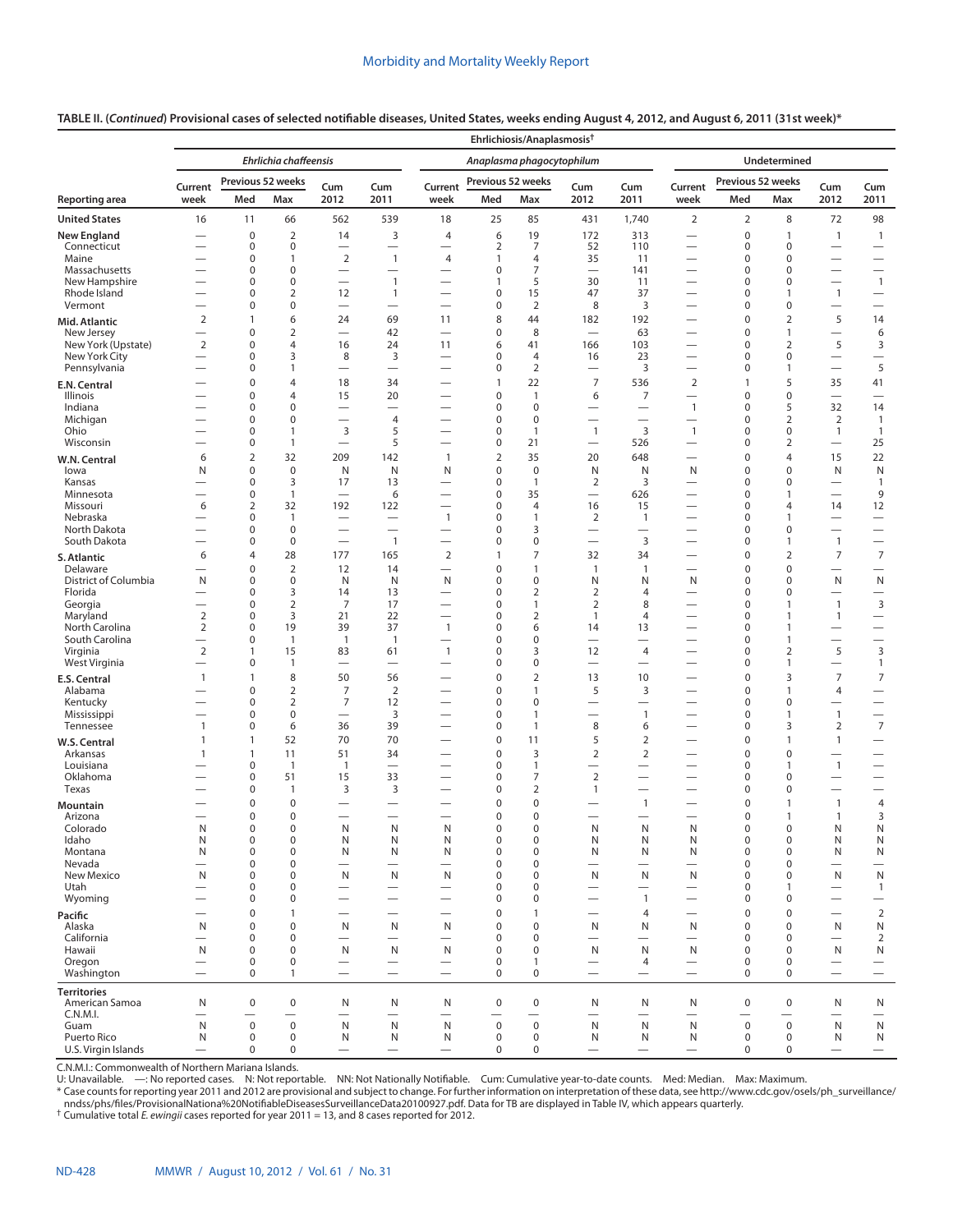# **TABLE II. (***Continued***) Provisional cases of selected notifiable diseases, United States, weeks ending August 4, 2012, and August 6, 2011 (31st week)\***

|                                     |                                            |                                  | Giardiasis            |                                |                          | Gonorrhea<br>Previous 52 weeks                               |                          |                                   |                                 |                | Haemophilus influenzae, invasive <sup>†</sup><br>All ages, all serotypes<br>Previous 52 weeks |                              |                                  |                                         |                                                      |
|-------------------------------------|--------------------------------------------|----------------------------------|-----------------------|--------------------------------|--------------------------|--------------------------------------------------------------|--------------------------|-----------------------------------|---------------------------------|----------------|-----------------------------------------------------------------------------------------------|------------------------------|----------------------------------|-----------------------------------------|------------------------------------------------------|
|                                     | Current                                    |                                  | Previous 52 weeks     | Cum                            | Cum                      | Current                                                      |                          |                                   | Cum                             | Cum            | Current                                                                                       |                              |                                  | Cum                                     | Cum                                                  |
| Reporting area                      | week                                       | Med                              | Max                   | 2012                           | 2011                     | week                                                         | Med                      | Max                               | 2012                            | 2011           | week                                                                                          | Med                          | Max                              | 2012                                    | 2011                                                 |
| <b>United States</b>                | 147                                        | 247                              | 495                   | 6,766                          | 8,909                    | 3,235                                                        | 5,937                    | 7,030                             | 171,007                         | 184,431        | 22                                                                                            | 62                           | 151                              | 1,986                                   | 2,183                                                |
| <b>New England</b>                  | 6                                          | 24                               | 66                    | 612                            | 823                      | 71                                                           | 112                      | 238                               | 3,228                           | 3,075          |                                                                                               | $\overline{4}$               | 15                               | 125                                     | 148                                                  |
| Connecticut<br>Maine                | $\overline{\phantom{0}}$<br>$\overline{4}$ | $\overline{4}$<br>3              | 10<br>10              | 99<br>83                       | 133<br>95                |                                                              | 44<br>8                  | 161<br>18                         | 1,154<br>227                    | 1,321<br>115   | $\overline{\phantom{0}}$                                                                      | $\mathbf{1}$<br>$\mathbf 0$  | 5<br>$\overline{2}$              | 35<br>14                                | 39<br>15                                             |
| Massachusetts                       | $\overline{\phantom{0}}$                   | 12                               | 30                    | 312                            | 398                      | 69                                                           | 47                       | 77                                | 1,421                           | 1,346          | $\overline{\phantom{0}}$                                                                      | $\overline{2}$               | 8                                | 65                                      | 70                                                   |
| New Hampshire<br>Rhode Island       | $\overline{\phantom{0}}$<br>$\mathbf{1}$   | $\overline{2}$<br>$\mathbf 0$    | 8<br>10               | 38<br>29                       | 69<br>48                 | $\mathbf{1}$<br>$\overline{\phantom{0}}$                     | 2<br>9                   | 8<br>35                           | 77<br>292                       | 75<br>189      | $\overline{\phantom{0}}$                                                                      | $\mathbf 0$<br>0             | $\overline{2}$<br>$\overline{2}$ | $\overline{2}$<br>6                     | 10<br>10                                             |
| Vermont                             | 1                                          | $\overline{2}$                   | 19                    | 51                             | 80                       | $\mathbf{1}$                                                 | $\mathbf{1}$             | 6                                 | 57                              | 29             | $\overline{\phantom{0}}$                                                                      | $\mathbf 0$                  | $\mathbf{1}$                     | 3                                       | 4                                                    |
| Mid. Atlantic                       | 33                                         | 50                               | 100                   | 1,327                          | 1,737                    | 474                                                          | 846                      | 1,091                             | 24,069                          | 23,166         | 3                                                                                             | 15                           | 32                               | 413                                     | 447                                                  |
| New Jersey                          |                                            | 5                                | 20                    | 75                             | 258                      | 49                                                           | 152                      | 199                               | 4,324                           | 4,090          |                                                                                               | $\overline{2}$               | 5                                | 44                                      | 80                                                   |
| New York (Upstate)<br>New York City | 22<br>8                                    | 17<br>16                         | 48<br>24              | 433<br>485                     | 475<br>574               | 155<br>90                                                    | 129<br>267               | 440<br>351                        | 4,140<br>6,354                  | 3,233<br>8,159 | $\mathbf{1}$<br>$\overline{2}$                                                                | 3<br>$\overline{4}$          | 19<br>9                          | 106<br>109                              | 114<br>97                                            |
| Pennsylvania                        | 3                                          | 12                               | 30                    | 334                            | 430                      | 180                                                          | 300                      | 398                               | 9,251                           | 7,684          | $\overline{\phantom{0}}$                                                                      | 5                            | 16                               | 154                                     | 156                                                  |
| E.N. Central                        | 15                                         | 43                               | 83                    | 1,014                          | 1,460                    | 292                                                          | 1,032                    | 1,292                             | 28,415                          | 33,925         | 5                                                                                             | 11                           | 26                               | 306                                     | 392                                                  |
| Illinois<br>Indiana                 | $\overline{\phantom{0}}$<br>-              | $\overline{7}$<br>5              | 17<br>13              | 164<br>113                     | 225<br>195               | $\overline{4}$<br>39                                         | 287<br>130               | 416<br>178                        | 7,301<br>3,857                  | 9,810<br>3,940 |                                                                                               | 3<br>2                       | 7<br>6                           | 79<br>57                                | 120<br>72                                            |
| Michigan                            | 3                                          | 11                               | 22                    | 247                            | 284                      | 161                                                          | 242                      | 375                               | 6,011                           | 7,529          | 3                                                                                             | 1                            | 4                                | 45                                      | 40                                                   |
| Ohio                                | 12                                         | 12                               | 30                    | 317                            | 446                      | 88                                                           | 301                      | 403                               | 8,717                           | 9,792          | $\overline{2}$                                                                                | $\overline{4}$               | 7                                | 104                                     | 102                                                  |
| Wisconsin                           | $\overline{\phantom{0}}$                   | 8<br>22                          | 25<br>70              | 173<br>537                     | 310                      | $\overline{\phantom{0}}$                                     | 87                       | 117<br>395                        | 2,529                           | 2,854          | $\overline{\phantom{0}}$<br>3                                                                 | 1<br>5                       | 5<br>9                           | 21                                      | 58                                                   |
| W.N. Central<br>lowa                | 19<br>$\overline{4}$                       | 5                                | 15                    | 138                            | 984<br>145               | 6<br>$\overline{2}$                                          | 187<br>36                | 87                                | 4,642<br>1,090                  | 9,304<br>1,146 | $\overline{\phantom{0}}$                                                                      | $\mathbf 0$                  | $\mathbf{1}$                     | 148<br>$\overline{\phantom{0}}$         | 133                                                  |
| Kansas                              | -                                          | $\overline{2}$                   | $\overline{7}$        | 60                             | 82                       | 4                                                            | 45                       | 76                                | 1,270                           | 1,225          | $\mathbf{1}$                                                                                  | 0                            | $\overline{2}$                   | 18                                      | 16                                                   |
| Minnesota                           | $\overline{\phantom{0}}$<br>$\overline{7}$ | $\mathbf 0$                      | 23                    | $\overline{\phantom{0}}$       | 385                      |                                                              | 47                       | 62                                | 1,163                           | 1,272          | $\overline{\phantom{0}}$                                                                      | $\mathbf{1}$<br>$\mathbf{1}$ | 5                                | 51                                      | 40                                                   |
| Missouri<br>Nebraska                | 8                                          | 6<br>3                           | 17<br>11              | 164<br>99                      | 186<br>112               | $\overline{\phantom{0}}$<br>$\overbrace{\phantom{12322111}}$ | $\mathbf 0$<br>27        | 204<br>52                         | 768                             | 4,450<br>729   | $\overline{2}$<br>$\overline{\phantom{0}}$                                                    | $\mathbf 0$                  | 6<br>3                           | 52<br>17                                | 47<br>21                                             |
| North Dakota                        |                                            | $\mathbf 0$                      | 15                    | 18                             | 21                       | $\overline{\phantom{0}}$                                     | $\overline{4}$           | 13                                | 128                             | 139            | $\overline{\phantom{0}}$                                                                      | $\Omega$                     | 3                                | 10                                      | 8                                                    |
| South Dakota                        | $\overline{\phantom{0}}$                   | $\overline{2}$                   | 8                     | 58                             | 53                       | $\overbrace{\phantom{12322111}}$                             | 9                        | 20                                | 223                             | 343            | $\overline{\phantom{0}}$                                                                      | 0                            | $\mathbf 0$                      | $\overline{\phantom{0}}$                | $\mathbf{1}$                                         |
| S. Atlantic<br>Delaware             | 27                                         | 45<br>$\boldsymbol{0}$           | 102<br>3              | 1,172<br>11                    | 1,446<br>18              | 920<br>5                                                     | 1,436<br>16              | 1,960<br>35                       | 41,911<br>528                   | 45,535<br>497  | 6<br>$\overline{\phantom{0}}$                                                                 | 15<br>$\mathbf 0$            | 39<br>$\overline{2}$             | 487<br>5                                | 502<br>3                                             |
| District of Columbia                | -                                          | $\mathbf{1}$                     | 5                     | 32                             | 26                       | 32                                                           | 45                       | 117                               | 1,373                           | 1,551          |                                                                                               | $\mathbf 0$                  | $\mathbf{1}$                     | $\mathbf{1}$                            | $\overline{\phantom{0}}$                             |
| Florida                             | 15                                         | 22                               | 49                    | 601                            | 651                      | 237                                                          | 374                      | 470                               | 11,374                          | 11,638         | $\overline{2}$                                                                                | 4                            | 11                               | 136                                     | 158                                                  |
| Georgia<br>Maryland                 | —<br>6                                     | 8<br>5                           | 32<br>14              | 167<br>129                     | 381<br>130               | 195<br>114                                                   | 299<br>94                | 426<br>190                        | 8,723<br>2,846                  | 9,851<br>3,766 | $\overline{\phantom{0}}$<br>$\mathbf{1}$                                                      | 2<br>2                       | 8<br>6                           | 82<br>59                                | 97<br>55                                             |
| North Carolina                      | N                                          | $\mathbf 0$                      | $\mathbf 0$           | N                              | N                        | 180                                                          | 293                      | 548                               | 8,220                           | 9,604          | $\overline{2}$                                                                                | 1                            | 9                                | 65                                      | 55                                                   |
| South Carolina                      | $\overline{4}$                             | 2                                | 8                     | 70                             | 65                       | $\overline{\phantom{0}}$<br>140                              | 146                      | 391                               | 4,350                           | 4,751          | $\overline{\phantom{0}}$                                                                      | 1                            | 5                                | 47                                      | 49                                                   |
| Virginia<br>West Virginia           | 2<br>$\overline{\phantom{0}}$              | 5<br>$\bf 0$                     | 18<br>17              | 143<br>19                      | 150<br>25                | 17                                                           | 131<br>13                | 353<br>23                         | 4,090<br>407                    | 3,397<br>480   | $\mathbf{1}$                                                                                  | 2<br>0                       | 7<br>14                          | 64<br>28                                | 71<br>14                                             |
| E.S. Central                        | 3                                          | 3                                | 7                     | 81                             | 105                      | 358                                                          | 531                      | 816                               | 15,336                          | 15,489         |                                                                                               | 4                            | 12                               | 124                                     | 146                                                  |
| Alabama                             | 3                                          | 3                                | $\overline{7}$        | 81                             | 105                      |                                                              | 172                      | 249                               | 3,643                           | 5,163          | $\overline{\phantom{0}}$                                                                      | $\mathbf{1}$                 | 4                                | 33                                      | 41                                                   |
| Kentucky<br>Mississippi             | Ν<br>Ν                                     | $\mathbf 0$<br>0                 | $\mathbf 0$<br>0      | N<br>N                         | N<br>N                   | 117<br>152                                                   | 76<br>116                | 151<br>323                        | 2,349<br>4,040                  | 2,497<br>3,531 | $\overline{\phantom{0}}$                                                                      | $\mathbf{1}$<br>0            | 3<br>3                           | 23<br>13                                | 28<br>12                                             |
| Tennessee                           | Ν                                          | $\mathbf 0$                      | 0                     | Ν                              | N                        | 89                                                           | 168                      | 257                               | 5,304                           | 4,298          | $\overline{\phantom{0}}$                                                                      | 2                            | 8                                | 55                                      | 65                                                   |
| W.S. Central                        | 5                                          | 5                                | 17                    | 136                            | 183                      | 697                                                          | 910                      | 1,236                             | 25,894                          | 28,339         | 1                                                                                             | 3                            | 10                               | 107                                     | 96                                                   |
| Arkansas<br>Louisiana               | $\overline{4}$<br>$\mathbf{1}$             | $\overline{2}$<br>$\overline{4}$ | 8<br>11               | 44                             | 67<br>116                | 76                                                           | 84<br>174                | 123<br>369                        | 2,621                           | 2,962          | $\overline{\phantom{0}}$                                                                      | $\mathbf{1}$<br>$\mathbf{1}$ | $\overline{2}$<br>4              | 17<br>32                                | 23<br>39                                             |
| Oklahoma                            |                                            | $\mathbf 0$                      | $\mathbf 0$           | 92<br>$\overline{\phantom{0}}$ | $\overline{\phantom{0}}$ | 28<br>$\mathbf{1}$                                           | 32                       | 199                               | 4,072<br>573                    | 4,758<br>2,332 | $\mathbf{1}$                                                                                  | $\mathbf{1}$                 | 9                                | 57                                      | 33                                                   |
| Texas                               | N                                          | 0                                | 0                     | N                              | N                        | 592                                                          | 610                      | 825                               | 18,628                          | 18,287         | $\overline{\phantom{0}}$                                                                      | 0                            | 1                                | $\overline{1}$                          | $\overline{1}$                                       |
| Mountain                            | 6                                          | 22                               | 54                    | 576                            | 671                      | 159                                                          | 230                      | 323                               | 6,690                           | 6,332          |                                                                                               | 5                            | 14                               | 165                                     | 192                                                  |
| Arizona<br>Colorado                 | $\overline{\phantom{0}}$                   | $\overline{2}$<br>9              | 7<br>23               | 53<br>212                      | 78<br>213                | 102<br>$\overline{\phantom{0}}$                              | 105<br>40                | 152<br>78                         | 3,260<br>1,020                  | 2,415<br>1,382 |                                                                                               | 1<br>1                       | 6<br>5                           | 52<br>33                                | 70<br>43                                             |
| Idaho                               | $\overline{2}$                             | 3                                | 10                    | 69                             | 83                       |                                                              | $\overline{2}$           | 15                                | 66                              | 83             |                                                                                               | 0                            | $\overline{2}$                   | 12                                      | 13                                                   |
| Montana                             | $\mathbf{1}$                               | $\mathbf{1}$                     | 4                     | 33                             | 41                       | $\mathbf{1}$                                                 | 2                        | $\overline{4}$                    | 50                              | 42             |                                                                                               | $\pmb{0}$                    | 1                                | 3                                       | $\overline{2}$                                       |
| Nevada<br>New Mexico                | 3<br>$\overline{\phantom{0}}$              | $\mathbf{1}$<br>$\mathbf{1}$     | 5<br>6                | 47<br>37                       | 40<br>53                 | 52<br>$\overline{4}$                                         | 41<br>34                 | 64<br>73                          | 1,138<br>937                    | 1,219<br>1,025 | $\overline{\phantom{0}}$                                                                      | 0<br>$\mathbf{1}$            | $\overline{2}$<br>4              | 14<br>29                                | 13<br>27                                             |
| Utah                                | $\overline{\phantom{0}}$                   | $\overline{4}$                   | 15                    | 104                            | 137                      | $\overline{\phantom{0}}$                                     | 7                        | 12                                | 198                             | 143            |                                                                                               | 1                            | 3                                | 19                                      | 23                                                   |
| Wyoming                             |                                            | $\mathbf{1}$                     | 3                     | 21                             | 26                       | $\overline{\phantom{m}}$                                     | $\overline{1}$           | $\overline{4}$                    | 21                              | 23             | $\overline{\phantom{0}}$                                                                      | 0                            | 1                                | 3                                       | $\overline{1}$                                       |
| Pacific<br>Alaska                   | 33                                         | 46<br>$\overline{2}$             | 185<br>$\overline{7}$ | 1,311<br>47                    | 1,500<br>53              | 258<br>$\overline{\phantom{m}}$                              | 680<br>14                | 785<br>28                         | 20,822<br>370                   | 19,266<br>599  | $\overline{4}$                                                                                | 3<br>$\mathbf 0$             | 9<br>3                           | 111<br>9                                | 127<br>16                                            |
| California                          | 13                                         | 29                               | 55                    | 853                            | 1,007                    | 184                                                          | 583                      | 679                               | 17,550                          | 15,776         | $\overline{\phantom{0}}$                                                                      | 1                            | 5                                | 41                                      | 33                                                   |
| Hawaii                              | $\overline{\phantom{0}}$                   | $\mathbf 0$                      | $\overline{4}$        | 16                             | 25                       | $\overline{\phantom{0}}$                                     | 13                       | 20                                | 363                             | 419            | $\overline{\phantom{0}}$                                                                      | $\mathbf 0$                  | 3                                | 12                                      | 18                                                   |
| Oregon<br>Washington                | $\overline{7}$<br>13                       | 7<br>7                           | 21<br>146             | 196<br>199                     | 232<br>183               | 22<br>52                                                     | 29<br>53                 | 63<br>70                          | 837<br>1,702                    | 800<br>1,672   | 4<br>$\overline{\phantom{0}}$                                                                 | 1<br>0                       | 6<br>1                           | 49<br>$\overbrace{\phantom{123221111}}$ | 53<br>7                                              |
| <b>Territories</b>                  |                                            |                                  |                       |                                |                          |                                                              |                          |                                   |                                 |                |                                                                                               |                              |                                  |                                         |                                                      |
| American Samoa                      |                                            | $\pmb{0}$                        | 0                     |                                |                          |                                                              | $\pmb{0}$                | 0                                 |                                 |                |                                                                                               | $\pmb{0}$                    | $\pmb{0}$                        |                                         |                                                      |
| C.N.M.I.                            |                                            |                                  |                       |                                |                          |                                                              |                          | $\overbrace{\phantom{123221111}}$ |                                 |                |                                                                                               |                              | $\overline{\phantom{0}}$         | $\overline{\phantom{0}}$                |                                                      |
| Guam<br>Puerto Rico                 | $\overline{\phantom{0}}$                   | $\mathbf 0$<br>$\mathbf 0$       | $\mathbf 0$<br>8      | —<br>$\mathbf{1}$              | 54                       | $\overbrace{\phantom{123221111}}$                            | $\mathsf{O}\xspace$<br>6 | $\overline{7}$<br>15              | $\overline{\phantom{0}}$<br>178 | 58<br>193      | $\overline{\phantom{0}}$                                                                      | $\mathbf 0$<br>0             | $\mathbf 0$<br>0                 | $\overline{\phantom{0}}$                | $\overline{\phantom{0}}$<br>$\overline{\phantom{0}}$ |
| U.S. Virgin Islands                 |                                            | $\mathbf 0$                      | 0                     | $\overline{\phantom{0}}$       |                          | $\overbrace{\phantom{1232211}}$                              | $\overline{2}$           | 10                                | 56                              | 80             | $\overline{\phantom{0}}$                                                                      | 0                            | 0                                |                                         |                                                      |

C.N.M.I.: Commonwealth of Northern Mariana Islands.<br>U: Unavailable. —: No reported cases. N: Not reportable. NN: Not Nationally Notifiable. Cum: Cumulative year-to-date counts. Med: Median. Max: Maximum.

\* Case counts for reporting year 2011 and 2012 are provisional and subject to change. For further information on interpretation of these data, see [http://www.cdc.gov/osels/ph\\_surveillance/](http://www.cdc.gov/osels/ph_surveillance/nndss/phs/files/ProvisionalNationa%20NotifiableDiseasesSurveillanceData20100927.pdf) [nndss/phs/files/ProvisionalNationa%20NotifiableDiseasesSurveillanceData20100927.pdf.](http://www.cdc.gov/osels/ph_surveillance/nndss/phs/files/ProvisionalNationa%20NotifiableDiseasesSurveillanceData20100927.pdf) Data for TB are displayed in Table IV, which appears quarterly.

† Data for *H. influenzae* (age <5 yrs for serotype b, nonserotype b, and unknown serotype) are available in Table I.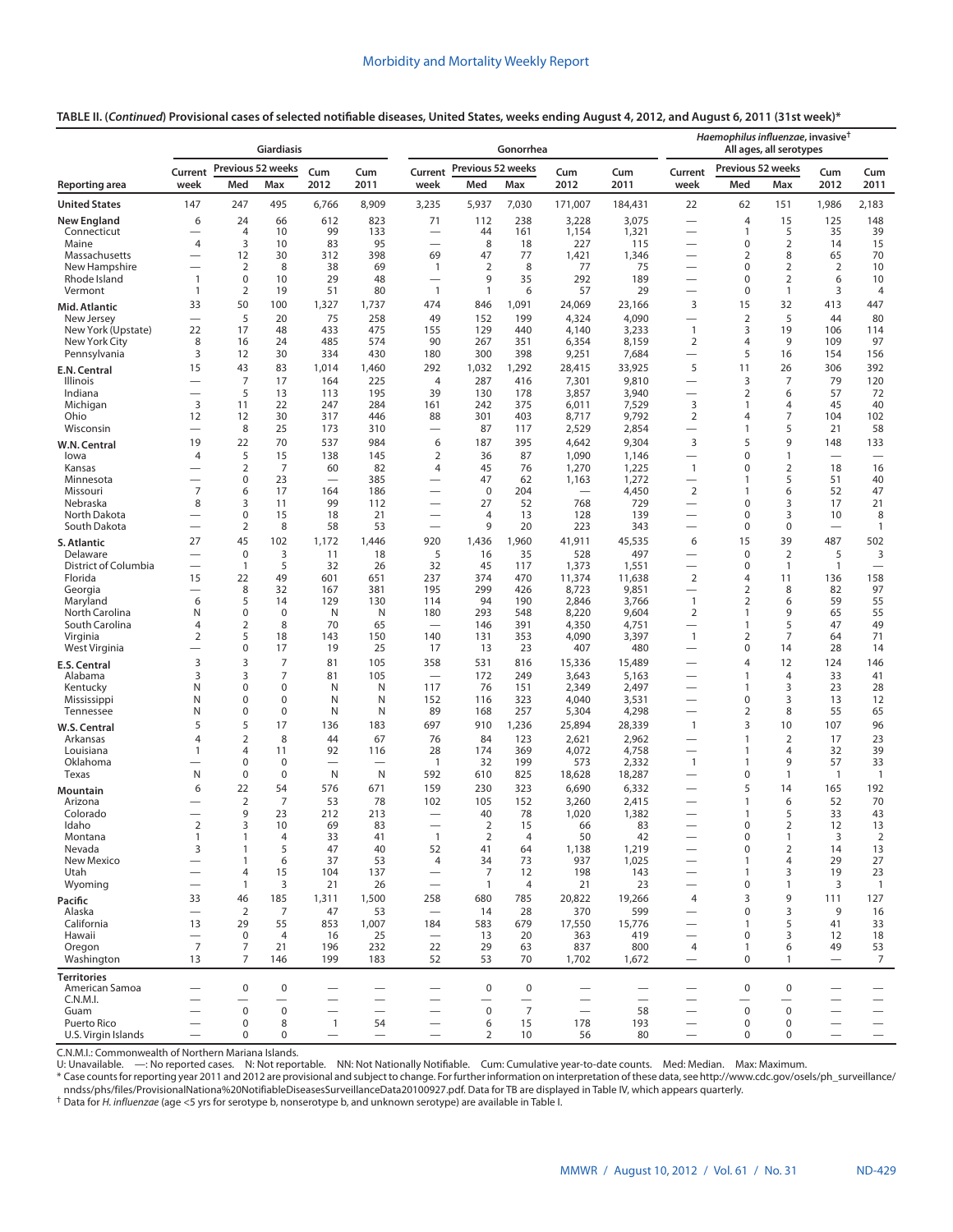#### **TABLE II. (***Continued***) Provisional cases of selected notifiable diseases, United States, weeks ending August 4, 2012, and August 6, 2011 (31st week)\***

|                                      |                                                   |                          |                                  |                                                              |                                            |                                                               | Hepatitis (viral, acute), by type |                                  |                                          |                                 |                                                              |                                |                                  |                                               |                          |
|--------------------------------------|---------------------------------------------------|--------------------------|----------------------------------|--------------------------------------------------------------|--------------------------------------------|---------------------------------------------------------------|-----------------------------------|----------------------------------|------------------------------------------|---------------------------------|--------------------------------------------------------------|--------------------------------|----------------------------------|-----------------------------------------------|--------------------------|
|                                      |                                                   |                          | A                                |                                                              |                                            |                                                               |                                   | B                                |                                          |                                 |                                                              |                                | C                                |                                               |                          |
|                                      | Previous 52 weeks<br>Cum<br>Current<br>Cum<br>Med |                          |                                  |                                                              |                                            | Current                                                       | Previous 52 weeks                 |                                  | Cum                                      | Cum                             | Current                                                      | Previous 52 weeks              |                                  | Cum                                           | Cum                      |
| <b>Reporting area</b>                | week                                              |                          | Max                              | 2012                                                         | 2011                                       | week                                                          | Med                               | Max                              | 2012                                     | 2011                            | week                                                         | Med                            | Max                              | 2012                                          | 2011                     |
| <b>United States</b>                 | 8                                                 | 25                       | 58                               | 780                                                          | 762                                        | 18                                                            | 52                                | 131                              | 1,475                                    | 1,637                           | 17                                                           | 27                             | 65                               | 803                                           | 702                      |
| <b>New England</b>                   |                                                   | $\mathbf{1}$             | 5                                | 43                                                           | 43                                         |                                                               | $\mathbf 2$                       | 5                                | 54                                       | 57                              |                                                              | $\mathbf{1}$                   | 5                                | 42                                            | 56                       |
| Connecticut<br>Maine                 |                                                   | 0<br>0                   | 3<br>$\overline{2}$              | 13<br>$\overline{7}$                                         | 9<br>3                                     | $\overline{\phantom{0}}$                                      | 0<br>0                            | $\overline{2}$<br>$\overline{2}$ | 15<br>$\overline{7}$                     | 11<br>5                         |                                                              | 1<br>0                         | 4<br>3                           | 26<br>2                                       | 34<br>6                  |
| Massachusetts                        |                                                   | 1                        | 3                                | 18                                                           | 22                                         |                                                               | 1                                 | $\overline{4}$                   | 25                                       | 40                              |                                                              | 0                              | $\overline{2}$                   | 11                                            | 12                       |
| New Hampshire<br>Rhode Island        |                                                   | 0<br>0                   | 1<br>$\mathbf{1}$                | $\overline{4}$<br>$\mathbf{1}$                               | $\overline{4}$                             | $\overline{\phantom{0}}$<br>U                                 | 0<br>0                            | $\mathbf{1}$<br>0                | 5<br>U                                   | $\mathbf{1}$<br>U               | N<br>U                                                       | 0<br>0                         | 0<br>0                           | N<br>U                                        | N<br>U                   |
| Vermont                              |                                                   | 0                        | 1                                |                                                              | 5                                          |                                                               | 0                                 | 1                                | $\overline{2}$                           |                                 |                                                              | 0                              | $\overline{2}$                   | 3                                             | $\overline{4}$           |
| Mid. Atlantic                        | $\mathbf{1}$                                      | 5                        | 12                               | 125                                                          | 147                                        |                                                               | 5                                 | 10                               | 138                                      | 180                             | $\overline{2}$                                               | 3                              | $\overline{7}$                   | 95                                            | 84                       |
| New Jersey                           |                                                   | 1<br>1                   | 5<br>4                           | 17                                                           | 47<br>24                                   | $\overline{\phantom{0}}$                                      | $\mathbf{1}$                      | $\overline{4}$                   | 42<br>25                                 | 39<br>26                        | $\mathbf 2$                                                  | 0<br>1                         | $\overline{4}$<br>5              | 17                                            | 33                       |
| New York (Upstate)<br>New York City  |                                                   | 1                        | $\overline{4}$                   | 44<br>23                                                     | 41                                         | $\overline{\phantom{0}}$                                      | 1<br>1                            | 4<br>5                           | 37                                       | 57                              | $\qquad \qquad$                                              | 0                              | 1                                | 47<br>$\overline{4}$                          | 25<br>5                  |
| Pennsylvania                         | $\mathbf{1}$                                      | 1                        | 5                                | 41                                                           | 35                                         |                                                               | 1                                 | 4                                | 34                                       | 58                              |                                                              | 0                              | 4                                | 27                                            | 21                       |
| E.N. Central                         | $\mathbf{1}$                                      | 4                        | 9                                | 112                                                          | 120                                        | 4                                                             | 7                                 | 16                               | 227                                      | 226                             | 2                                                            | 3                              | 9                                | 107                                           | 96                       |
| Illinois<br>Indiana                  |                                                   | 2<br>0                   | 5<br>$\overline{2}$              | 35<br>3                                                      | 28<br>12                                   | $\overline{\phantom{0}}$                                      | 1<br>1                            | 6<br>6                           | 40<br>37                                 | 55<br>43                        | $\overbrace{\phantom{12322111}}$                             | 0<br>2                         | $\mathbf{1}$<br>7                | 6<br>49                                       | 5<br>57                  |
| Michigan                             |                                                   | 1                        | 6                                | 47                                                           | 49                                         |                                                               | 1                                 | 5                                | 35                                       | 54                              | $\mathbf{1}$                                                 | 1                              | 4                                | 47                                            | 17                       |
| Ohio<br>Wisconsin                    | 1                                                 | 1<br>0                   | $\overline{2}$<br>1              | 18<br>9                                                      | 25<br>6                                    | 4                                                             | $\overline{2}$<br>0               | 9<br>$\mathbf{1}$                | 107<br>8                                 | 64<br>10                        | 1                                                            | 0<br>0                         | $\overline{2}$<br>1              | $\overline{4}$<br>$\mathbf{1}$                | $\overline{4}$<br>13     |
| W.N. Central                         |                                                   | $\mathbf{1}$             | 18                               | 34                                                           | 24                                         |                                                               | $\overline{2}$                    | 12                               | 52                                       | 70                              |                                                              | 0                              | 15                               | 10                                            | 10                       |
| lowa                                 |                                                   | 0                        | 1                                | 3                                                            | 5                                          |                                                               | 0                                 | $\overline{2}$                   | 5                                        | 10                              |                                                              | 0                              | $\boldsymbol{0}$                 |                                               |                          |
| Kansas                               |                                                   | 0                        | $\overline{2}$                   | 5                                                            | 3                                          |                                                               | 0                                 | $\mathbf{1}$                     | 1                                        | 8                               |                                                              | 0                              | $\overline{2}$                   | 5                                             | $\sqrt{2}$               |
| Minnesota<br>Missouri                |                                                   | 0<br>0                   | 18<br>3                          | $\overline{\phantom{0}}$<br>13                               | $\overline{2}$<br>9                        | $\overline{\phantom{0}}$                                      | 0<br>1                            | 11<br>$\overline{4}$             | $\overline{\phantom{0}}$<br>40           | 2<br>38                         |                                                              | 0<br>0                         | 15<br>$\mathbf{1}$               | $\overline{\phantom{0}}$<br>5                 | $\overline{7}$           |
| Nebraska                             |                                                   | 0                        | 3                                | 12                                                           | 3                                          |                                                               | 0                                 | $\mathbf{1}$                     | 6                                        | 11                              |                                                              | 0                              | 1                                | $\overline{\phantom{0}}$                      | $\overline{1}$           |
| North Dakota<br>South Dakota         |                                                   | 0<br>0                   | $\mathbf{1}$<br>$\mathbf 0$      | $\mathbf{1}$<br>$\overbrace{\phantom{12322111}}$             | $\overline{\phantom{0}}$<br>$\overline{2}$ | $\overline{\phantom{0}}$                                      | 0<br>0                            | $\mathbf 0$<br>$\mathbf{1}$      | $\overline{\phantom{0}}$<br>$\equiv$     | $\mathbf{1}$                    |                                                              | 0<br>0                         | 0<br>0                           | $\overline{\phantom{0}}$<br>$\qquad \qquad -$ | $\overline{\phantom{0}}$ |
| S. Atlantic                          | 3                                                 | 4                        | 11                               | 135                                                          | 118                                        | 6                                                             | 13                                | 57                               | 391                                      | 387                             | 4                                                            | 6                              | 14                               | 211                                           | 164                      |
| Delaware                             |                                                   | 0                        | 1                                | $\overline{2}$                                               | $\overline{2}$                             |                                                               | 0                                 | $\overline{2}$                   | 9                                        | $\overline{2}$                  | U                                                            | 0                              | $\boldsymbol{0}$                 | U                                             | U                        |
| District of Columbia<br>Florida      | $\mathbf{1}$                                      | 0<br>2                   | $\mathbf 0$<br>7                 | 49                                                           | 39                                         | $\overline{\phantom{0}}$<br>$\overline{1}$                    | 0<br>4                            | $\mathbf 0$<br>11                | $\overbrace{\phantom{123221111}}$<br>137 | $\overline{\phantom{m}}$<br>121 | $\mathbf{1}$                                                 | 0<br>2                         | 0<br>5                           | $\overline{\phantom{0}}$<br>58                | 31                       |
| Georgia                              |                                                   | 0                        | 5                                | 20                                                           | 20                                         |                                                               | 2                                 | 8                                | 39                                       | 76                              |                                                              | $\mathbf{1}$                   | 4                                | 27                                            | 36                       |
| Maryland                             | $\mathbf{1}$                                      | 0                        | $\overline{4}$                   | 14                                                           | 15                                         |                                                               | 1                                 | 6                                | 33                                       | 33                              | $\mathbf{1}$                                                 | 0                              | $\overline{4}$                   | 20                                            | 20                       |
| North Carolina<br>South Carolina     |                                                   | $\mathbf 0$<br>0         | $\overline{4}$<br>$\overline{2}$ | 13<br>$\overline{4}$                                         | 14<br>6                                    | 4<br>$\overline{\phantom{0}}$                                 | 1<br>$\mathbf{1}$                 | 8<br>3                           | 45<br>25                                 | 71<br>24                        | 2<br>$\overline{\phantom{0}}$                                | 1<br>0                         | 6<br>1                           | 42<br>$\overline{1}$                          | 39<br>$\overline{1}$     |
| Virginia                             |                                                   | 1                        | 3                                | 29                                                           | 16                                         | $\mathbf{1}$                                                  | 1                                 | 5                                | 45                                       | 40                              | $\overline{\phantom{0}}$                                     | $\mathbf{1}$                   | 6                                | 31                                            | 12                       |
| West Virginia                        | $\mathbf{1}$                                      | 0                        | 1                                | $\overline{4}$                                               | 6                                          | $\overline{\phantom{0}}$                                      | 1                                 | 43                               | 58                                       | 20                              | $\overline{\phantom{0}}$                                     | $\mathbf{1}$                   | 5                                | 32                                            | 25                       |
| E.S. Central<br>Alabama              | 1<br>$\mathbf{1}$                                 | 1<br>0                   | $\overline{4}$<br>$\overline{2}$ | 40<br>12                                                     | 31<br>$\mathbf{1}$                         | 3<br>$\mathbf{1}$                                             | 11<br>$\overline{2}$              | 21<br>6                          | 308<br>45                                | 304<br>65                       | 5<br>$\mathbf{1}$                                            | 5<br>0                         | 11<br>3                          | 140<br>12                                     | 131<br>$\overline{7}$    |
| Kentucky                             |                                                   | $\mathbf 0$              | 1                                | 7                                                            | 8                                          |                                                               | 3                                 | 10                               | 93                                       | 98                              | $\overline{\phantom{0}}$                                     | $\overline{2}$                 | 8                                | 54                                            | 71                       |
| Mississippi                          |                                                   | 0                        | $\mathbf{1}$                     | 3                                                            | 5                                          | $\mathbf{1}$                                                  | $\mathbf{1}$                      | 5                                | 42                                       | 34                              | U                                                            | 0                              | 0                                | U                                             | U                        |
| Tennessee                            | 1                                                 | 0<br>3                   | 2<br>13                          | 18<br>99                                                     | 17<br>63                                   | $\mathbf{1}$<br>3                                             | 4<br>6                            | 10<br>37                         | 128<br>164                               | 107<br>214                      | 4<br>4                                                       | $\overline{2}$<br>$\mathbf{1}$ | 6<br>12                          | 74<br>66                                      | 53<br>57                 |
| W.S. Central<br>Arkansas             |                                                   | 0                        | $\overline{2}$                   | $\overline{4}$                                               |                                            |                                                               | $\mathbf{1}$                      | 3                                | 34                                       | 31                              | $\overline{\phantom{0}}$                                     | 0                              | 0                                | $\overline{\phantom{0}}$                      | $\overline{\phantom{0}}$ |
| Louisiana                            |                                                   | 0                        | $\overline{2}$                   | $\overline{2}$                                               | $\overline{2}$                             | $\mathbf{1}$                                                  | 1                                 | 4                                | 27                                       | 34                              |                                                              | 0                              | 1                                | $\overline{1}$                                | 5                        |
| Oklahoma<br>Texas                    | 1                                                 | 0<br>3                   | 8<br>8                           | 3<br>90                                                      | 3<br>58                                    | 2                                                             | 1<br>3                            | 15<br>16                         | 28<br>75                                 | 42<br>107                       | 4                                                            | 0<br>1                         | 9<br>3                           | 44<br>21                                      | 33<br>19                 |
| Mountain                             | 1                                                 | $\overline{2}$           | $\overline{7}$                   | 76                                                           | 84                                         | 1                                                             | 1                                 | $\overline{4}$                   | 41                                       | 59                              |                                                              | $\overline{2}$                 | 6                                | 51                                            | 51                       |
| Arizona                              |                                                   | 1                        | 5                                | 34                                                           | 48                                         |                                                               | 0                                 | $\overline{2}$                   | 9                                        | 9                               | U                                                            | 0                              | $\mathbf 0$                      | U                                             | U                        |
| Colorado<br>Idaho                    | 1                                                 | $\mathbf 0$<br>0         | 3<br>$\overline{2}$              | 16<br>8                                                      | 16<br>5                                    |                                                               | 0<br>0                            | $\overline{2}$<br>-1             | 6<br>3                                   | 18<br>$\overline{2}$            |                                                              | 0<br>$\mathbf 0$               | $\overline{4}$<br>$\overline{2}$ | 13<br>9                                       | 15<br>8                  |
| Montana                              |                                                   | 0                        | $\mathbf{1}$                     | $\overline{2}$                                               | 3                                          | $\overline{1}$                                                | 0                                 | $\bf 0$                          | $\mathbf{1}$                             | $\overline{\phantom{m}}$        |                                                              | 0                              | $\overline{4}$                   | 4                                             | $\overline{2}$           |
| Nevada<br>New Mexico                 |                                                   | 0<br>0                   | $\mathbf{1}$<br>2                | 8<br>5                                                       | 5<br>3                                     |                                                               | 0<br>0                            | 3<br>2                           | 17<br>3                                  | 18<br>5                         |                                                              | 0<br>0                         | $\overline{2}$<br>$\overline{2}$ | $\overline{7}$<br>10                          | 8<br>10                  |
| Utah                                 |                                                   | 0                        | $\overline{2}$                   | 3                                                            | $\overline{2}$                             |                                                               | 0                                 | $\mathbf{1}$                     | 2                                        | 7                               | $\qquad \qquad$<br>$\qquad \qquad$                           | 0                              | $\overline{2}$                   | 8                                             | 6                        |
| Wyoming                              |                                                   | $\mathbf 0$              | $\pmb{0}$                        | $\overbrace{\phantom{12322111}}$                             | $\overline{2}$                             | $\overline{\phantom{0}}$                                      | 0                                 | $\mathbf 0$                      | $\overline{\phantom{0}}$                 | $\overline{\phantom{0}}$        | $\overline{\phantom{0}}$                                     | 0                              | $\mathbf 0$                      | $\overbrace{\phantom{1232211}}$               | $\overline{2}$           |
| Pacific                              | $\overline{\phantom{0}}$                          | 4                        | 12                               | 116                                                          | 132                                        | $\mathbf{1}$                                                  | 4                                 | 12                               | 100                                      | 140                             | $\qquad \qquad -$                                            | 3                              | 10                               | 81                                            | 53                       |
| Alaska<br>California                 | $\overline{\phantom{0}}$                          | 0<br>3                   | $\mathbf{1}$<br>9                | $\overline{1}$<br>91                                         | $\overline{2}$<br>103                      | $\overbrace{\phantom{123221111}}$<br>$\overline{\phantom{0}}$ | $\mathbf 0$<br>$\overline{2}$     | 2<br>6                           | $\overline{4}$<br>55                     | 3<br>92                         | $\overline{\phantom{0}}$<br>$\overbrace{\phantom{12322111}}$ | 0<br>$\mathbf{1}$              | $\mathbf 0$<br>5                 | $\overbrace{\phantom{12322111}}$<br>40        | $\overline{2}$<br>25     |
| Hawaii                               |                                                   | 0                        | $\overline{2}$                   | 5                                                            | 6                                          | $\overbrace{\phantom{123221111}}$                             | 0                                 | $\mathbf{1}$                     | 5                                        | 5                               | $\qquad \qquad$                                              | 0                              | $\mathbf 0$                      | $\overline{\phantom{0}}$                      |                          |
| Oregon                               | $\overline{\phantom{0}}$                          | 0<br>$\mathbf 0$         | 1<br>3                           | $\overline{2}$<br>17                                         | 4<br>17                                    | $\overline{\phantom{0}}$<br>$\mathbf{1}$                      | 0<br>$\mathbf 0$                  | 2<br>6                           | 14<br>22                                 | 23<br>17                        | $\qquad \qquad$<br>$\overbrace{\phantom{12322111}}$          | 0<br>$\mathbf{1}$              | 3<br>10                          | 21<br>20                                      | 13                       |
| Washington                           |                                                   |                          |                                  |                                                              |                                            |                                                               |                                   |                                  |                                          |                                 |                                                              |                                |                                  |                                               | 13                       |
| <b>Territories</b><br>American Samoa |                                                   | $\mathbf 0$              | $\pmb{0}$                        | $\overline{\phantom{0}}$                                     | $\qquad \qquad -$                          |                                                               | $\pmb{0}$                         | $\mathbf 0$                      |                                          |                                 |                                                              | $\mathbf 0$                    | $\mathbf 0$                      |                                               | $\qquad \qquad -$        |
| C.N.M.I.                             |                                                   |                          |                                  |                                                              | $\overbrace{\phantom{12322111}}$           |                                                               |                                   |                                  | $\overline{\phantom{0}}$                 |                                 |                                                              |                                | $\overline{\phantom{0}}$         |                                               | $\overline{\phantom{0}}$ |
| Guam<br>Puerto Rico                  | $\overline{\phantom{0}}$                          | $\pmb{0}$<br>$\mathbf 0$ | $\overline{4}$<br>$\mathbf{1}$   | $\overbrace{\phantom{12322111}}$<br>$\overline{\phantom{m}}$ | 25<br>16                                   | $\overline{\phantom{0}}$<br>$\overline{\phantom{m}}$          | 3<br>$\mathbf 0$                  | 6<br>$\overline{2}$              | $\equiv$<br>4                            | 75<br>17                        | $\overbrace{\phantom{12322111}}$<br>N                        | $\pmb{0}$<br>0                 | 5<br>$\mathbf 0$                 | $\overline{\phantom{0}}$<br>N                 | 40<br>N                  |
| U.S. Virgin Islands                  | $\overbrace{\phantom{1232211}}$                   | 0                        | 0                                | $\overline{\phantom{0}}$                                     | $\overline{\phantom{m}}$                   | $\overline{\phantom{0}}$                                      | 0                                 | 5                                |                                          | $\overline{\phantom{m}}$        | $\qquad \qquad -$                                            | 0                              | 0                                | $\qquad \qquad -$                             | $\qquad \qquad -$        |

C.N.M.I.: Commonwealth of Northern Mariana Islands.

U: Unavailable. —: No reported cases. N: Not reportable. NN: Not Nationally Notifiable. Cum: Cumulative year-to-date counts. Med: Median. Max: Maximum.

\* Case counts for reporting year 2011 and 2012 are provisional and subject to change. For further information on interpretation of these data, see [http://www.cdc.gov/osels/ph\\_surveillance/](http://www.cdc.gov/osels/ph_surveillance/nndss/phs/files/ProvisionalNationa%20NotifiableDiseasesSurveillanceData20100927.pdf) [nndss/phs/files/ProvisionalNationa%20NotifiableDiseasesSurveillanceData20100927.pdf.](http://www.cdc.gov/osels/ph_surveillance/nndss/phs/files/ProvisionalNationa%20NotifiableDiseasesSurveillanceData20100927.pdf) Data for TB are displayed in Table IV, which appears quarterly.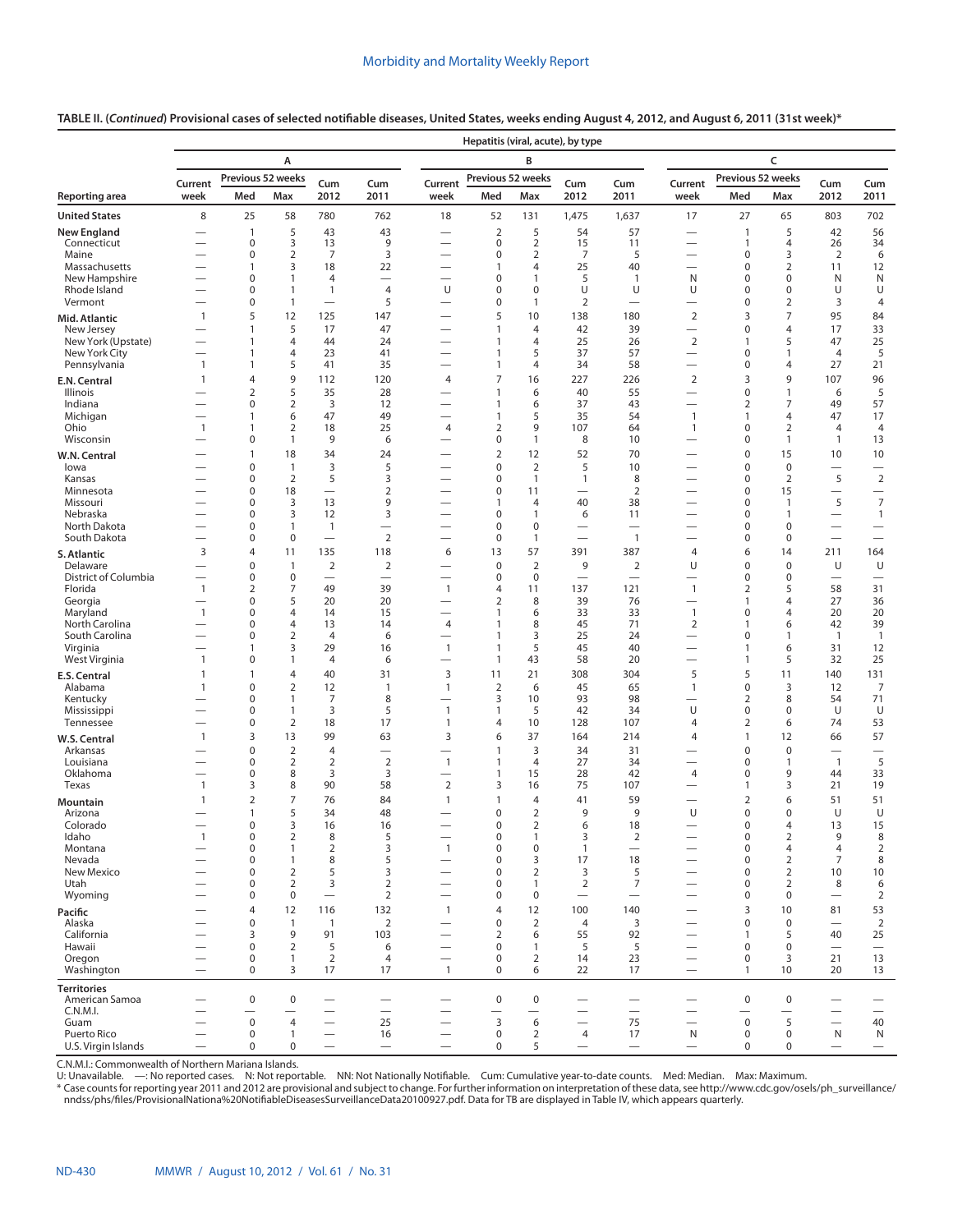|  | TABLE II. ( <i>Continued</i> ) Provisional cases of selected notifiable diseases, United States, weeks ending August 4, 2012, and August 6, 2011 (31st week)* |
|--|---------------------------------------------------------------------------------------------------------------------------------------------------------------|
|--|---------------------------------------------------------------------------------------------------------------------------------------------------------------|

|                                     | Legionellosis<br>Previous 52 weeks                   |                                |                                  |                                |                                  |                                                      |                            | Lyme disease                 |                                            | <b>Malaria</b>                             |                                                      |                                         |                                  |                                            |                                  |
|-------------------------------------|------------------------------------------------------|--------------------------------|----------------------------------|--------------------------------|----------------------------------|------------------------------------------------------|----------------------------|------------------------------|--------------------------------------------|--------------------------------------------|------------------------------------------------------|-----------------------------------------|----------------------------------|--------------------------------------------|----------------------------------|
|                                     | Current                                              |                                |                                  | Cum                            | Cum                              | Current                                              | Previous 52 weeks          |                              | Cum                                        | Cum                                        | Current                                              | Previous 52 weeks                       |                                  | Cum                                        | Cum                              |
| Reporting area                      | week                                                 | Med                            | Max                              | 2012                           | 2011                             | week                                                 | Med                        | Max                          | 2012                                       | 2011                                       | week                                                 | Med                                     | Max                              | 2012                                       | 2011                             |
| <b>United States</b>                | 38                                                   | 64                             | 183                              | 1,436                          | 1,675                            | 249                                                  | 470                        | 1,440                        | 13,461                                     | 21,072                                     | 12                                                   | 25                                      | 65                               | 591                                        | 944                              |
| <b>New England</b>                  | $\mathbf{1}$                                         | 4                              | 39                               | 92                             | 116                              | 8                                                    | 94                         | 317                          | 2,731                                      | 6,054                                      | —                                                    | $\mathbf{1}$                            | 7                                | 38                                         | 65                               |
| Connecticut<br>Maine                | $\overline{\phantom{0}}$                             | $\mathbf{1}$<br>0              | 10<br>3                          | 15<br>$\overline{4}$           | 23<br>$\overline{4}$             | $\overline{\phantom{0}}$<br>2                        | 34<br>14                   | 103<br>60                    | 838<br>404                                 | 2,119<br>518                               | $\overline{\phantom{0}}$                             | $\mathbf 0$<br>$\mathbf 0$              | $\overline{2}$<br>$\overline{2}$ | 4<br>$\overline{2}$                        | 10<br>2                          |
| Massachusetts                       | $\overline{\phantom{0}}$                             | $\overline{2}$                 | 24                               | 45                             | 68                               | $\overbrace{\phantom{123221111}}$                    | 23                         | 91                           | 1,052                                      | 2,133                                      | —                                                    | $\mathbf{1}$                            | 6                                | 23                                         | 45                               |
| New Hampshire<br>Rhode Island       | $\mathbf{1}$                                         | $\mathbf 0$<br>0               | 3<br>9                           | 10<br>14                       | 6<br>10                          |                                                      | 8<br>1                     | 52<br>12                     | 142<br>39                                  | 851<br>88                                  | $\overline{\phantom{0}}$<br>$\overline{\phantom{0}}$ | $\mathbf 0$<br>0                        | $\mathbf{1}$<br>2                | 3<br>4                                     | $\mathbf{1}$<br>2                |
| Vermont                             | $\overline{\phantom{0}}$                             | 0                              | $\overline{2}$                   | $\overline{4}$                 | 5                                | 6                                                    | 8                          | 61                           | 256                                        | 345                                        | $\overline{\phantom{0}}$                             | 0                                       | $\mathbf{1}$                     | $\overline{2}$                             | 5                                |
| Mid. Atlantic                       | $\overline{7}$                                       | 19                             | 92                               | 395                            | 436                              | 186                                                  | 238                        | 634                          | 7,526                                      | 8,219                                      | $\mathbf{1}$                                         | 6                                       | 17                               | 121                                        | 232                              |
| New Jersey                          | $\overline{\phantom{0}}$                             | $\overline{2}$                 | 19                               | 28                             | 80                               |                                                      | 78                         | 165                          | 2,583                                      | 2,912                                      | $\overline{\phantom{0}}$                             | $\pmb{0}$                               | 5                                | $\overline{\phantom{0}}$                   | 61                               |
| New York (Upstate)<br>New York City | 5                                                    | 6<br>3                         | 27<br>17                         | 153<br>68                      | 135<br>81                        | 90<br>$\overline{\phantom{0}}$                       | 49<br>$\overline{2}$       | 201<br>37                    | 1,225<br>16                                | 1,632<br>447                               | $\mathbf{1}$<br>$\overline{\phantom{0}}$             | $\mathbf{1}$<br>3                       | 4<br>10                          | 21<br>79                                   | 23<br>111                        |
| Pennsylvania                        | 2                                                    | 6                              | 42                               | 146                            | 140                              | 96                                                   | 81                         | 346                          | 3,702                                      | 3,228                                      | $\overline{\phantom{0}}$                             | $\mathbf{1}$                            | 4                                | 21                                         | 37                               |
| <b>E.N. Central</b>                 | 10                                                   | 11                             | 37                               | 257                            | 381                              | 5                                                    | 36                         | 232                          | 1,096                                      | 2,976                                      | $\overline{4}$                                       | $\overline{2}$                          | 10                               | 66                                         | 102                              |
| Illinois<br>Indiana                 | $\overline{2}$                                       | $\overline{2}$<br>$\mathbf{1}$ | 11<br>5                          | 54<br>44                       | 48<br>29                         |                                                      | $\overline{2}$<br>1        | 15<br>6                      | 98<br>33                                   | 149<br>73                                  | $\overline{\phantom{0}}$<br>$\overline{\phantom{0}}$ | $\overline{1}$<br>$\pmb{0}$             | 5<br>$\overline{2}$              | 17<br>8                                    | 41<br>8                          |
| Michigan                            | $\mathbf{1}$                                         | $\mathbf{1}$                   | 11                               | 25                             | 77                               | $\overline{2}$                                       | 1                          | 13                           | 43                                         | 50                                         | $\mathbf{1}$                                         | 0                                       | 4                                | 11                                         | 15                               |
| Ohio                                | 7                                                    | 6                              | 19                               | 134                            | 195                              | 3                                                    | 1                          | $\overline{4}$               | 29                                         | 34                                         | 3                                                    | 0                                       | 4                                | 27                                         | 29                               |
| Wisconsin                           |                                                      | 0<br>3                         | 5<br>10                          | $\overline{\phantom{0}}$<br>92 | 32<br>59                         | $\overline{\phantom{0}}$<br>$\mathbf{1}$             | 32<br>8                    | 213<br>127                   | 893                                        | 2,670<br>1,641                             | $\overline{\phantom{0}}$                             | 0<br>$\mathbf{1}$                       | 2<br>8                           | 3<br>23                                    | 9<br>64                          |
| W.N. Central<br>lowa                |                                                      | 0                              | $\overline{2}$                   | $\overline{7}$                 | 6                                |                                                      | $\mathbf{1}$               | 12                           | 115<br>93                                  | 84                                         |                                                      | $\pmb{0}$                               | 3                                | 3                                          | 13                               |
| Kansas                              |                                                      | 0                              | $\overline{2}$                   | 5                              | $\overline{4}$                   | $\overline{\phantom{0}}$                             | 0                          | $\overline{2}$               | 7                                          | 11                                         | —                                                    | 0                                       | $\overline{2}$                   | 5                                          | 5                                |
| Minnesota<br>Missouri               |                                                      | 0<br>$\mathbf{1}$              | 3<br>8                           | 16<br>49                       | 14<br>31                         |                                                      | 0<br>0                     | 123<br>$\mathbf{1}$          | $\overline{\phantom{0}}$<br>$\overline{4}$ | 1,533<br>4                                 | $\overline{\phantom{0}}$<br>$\overline{\phantom{0}}$ | 0<br>$\mathbf 0$                        | 3<br>$\overline{2}$              | $\overline{\phantom{0}}$<br>10             | 30<br>13                         |
| Nebraska                            |                                                      | 0                              | $\overline{2}$                   | 8                              | $\mathbf{1}$                     | $\overline{1}$                                       | 0                          | $\overline{2}$               | 6                                          | 7                                          | $\overline{\phantom{0}}$                             | 0                                       | $\mathbf{1}$                     | 3                                          | 3                                |
| North Dakota                        |                                                      | $\mathbf 0$                    | $\mathbf{1}$                     | $\overline{2}$                 | $\mathbf{1}$                     |                                                      | 0                          | 9                            | 3                                          |                                            |                                                      | $\mathbf 0$                             | $\mathbf 0$                      |                                            | $\overline{\phantom{0}}$         |
| South Dakota                        | $\overline{\phantom{0}}$                             | $\pmb{0}$                      | $\mathbf{1}$                     | 5                              | $\overline{2}$                   |                                                      | 0                          | $\overline{2}$               | $\overline{2}$                             | $\overline{2}$                             |                                                      | 0<br>$\overline{7}$                     | $\mathbf{1}$                     | 2                                          |                                  |
| S. Atlantic<br>Delaware             | 14                                                   | 10<br>$\pmb{0}$                | 31<br>$\overline{4}$             | 273<br>12                      | 256<br>5                         | 48<br>6                                              | 66<br>12                   | 137<br>29                    | 1,841<br>401                               | 2,020<br>577                               | 6                                                    | $\pmb{0}$                               | 22<br>3                          | 180<br>$\overline{2}$                      | 257<br>3                         |
| District of Columbia                | N                                                    | 0                              | $\mathbf 0$                      | N                              | N                                | N                                                    | 0                          | $\mathbf 0$                  | N                                          | N                                          | $\overline{\phantom{0}}$                             | 0                                       | 3                                | 2                                          | 8                                |
| Florida                             | $\overline{7}$                                       | 4                              | 13<br>$\overline{4}$             | 99                             | 81                               | 2                                                    | $\overline{2}$<br>0        | 6                            | 59                                         | 51                                         | $\mathbf{1}$                                         | $\mathbf{1}$                            | 6                                | 40                                         | 54                               |
| Georgia<br>Maryland                 | —<br>3                                               | 1<br>$\overline{2}$            | 15                               | 17<br>59                       | 35<br>44                         | $\overline{\phantom{0}}$<br>14                       | 23                         | $\overline{2}$<br>109        | 10<br>849                                  | 22<br>706                                  | —<br>$\overline{2}$                                  | $\mathbf{1}$<br>$\overline{2}$          | 6<br>13                          | 17<br>65                                   | 62<br>60                         |
| North Carolina                      | $\overline{\phantom{0}}$                             | 1                              | 7                                | 29                             | 38                               | 6                                                    | $\mathbf 0$                | 13                           | 50                                         | 31                                         | $\overline{2}$                                       | $\mathbf 0$                             | $\overline{7}$                   | 20                                         | 24                               |
| South Carolina<br>Virginia          | 3<br>$\mathbf{1}$                                    | $\mathbf 0$<br>1               | 5<br>$\overline{7}$              | 16<br>35                       | 8<br>34                          | 16                                                   | $\mathbf 0$<br>17          | 6<br>51                      | 22<br>418                                  | 17<br>577                                  | $\mathbf{1}$                                         | $\mathbf 0$<br>$\mathbf{1}$             | $\mathbf{1}$<br>5                | $\overline{4}$<br>30                       | 2<br>43                          |
| West Virginia                       |                                                      | 0                              | $\overline{7}$                   | 6                              | 11                               | 4                                                    | 1                          | 22                           | 32                                         | 39                                         | —                                                    | $\mathbf 0$                             | $\mathsf{O}\xspace$              |                                            | $\mathbf{1}$                     |
| E.S. Central                        | $\mathbf{1}$                                         | $\overline{2}$                 | 8                                | 54                             | 113                              |                                                      | $\mathbf{1}$               | 5                            | 36                                         | 32                                         |                                                      | $\mathbf 0$                             | $\overline{4}$                   | 15                                         | 21                               |
| Alabama                             |                                                      | 0<br>$\mathbf 0$               | $\overline{2}$<br>$\overline{4}$ | 10<br>6                        | 15<br>29                         |                                                      | $\mathbf 0$<br>0           | $\overline{2}$<br>1          | 14<br>6                                    | 10                                         | —                                                    | $\mathbf 0$<br>$\mathbf 0$              | 3<br>$\mathbf{1}$                | $\overline{7}$<br>3                        | 3<br>8                           |
| Kentucky<br>Mississippi             |                                                      | 0                              | $\overline{2}$                   | 9                              | 10                               |                                                      | $\mathbf 0$                | $\mathbf{1}$                 | 1                                          | 3                                          |                                                      | $\mathbf 0$                             | $\mathbf{1}$                     | 1                                          | $\mathbf{1}$                     |
| Tennessee                           | $\mathbf{1}$                                         | $\mathbf{1}$                   | $\overline{4}$                   | 29                             | 59                               |                                                      | 0                          | $\overline{4}$               | 15                                         | 19                                         | —                                                    | $\pmb{0}$                               | $\overline{2}$                   | 4                                          | 9                                |
| W.S. Central                        | $\overline{2}$                                       | 3                              | 13                               | 95                             | 68                               |                                                      | 1                          | 15                           | 15                                         | 32                                         |                                                      | $\overline{2}$                          | 13                               | 41                                         | 56                               |
| Arkansas<br>Louisiana               | $\mathbf{1}$                                         | $\mathbf 0$<br>$\pmb{0}$       | $\overline{2}$<br>3              | 8<br>14                        | 5<br>14                          |                                                      | $\mathbf 0$<br>$\mathbf 0$ | $\mathbf 0$<br>1             | $\overline{\phantom{0}}$<br>$\overline{2}$ | $\overline{\phantom{0}}$<br>$\overline{2}$ |                                                      | $\mathbf 0$<br>0                        | $\overline{2}$<br>$\mathbf{1}$   | $\overline{2}$<br>$\overline{4}$           | $\overline{4}$<br>$\overline{2}$ |
| Oklahoma                            |                                                      | $\mathbf 0$                    | 6                                | 5                              | $\overline{7}$                   |                                                      | 0                          | $\overline{2}$               | $\overline{\phantom{0}}$                   | $\overline{\phantom{0}}$                   |                                                      | $\pmb{0}$                               | $\overline{4}$                   | 10                                         | 3                                |
| Texas                               | $\mathbf{1}$                                         | 2                              | $\overline{7}$                   | 68                             | 42                               |                                                      | 1                          | 13                           | 13                                         | 30                                         |                                                      | $\mathbf{1}$                            | 9                                | 25                                         | 47                               |
| Mountain<br>Arizona                 | $\mathbf{1}$                                         | 2<br>$\mathbf{1}$              | 11<br>$\overline{4}$             | 54<br>20                       | 74<br>23                         |                                                      | $\mathbf 0$<br>$\mathbf 0$ | 6<br>4                       | 11<br>3                                    | 21<br>5                                    | —                                                    | $\mathbf{1}$<br>$\mathbf 0$             | 4<br>2                           | 24<br>5                                    | 42<br>14                         |
| Colorado                            |                                                      | $\pmb{0}$                      | $\overline{4}$                   | 9                              | 17                               |                                                      | 0                          | 0                            |                                            |                                            |                                                      | $\pmb{0}$                               | 3                                | 5                                          | 17                               |
| Idaho                               |                                                      | $\mathbf 0$                    | $\mathbf{1}$                     | $\overline{2}$                 | $\overline{4}$                   | $\overline{\phantom{0}}$                             | 0                          | $\overline{2}$               | $\overline{2}$                             | $\overline{2}$                             | $\overline{\phantom{0}}$                             | $\mathbf 0$                             | 1                                | 5                                          | 2                                |
| Montana<br>Nevada                   | $\mathbf{1}$                                         | 0<br>$\pmb{0}$                 | -1<br>$\mathbf 2$                | 1<br>10                        | 10                               |                                                      | 0<br>$\pmb{0}$             | 3<br>$\mathbf{1}$            | $\overline{2}$                             | 3<br>$\overline{2}$                        |                                                      | 0<br>$\mathbf 0$                        | 1<br>$\overline{2}$              | $\overline{4}$                             | 1<br>$\overline{4}$              |
| New Mexico                          | $\overline{\phantom{0}}$                             | $\pmb{0}$                      | $\overline{2}$                   | $\overline{2}$                 | 6                                |                                                      | 0                          | $\mathbf{1}$                 | $\mathbf{1}$                               | 5                                          |                                                      | $\mathbf 0$                             | $\mathbf{1}$                     | $\mathbf{1}$                               | $\overline{2}$                   |
| Utah<br>Wyoming                     | $\overline{\phantom{0}}$<br>$\overline{\phantom{0}}$ | $\mathbf 0$<br>$\pmb{0}$       | $\mathbf{1}$<br>2                | 8<br>$\overline{2}$            | 12<br>$\overline{2}$             | $\overline{\phantom{0}}$<br>$\overline{\phantom{0}}$ | 0<br>0                     | $\mathbf{1}$<br>$\mathbf{1}$ | 1<br>2                                     | $\overline{4}$<br>$\overline{\phantom{0}}$ | $\overline{\phantom{0}}$                             | $\mathbf 0$<br>$\mathbf 0$              | $\overline{2}$<br>$\mathbf 0$    | $\overline{4}$<br>$\overline{\phantom{0}}$ | 2<br>$\overline{\phantom{0}}$    |
| Pacific                             | $\overline{2}$                                       | 5                              | 18                               | 124                            | 172                              | $\mathbf{1}$                                         | 4                          | 8                            | 90                                         | 77                                         | $\overline{1}$                                       | 3                                       | 12                               | 83                                         | 105                              |
| Alaska                              |                                                      | $\mathbf 0$                    | $\mathbf 0$                      | $\equiv$                       | $\equiv$                         | $\overline{\phantom{0}}$                             | $\mathbf 0$                | $\overline{2}$               | $\overline{7}$                             | $\overline{4}$                             | $\overline{\phantom{0}}$                             | $\mathbf 0$                             | $\mathbf{1}$                     | 3                                          | $\overline{4}$                   |
| California                          | $\mathbf{1}$                                         | $\overline{4}$                 | 11                               | 102                            | 154                              | $\overline{1}$                                       | 1                          | 8                            | 37                                         | 43                                         |                                                      | 2                                       | 8                                | 63                                         | 75                               |
| Hawaii<br>Oregon                    | $\overline{\phantom{0}}$<br>$\overline{\phantom{0}}$ | 0<br>$\mathbf 0$               | $\overline{2}$<br>3              | $\overline{\phantom{0}}$<br>16 | $\overline{1}$<br>$\overline{7}$ | N<br>$\qquad \qquad$                                 | 0<br>1                     | 0<br>4                       | N<br>38                                    | N<br>26                                    | $\overline{\phantom{0}}$<br>$\overline{\phantom{0}}$ | $\mathbf 0$<br>$\mathbf 0$              | 2<br>4                           | 2<br>5                                     | $\overline{2}$<br>12             |
| Washington                          | $\mathbf{1}$                                         | $\mathbf 0$                    | 14                               | 6                              | 10                               | $\overbrace{\phantom{1232211}}$                      | 0                          | 6                            | 8                                          | $\overline{4}$                             | $\overline{1}$                                       | $\mathbf 0$                             | $\overline{4}$                   | 10                                         | 12                               |
| <b>Territories</b>                  |                                                      |                                |                                  |                                |                                  |                                                      |                            |                              |                                            |                                            |                                                      |                                         |                                  |                                            |                                  |
| American Samoa<br>C.N.M.I.          | N<br>$\overline{\phantom{0}}$                        | $\bf 0$                        | 0<br>$\overline{\phantom{0}}$    | N<br>$\overline{\phantom{0}}$  | N<br>$\qquad \qquad$             | N                                                    | $\pmb{0}$                  | $\mathbf 0$                  | N<br>$\overline{\phantom{0}}$              | N<br>$\overline{\phantom{0}}$              |                                                      | $\mathbf 0$<br>$\overline{\phantom{0}}$ | $\mathbf{1}$                     |                                            |                                  |
| Guam                                | $\overline{\phantom{0}}$                             | $\mathbf 0$                    | $\mathbf 0$                      |                                | $\overline{\phantom{0}}$         | $\overline{\phantom{0}}$                             | $\mathbf 0$                | $\mathbf 0$                  | $\overline{\phantom{0}}$                   | $\overline{\phantom{0}}$                   | $\overline{\phantom{0}}$                             | $\mathsf 0$                             | $\mathbf 0$                      | $\overline{\phantom{0}}$                   | $\overline{\phantom{m}}$         |
| Puerto Rico                         | $\overline{\phantom{0}}$                             | 0                              | 0                                | $\overline{\phantom{0}}$       | 9                                | N                                                    | 0                          | 0                            | N                                          | N                                          | $\overline{\phantom{0}}$                             | $\mathbf 0$                             | $\mathbf{1}$                     | $\overline{\phantom{0}}$                   | $\overline{\phantom{m}}$         |
| U.S. Virgin Islands                 | $\overline{\phantom{0}}$                             | $\pmb{0}$                      | $\mathbf{1}$                     | $\overline{\phantom{0}}$       | $\overline{\phantom{m}}$         | N                                                    | 0                          | 0                            | N                                          | N                                          |                                                      | $\mathbf 0$                             | $\mathbf 0$                      |                                            | $\qquad \qquad -$                |

C.N.M.I.: Commonwealth of Northern Mariana Islands.<br>U: Unavailable. —: No reported cases. N: Not reportable. NN: Not Nationally Notifiable. Cum: Cumulative year-to-date counts. Med: Median. Max: Maximum.

\* Case counts for reporting year 2011 and 2012 are provisional and subject to change. For further information on interpretation of these data, see [http://www.cdc.gov/osels/ph\\_surveillance/](http://www.cdc.gov/osels/ph_surveillance/nndss/phs/files/ProvisionalNationa%20NotifiableDiseasesSurveillanceData20100927.pdf)<br>nndss/phs/files/ProvisionalNation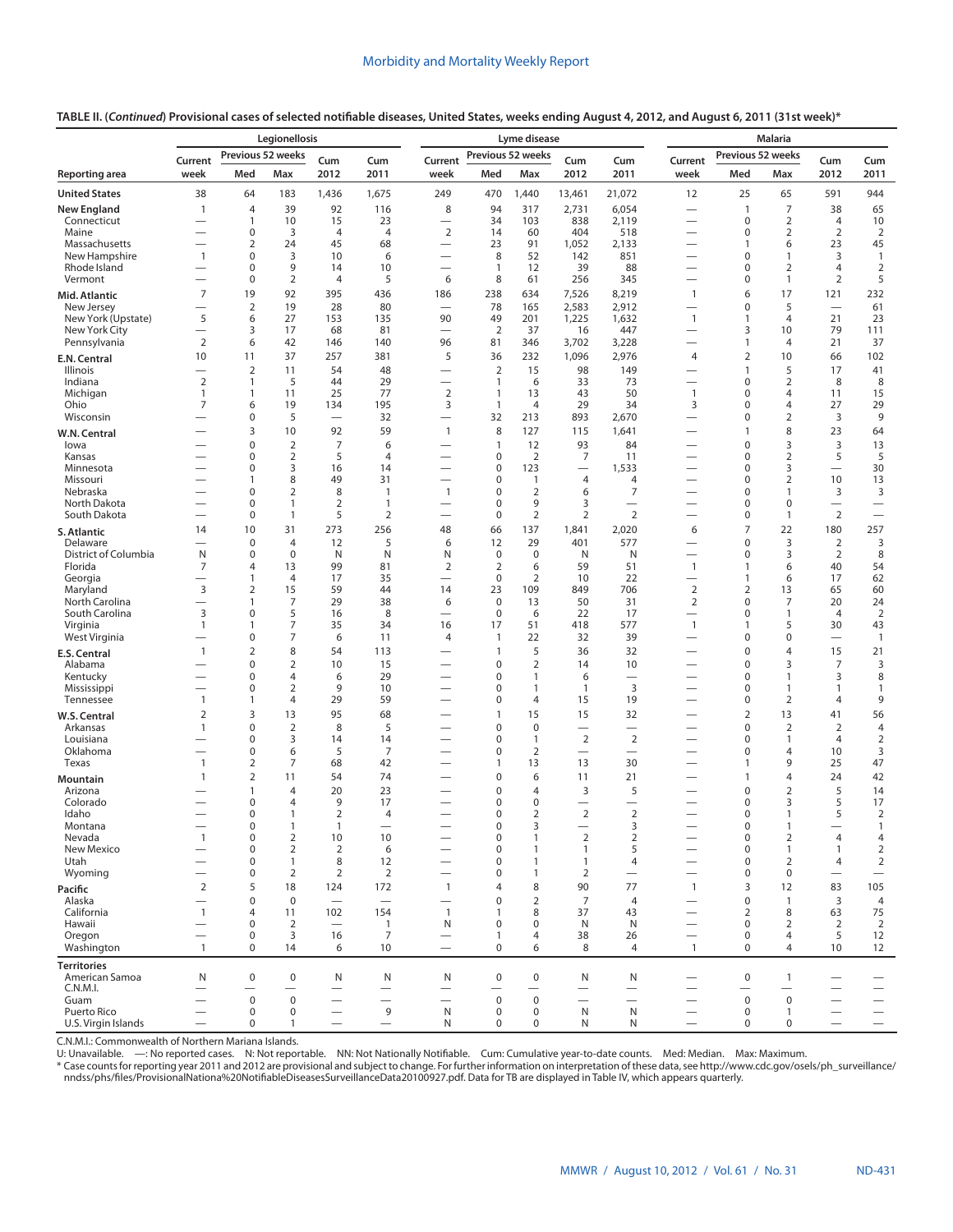# **TABLE II. (***Continued***) Provisional cases of selected notifiable diseases, United States, weeks ending August 4, 2012, and August 6, 2011 (31st week)\***

|                                      |                          | Meningococcal disease, invasive <sup>†</sup> | All serogroups                 |                                          |                               |                                                      |                   | <b>Mumps</b>                     |                                                      |                                            |                          |                            | <b>Pertussis</b>     |                          |                          |
|--------------------------------------|--------------------------|----------------------------------------------|--------------------------------|------------------------------------------|-------------------------------|------------------------------------------------------|-------------------|----------------------------------|------------------------------------------------------|--------------------------------------------|--------------------------|----------------------------|----------------------|--------------------------|--------------------------|
|                                      | Current                  | Previous 52 weeks                            |                                | Cum                                      | Cum                           | Current                                              | Previous 52 weeks |                                  | Cum                                                  | Cum                                        | Current                  | Previous 52 weeks          |                      | Cum                      | Cum                      |
| Reporting area                       | week                     | Med                                          | Max                            | 2012                                     | 2011                          | week                                                 | Med               | Max                              | 2012                                                 | 2011                                       | week                     | Med                        | Max                  | 2012                     | 2011                     |
| <b>United States</b>                 | 1                        | 11                                           | 30                             | 340                                      | 506                           | $\overline{2}$                                       | 5                 | 20                               | 106                                                  | 182                                        | 394                      | 531                        | 1,094                | 21,401                   | 9,181                    |
| <b>New England</b>                   |                          | $\mathbf 0$                                  | 3                              | 7                                        | 23                            |                                                      | $\mathbf 0$       | $\mathbf 2$                      | 3                                                    | $\overline{7}$                             | 19                       | 29                         | 60                   | 989                      | 313                      |
| Connecticut<br>Maine                 |                          | 0<br>0                                       | 1<br>1                         | $\mathbf{1}$<br>$\mathbf{1}$             | 3<br>3                        | —                                                    | 0<br>0            | $\mathbf 0$<br>$\overline{2}$    | $\overline{\phantom{0}}$<br>$\overline{\phantom{0}}$ | $\overline{\phantom{0}}$                   | 3                        | $\overline{2}$<br>5        | 7<br>33              | 93<br>320                | 32<br>79                 |
| Massachusetts                        |                          | 0                                            | 2                              | $\overline{4}$                           | 11                            | -                                                    | 0                 | $\mathbf{1}$                     | $\overline{2}$                                       | 4                                          | $\overline{\phantom{0}}$ | 8                          | 19                   | 262                      | 130                      |
| New Hampshire                        |                          | $\mathbf 0$                                  | 0                              | -                                        | $\mathbf{1}$                  | -                                                    | 0                 | $\mathbf{1}$                     | $\mathbf{1}$                                         |                                            | 3                        | 3                          | 15                   | 92                       | 46                       |
| Rhode Island                         |                          | 0                                            | 1                              | $\overline{\phantom{0}}$                 | $\overline{\phantom{0}}$      | $\overline{\phantom{0}}$                             | 0                 | $\overline{2}$                   | $\overline{\phantom{0}}$                             | $\overline{2}$                             | 8                        | $\mathbf{1}$               | 10                   | 32                       | 14                       |
| Vermont                              |                          | 0<br>$\overline{2}$                          | 1<br>4                         | $\mathbf{1}$<br>52                       | 5<br>53                       | -<br>$\mathbf{1}$                                    | 0<br>0            | $\mathbf 0$<br>$\overline{7}$    | $\overline{\phantom{0}}$<br>15                       | $\mathbf{1}$<br>23                         | 5<br>101                 | 5<br>92                    | 18<br>199            | 190<br>3,357             | 12<br>863                |
| Mid. Atlantic<br>New Jersey          |                          | 0                                            | $\overline{2}$                 | 10                                       | 5                             | $\overline{\phantom{0}}$                             | 0                 | $\mathbf{1}$                     |                                                      | 9                                          |                          | 11                         | 28                   | 385                      | 112                      |
| New York (Upstate)                   |                          | 0                                            | $\overline{2}$                 | 15                                       | 17                            | $\mathbf{1}$                                         | 0                 | 3                                | $\overline{3}$                                       | 4                                          | 70                       | 37                         | 140                  | 1,642                    | 272                      |
| New York City                        |                          | $\mathbf 0$                                  | $\overline{2}$                 | 14                                       | 17                            |                                                      | 0                 | 6                                | 11                                                   | 9                                          | $\overline{\phantom{0}}$ | 8                          | 42                   | 243                      | 46                       |
| Pennsylvania                         | $\overline{\phantom{0}}$ | 0                                            | $\overline{2}$                 | 13                                       | 14                            |                                                      | 0                 | $\mathbf{1}$                     | $\overline{1}$                                       | 1                                          | 31                       | 24                         | 58                   | 1,087                    | 433                      |
| E.N. Central<br>Illinois             | $\mathbf{1}$             | $\overline{2}$<br>0                          | 6<br>3                         | 45<br>13                                 | 68<br>21                      | -                                                    | 1<br>$\mathbf{1}$ | 13<br>11                         | 29<br>14                                             | 43<br>27                                   | 44                       | 155<br>41                  | 317<br>123           | 5,523<br>1,048           | 1,815<br>473             |
| Indiana                              | $\overline{\phantom{0}}$ | 0                                            | $\overline{2}$                 | 3                                        | 13                            | -                                                    | 0                 | $\overline{2}$                   | 4                                                    |                                            | -                        | 6                          | 22                   | 136                      | 142                      |
| Michigan                             | $\mathbf{1}$             | 0                                            | $\mathbf 2$                    | 11                                       | $\overline{4}$                |                                                      | 0                 | $\overline{2}$                   | 5                                                    | 4                                          | 9                        | 11                         | 33                   | 324                      | 453                      |
| Ohio                                 |                          | 0                                            | $\overline{2}$                 | 16                                       | 20                            | -                                                    | 0                 | 2                                | 3                                                    | 9                                          | 35                       | 15                         | 27                   | 496                      | 469                      |
| Wisconsin                            |                          | 0<br>1                                       | $\overline{2}$<br>4            | $\overline{2}$                           | 10                            |                                                      | 0<br>0            | $\mathbf{1}$                     | 3<br>6                                               | 3                                          |                          | 81                         | 234                  | 3,519                    | 278                      |
| W.N. Central<br>lowa                 |                          | 0                                            | 1                              | 24<br>$\overline{2}$                     | 41<br>8                       |                                                      | 0                 | $\mathbf 2$<br>$\mathbf 2$       |                                                      | 24<br>4                                    | 38                       | 42<br>8                    | 135<br>91            | 1,876<br>901             | 835<br>138               |
| Kansas                               |                          | 0                                            | 1                              | $\overline{4}$                           | $\overline{2}$                | -                                                    | 0                 | $\mathbf{1}$                     | 3                                                    | 4                                          | $\overline{\phantom{0}}$ | 5                          | 23                   | 263                      | 67                       |
| Minnesota                            |                          | 0                                            | $\overline{2}$                 | $\overline{4}$                           | 11                            | -                                                    | 0                 | $\mathbf{1}$                     |                                                      | 1                                          | $\overline{\phantom{0}}$ | $\mathbf 0$                | 23                   | $\overline{\phantom{0}}$ | 387                      |
| Missouri                             |                          | 0                                            | 3<br>1                         | 11                                       | 11                            |                                                      | 0                 | $\mathbf 2$                      | $\overline{2}$                                       | $\overline{7}$                             | 29                       | 15                         | 32                   | 502                      | 164                      |
| Nebraska<br>North Dakota             |                          | 0<br>0                                       | 1                              | 2<br>$\mathbf{1}$                        | 7<br>$\overline{\phantom{0}}$ | -                                                    | 0<br>0            | 1<br>$\mathbf 0$                 | $\mathbf{1}$<br>$\overline{\phantom{0}}$             | 4<br>4                                     | 9                        | 1<br>$\mathbf{1}$          | 9<br>17              | 85<br>107                | 37<br>30                 |
| South Dakota                         |                          | 0                                            | 1                              | $\overline{\phantom{0}}$                 | $\overline{2}$                |                                                      | 0                 | 0                                | $\overline{\phantom{0}}$                             |                                            |                          | 1                          | 7                    | 18                       | 12                       |
| S. Atlantic                          |                          | $\overline{2}$                               | 6                              | 58                                       | 92                            | $\mathbf{1}$                                         | $\mathbf{1}$      | 4                                | 14                                                   | 14                                         | 35                       | 36                         | 79                   | 1,323                    | 817                      |
| Delaware                             |                          | 0                                            | $\mathbf{1}$                   | $\mathbf{1}$                             | $\mathbf{1}$                  |                                                      | 0                 | $\mathbf 0$                      | $\overline{\phantom{0}}$                             | $\overline{\phantom{0}}$                   |                          | $\mathbf 0$                | $\overline{2}$       | 20                       | 21                       |
| District of Columbia<br>Florida      |                          | 0<br>1                                       | 1<br>3                         | $\mathbf{1}$<br>34                       | $\overline{1}$<br>36          |                                                      | 0<br>0            | $\overline{2}$<br>$\overline{2}$ | $\overline{2}$<br>3                                  | $\overline{\phantom{0}}$<br>$\overline{2}$ | $\mathbf{1}$<br>10       | $\mathbf 0$<br>8           | $\overline{2}$<br>25 | 10<br>343                | 3<br>185                 |
| Georgia                              |                          | 0                                            | $\overline{2}$                 | 6                                        | 10                            |                                                      | 0                 | $\mathbf{1}$                     | -                                                    | 4                                          | $\overline{\phantom{0}}$ | $\overline{2}$             | 7                    | 62                       | 121                      |
| Maryland                             |                          | 0                                            | $\overline{2}$                 | 3                                        | 9                             |                                                      | 0                 | $\mathbf{1}$                     | $\overline{\phantom{0}}$                             | $\mathbf{1}$                               | 7                        | 4                          | 13                   | 141                      | 56                       |
| North Carolina                       |                          | 0<br>0                                       | 1<br>1                         | 3<br>3                                   | 12<br>8                       | -                                                    | 0<br>0            | $\overline{2}$<br>$\mathbf{1}$   | 1<br>1                                               | 4<br>$\overline{\phantom{0}}$              | $\mathbf{1}$<br>10       | 6<br>3                     | 53<br>12             | 266<br>109               | 55<br>89                 |
| South Carolina<br>Virginia           |                          | 0                                            | 2                              | $\overline{2}$                           | 10                            | -                                                    | 0                 | 4                                | 5                                                    | $\overline{3}$                             | 6                        | 8                          | 25                   | 315                      | 235                      |
| West Virginia                        |                          | 0                                            | 3                              | 5                                        | 5                             | $\mathbf{1}$                                         | 0                 | $\mathbf{1}$                     | 2                                                    | $\overline{\phantom{0}}$                   |                          | 1                          | 24                   | 57                       | 52                       |
| E.S. Central                         |                          | 0                                            | 3                              | $\overline{7}$                           | 22                            | $\overline{\phantom{0}}$                             | 0                 | $\mathbf{1}$                     | 3                                                    | 3                                          | 8                        | 13                         | 41                   | 550                      | 267                      |
| Alabama                              |                          | 0                                            | $\mathbf{1}$                   | 3                                        | 9                             |                                                      | 0                 | $\mathbf{1}$                     | $\mathbf{1}$                                         | $\mathbf{1}$                               | $\mathbf{1}$             | 3                          | 8                    | 109                      | 90                       |
| Kentucky<br>Mississippi              |                          | 0<br>0                                       | $\overline{2}$<br>$\mathbf{1}$ | $\mathbf{1}$<br>$\overline{\phantom{0}}$ | 4<br>$\overline{2}$           | -                                                    | 0<br>0            | $\mathbf 0$<br>$\mathbf{1}$      | --<br>$\overline{2}$                                 | $\overline{2}$                             | -                        | 5<br>$\mathbf{1}$          | 28<br>4              | 281<br>49                | 84<br>23                 |
| Tennessee                            |                          | 0                                            | 1                              | 3                                        | 7                             | $\overline{\phantom{0}}$                             | 0                 | $\overline{1}$                   | $\overline{\phantom{0}}$                             | $\overline{\phantom{0}}$                   | $\overline{7}$           | 3                          | 8                    | 111                      | 70                       |
| W.S. Central                         |                          | 1                                            | 5                              | 36                                       | 41                            |                                                      | 0                 | $\overline{4}$                   | 10                                                   | 50                                         | 36                       | 24                         | 161                  | 1,032                    | 571                      |
| Arkansas                             |                          | $\mathbf 0$                                  | $\overline{2}$                 | $\overline{4}$                           | $\overline{7}$                |                                                      | 0                 | $\mathbf 2$                      | $\mathbf{1}$                                         | $\mathbf{1}$                               | -                        | $\mathbf{1}$               | 11                   | 45                       | 44                       |
| Louisiana                            |                          | 0<br>0                                       | $\mathbf{1}$                   | 3<br>$\overline{4}$                      | 10                            |                                                      | 0<br>0            | 0                                | -                                                    | $\overline{\phantom{0}}$<br>$\overline{2}$ | -<br>$\overline{7}$      | $\mathbf 0$<br>$\mathbf 0$ | $\overline{2}$       | 23                       | 23                       |
| Oklahoma<br>Texas                    |                          | 1                                            | 2<br>3                         | 25                                       | 7<br>17                       |                                                      | 0                 | $\overline{2}$<br>4              | 9                                                    | 47                                         | 29                       | 21                         | 16<br>134            | 41<br>923                | 27<br>477                |
| Mountain                             |                          | 1                                            | 3                              | 24                                       | 36                            |                                                      | 0                 | $\overline{2}$                   | 11                                                   | 6                                          | 19                       | 66                         | 154                  | 2,516                    | 1,425                    |
| Arizona                              |                          | 0                                            | $\overline{2}$                 | $\mathbf{1}$                             | 9                             |                                                      | 0                 | $\overline{2}$                   | 3                                                    |                                            |                          | 18                         | 35                   | 630                      | 530                      |
| Colorado                             |                          | 0                                            | $\overline{2}$                 | 5                                        | 7                             | $\overline{\phantom{0}}$                             | 0                 | $\overline{2}$                   | 3                                                    | 5                                          | $\overline{\phantom{0}}$ | 11                         | 43                   | 468                      | 263                      |
| Idaho<br>Montana                     |                          | 0<br>0                                       | 1<br>1                         | 4<br>6                                   | 4<br>3                        |                                                      | 0<br>$\mathbf 0$  | 2<br>$\mathbf{1}$                | $\mathbf{1}$                                         | -                                          | 3<br>14                  | 3<br>3                     | 13<br>48             | 121<br>386               | 85<br>67                 |
| Nevada                               |                          | 0                                            | 1                              | $\overline{2}$                           | 3                             | $\overline{\phantom{0}}$                             | 0                 | $\mathbf 0$                      |                                                      | $\overline{\phantom{0}}$                   | $\overline{2}$           | 1                          | 5                    | 46                       | 18                       |
| New Mexico                           |                          | 0                                            | 1                              | $\overline{2}$                           | 1                             | $\overline{\phantom{0}}$                             | 0                 | $\mathbf 0$                      | $\overline{\phantom{0}}$                             | $\overline{1}$                             | $\overline{\phantom{0}}$ | 9                          | 26                   | 323                      | 82                       |
| Utah                                 |                          | 0                                            | $\mathbf{1}$                   | $\overline{2}$                           | 9                             | —                                                    | 0                 | $\mathbf{1}$                     | 3                                                    | $\overline{\phantom{0}}$                   |                          | 14                         | 33                   | 509                      | 373                      |
| Wyoming                              |                          | 0<br>2                                       | 1<br>10                        | $\overline{2}$<br>87                     | 130                           | —                                                    | 0<br>$\mathbf{1}$ | $\overline{1}$<br>11             | $\mathbf{1}$<br>15                                   | $\qquad \qquad$<br>12                      | 94                       | 0<br>75                    | 5<br>311             | 33<br>4,235              | 7                        |
| Pacific<br>Alaska                    |                          | 0                                            | $\bf 0$                        | $\overline{\phantom{0}}$                 | $\overline{2}$                |                                                      | $\mathbf 0$       | $\overline{1}$                   | $\overline{1}$                                       | $\overline{1}$                             |                          | $\overline{1}$             | 6                    | 54                       | 2,275<br>17              |
| California                           | $\overline{\phantom{0}}$ | 1                                            | 7                              | 61                                       | 86                            | $\overline{\phantom{0}}$                             | 0                 | 11                               | 13                                                   | 5                                          | $\overline{\phantom{0}}$ | 15                         | 53                   | 334                      | 1,816                    |
| Hawaii                               |                          | 0                                            | $\mathbf{1}$                   | 2                                        | $\overline{4}$                | $\overline{\phantom{0}}$                             | $\mathbf 0$       | $\mathbf{1}$                     | $\overline{\phantom{0}}$                             | $\overline{2}$                             |                          | $\mathbf{1}$               | $\overline{4}$       | 47                       | 36                       |
| Oregon<br>Washington                 |                          | 0<br>$\mathbf 0$                             | 4<br>3                         | 19<br>5                                  | 23<br>15                      | $\overline{\phantom{0}}$<br>$\overline{\phantom{0}}$ | 0<br>$\mathbf 0$  | 0<br>$\mathbf{1}$                | $\overline{\phantom{0}}$<br>$\mathbf{1}$             | 4<br>$\qquad \qquad$                       | 4<br>90                  | 8<br>40                    | 51<br>255            | 598<br>3,202             | 184<br>222               |
|                                      |                          |                                              |                                |                                          |                               |                                                      |                   |                                  |                                                      |                                            |                          |                            |                      |                          |                          |
| <b>Territories</b><br>American Samoa |                          | 0                                            | 0                              |                                          |                               |                                                      | $\pmb{0}$         | $\mathbf 0$                      |                                                      |                                            |                          | 0                          | 0                    |                          |                          |
| C.N.M.I.                             |                          |                                              | $\overline{\phantom{0}}$       | —                                        |                               |                                                      |                   | $\qquad \qquad$                  |                                                      |                                            |                          | $\overline{\phantom{0}}$   |                      |                          | $\overline{\phantom{0}}$ |
| Guam<br>Puerto Rico                  |                          | $\mathbf 0$<br>$\mathbf 0$                   | $\mathbf 0$<br>0               |                                          |                               | $\overline{\phantom{0}}$                             | $\mathbf 0$<br>0  | 3<br>$\mathbf{1}$                | $\overline{\phantom{0}}$<br>3                        | $\mathbf{3}$                               |                          | $\mathsf 0$<br>$\mathbf 0$ | $\overline{1}$<br>1  | $\overline{\phantom{0}}$ | 6<br>6                   |
| U.S. Virgin Islands                  | $\overline{\phantom{0}}$ | $\mathbf 0$                                  | 0                              | $\overline{\phantom{0}}$                 | $\overline{\phantom{0}}$      | $\overline{\phantom{0}}$                             | $\mathbf 0$       | $\mathbf 0$                      | $\overline{\phantom{0}}$                             |                                            |                          | 0                          | 0                    |                          | $\overline{\phantom{m}}$ |

C.N.M.I.: Commonwealth of Northern Mariana Islands.

U: Unavailable. —: No reported cases. N: Not reportable. NN: Not Nationally Notifiable. Cum: Cumulative year-to-date counts. Med: Median. Max: Maximum.

\* Case counts for reporting year 2011 and 2012 are provisional and subject to change. For further information on interpretation of these data, see [http://www.cdc.gov/osels/ph\\_surveillance/](http://www.cdc.gov/osels/ph_surveillance/nndss/phs/files/ProvisionalNationa%20NotifiableDiseasesSurveillanceData20100927.pdf)<br>nndss/phs/files/ProvisionalNation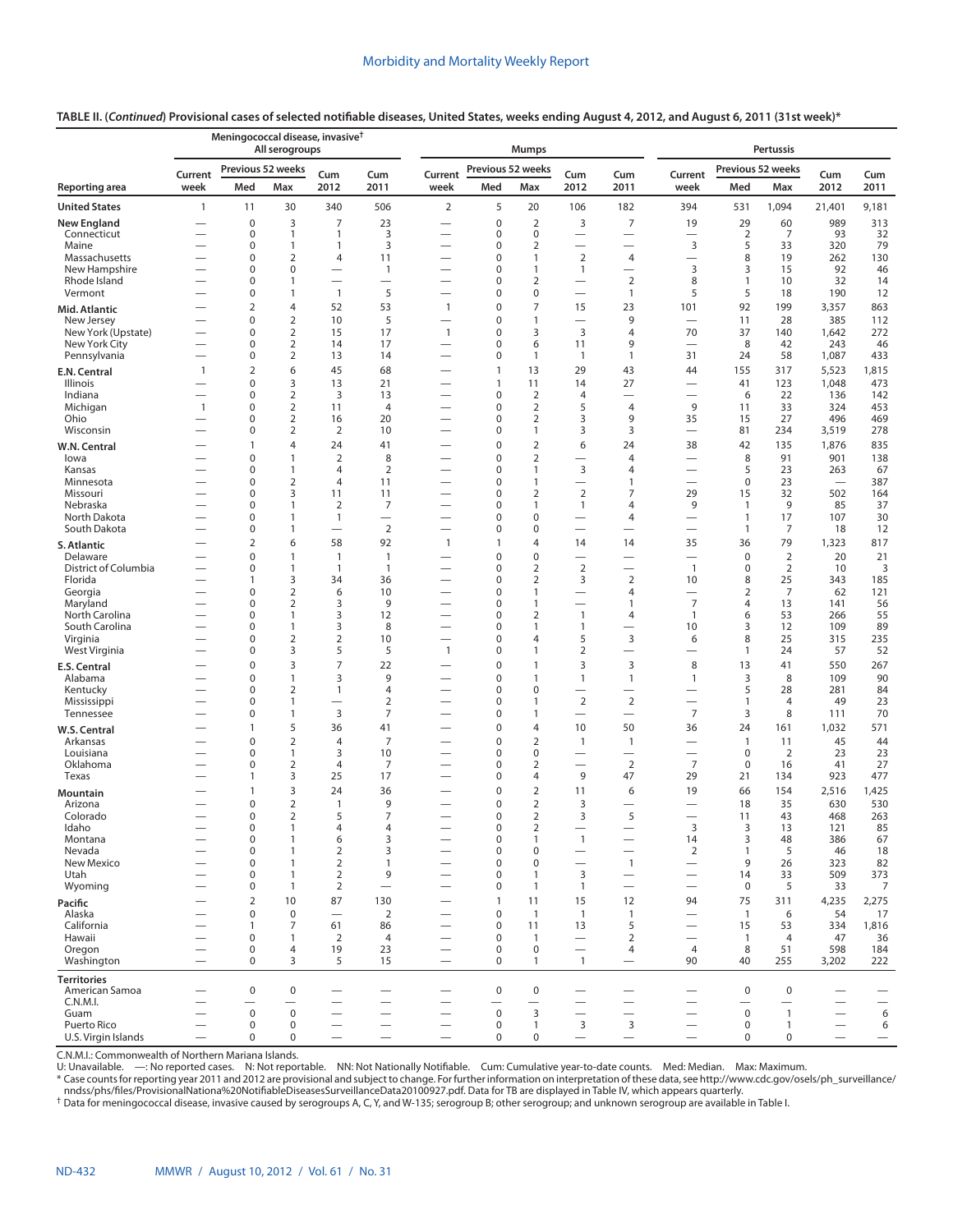| Previous 52 weeks<br>Previous 52 weeks<br>Previous 52 weeks<br>Current<br>Current<br>Cum<br>Cum<br>Current<br>Cum<br>Cum<br>Cum<br>Cum<br>Max<br>2012<br>Max<br>2012<br>Med<br>2012<br>2011<br>week<br>Med<br>2011<br>week<br>Med<br>2011<br>week<br>Max<br>38<br>68<br>1,857<br>2,547<br>596<br>904<br>1,946<br>26,312<br>56<br>100<br>2,425<br>3,098<br>133<br>21,800<br>256<br>128<br>7<br>7<br>16<br>210<br>179<br>3<br>37<br>80<br>1,030<br>1,289<br>3<br>12<br>94<br>3<br>3<br>103<br>7<br>244<br>309<br>5<br>28<br>33<br>Connecticut<br>10<br>102<br>16<br>$\mathbf{1}$<br>54<br>37<br>3<br>9<br>87<br>79<br>$\mathbf 0$<br>3<br>5<br>20<br>Maine<br>1<br>6<br>$\overline{\phantom{0}}$<br>$\overline{\phantom{0}}$<br>0<br>$\mathbf 0$<br>44<br>529<br>632<br>7<br>42<br>47<br>Massachusetts<br>16<br>$\overline{\phantom{0}}$<br>1<br>$\mathbf{1}$<br>0<br>3<br>12<br>$\overline{2}$<br>6<br>68<br>$\mathbf 0$<br>3<br>11<br>15<br>New Hampshire<br>16<br>112<br>$\overline{\phantom{0}}$<br>$\overline{\phantom{0}}$<br>0<br>$\overline{2}$<br>$\overline{2}$<br>12<br>53<br>118<br>$\mathbf 0$<br>$\overline{2}$<br>Rhode Island<br>$\mathbf{1}$<br>6<br>14<br>11<br>$\mathbf{1}$<br>$\overline{4}$<br>9<br>Vermont<br>$\overline{2}$<br>$\mathbf 0$<br>$\overline{4}$<br>24<br>2<br>8<br>49<br>39<br>$\mathbf 0$<br>3<br>$\overline{7}$<br>16<br>$\mathbf{1}$<br>$\overline{7}$<br>35<br>17<br>12<br>463<br>51<br>90<br>207<br>2,406<br>10<br>254<br>346<br>36<br>282<br>3,186<br>Mid. Atlantic<br>$\mathbf 0$<br>$\mathbf 0$<br>16<br>48<br>322<br>727<br>$\overline{2}$<br>8<br>36<br>82<br>New Jersey<br>$\overline{\phantom{0}}$<br>$\overline{\phantom{0}}$<br>$\overline{\phantom{0}}$<br>$\overline{\phantom{0}}$<br>$\overline{\phantom{0}}$<br>17<br>7<br>20<br>238<br>189<br>20<br>26<br>67<br>689<br>708<br>5<br>13<br>94<br>107<br>New York (Upstate)<br>3<br>0<br>9<br>8<br>20<br>595<br>633<br>6<br>44<br>50<br>New York City<br>$\mathbf{1}$<br>41<br>1<br>$\overline{\phantom{0}}$<br>$\overline{\phantom{0}}$<br>$\overline{\phantom{0}}$<br>$\overline{2}$<br>5<br>23<br>28<br>800<br>3<br>80<br>107<br>Pennsylvania<br>265<br>67<br>1,118<br>17<br>$\overline{\phantom{0}}$<br>16<br>44<br>3<br>$\overline{7}$<br>$\overline{2}$<br>20<br>88<br>89<br>57<br>81<br>186<br>2,965<br>13<br>50<br>350<br>522<br>2,370<br>E.N. Central<br>$\mathbf 0$<br>$\overline{2}$<br>6<br>42<br>27<br>68<br>793<br>1,016<br>3<br>61<br>130<br>Illinois<br>24<br>14<br>0<br>7<br>5<br>9<br>12<br>316<br>341<br>$\overline{2}$<br>8<br>81<br>Indiana<br>$\mathbf{1}$<br>36<br>63<br>-<br>25<br>33<br>42<br>427<br>456<br>13<br>84<br>71<br>Michigan<br>6<br>10<br>16<br>3<br>1<br>$\overline{7}$<br>Ohio<br>0<br>23<br>22<br>53<br>723<br>3<br>20<br>104<br>88<br>6<br>16<br>46<br>662<br>$\overline{\phantom{0}}$<br>0<br>5<br>25<br>490<br>$\overline{2}$<br>22<br>38<br>152<br>Wisconsin<br>N<br>$\mathbf 0$<br>N<br>N<br>111<br>$\overline{\phantom{0}}$<br>3<br>379<br>15<br>98<br>102<br>43<br>50<br>113<br>1,427<br>8<br>17<br>53<br>544<br>$\mathbf{1}$<br>1,653<br>W.N. Central<br>0<br>$\overline{4}$<br>13<br>$\overline{4}$<br>8<br>28<br>308<br>266<br>$\overline{2}$<br>12<br>79<br>122<br>13<br>lowa<br>$\overline{4}$<br>43<br>20<br>9<br>27<br>255<br>220<br>$\overline{2}$<br>8<br>40<br>57<br>Kansas<br>1<br>$\overline{\phantom{0}}$<br>0<br>25<br>$\mathbf 0$<br>26<br>427<br>24<br>147<br>Minnesota<br>6<br>0<br>$\overline{\phantom{0}}$<br>$\overline{\phantom{a}}$<br>$\overline{\phantom{0}}$<br>0<br>3<br>22<br>33<br>42<br>585<br>483<br>3<br>5<br>31<br>178<br>124<br>Missouri<br>$\mathbf{1}$<br>16<br>16<br>3<br>20<br>6<br>$\overline{4}$<br>15<br>129<br>5<br>47<br>67<br>0<br>164<br>$\mathbf{1}$<br>6<br>Nebraska<br>$\overline{\phantom{0}}$<br>19<br>0<br>13<br>20<br>8<br>$\mathbf 0$<br>25<br>22<br>$\mathbf 0$<br>$\overline{4}$<br>North Dakota<br>4<br>14<br>$\overline{\phantom{0}}$<br>$\overline{\phantom{0}}$<br>$\mathbf 0$<br>$\mathbf 0$<br>3<br>9<br>90<br>21<br>23<br>South Dakota<br>106<br>4<br>$\overline{\phantom{0}}$<br>1<br>$\overline{\phantom{0}}$<br>303<br>342<br>19<br>45<br>730<br>208<br>239<br>708<br>6,024<br>7,059<br>$\mathbf{1}$<br>578<br>12<br>11<br>31<br>S. Atlantic<br>$\mathbf 0$<br>$\mathbf 0$<br>$\overline{2}$<br>$\overline{2}$<br>12<br>73<br>95<br>$\mathbf 0$<br>$\overline{2}$<br>8<br>8<br>Delaware<br>District of Columbia<br>0<br>$\mathbf 0$<br>7<br>23<br>$\overline{4}$<br>3<br>$\mathbf{1}$<br>46<br>$\mathbf 0$<br>$\mathbf{1}$<br>$\overline{\phantom{0}}$<br>$\overline{\phantom{0}}$<br>$\overline{\phantom{0}}$<br>$\overline{\phantom{0}}$<br>8<br>Florida<br>$\mathbf 0$<br>2,708<br>3<br>62<br>34<br>60<br>120<br>141<br>110<br>201<br>2,665<br>11<br>128<br>73<br>0<br>$\mathbf 0$<br>480<br>1,342<br>Georgia<br>25<br>108<br>2<br>6<br>36<br>$\overline{\phantom{0}}$<br>$\overline{\phantom{0}}$<br>$\overline{\phantom{0}}$<br>$\overline{\phantom{0}}$<br>5<br>177<br>189<br>20<br>479<br>533<br>37<br>35<br>Maryland<br>16<br>17<br>45<br>$\mathbf{1}$<br>4<br>1<br>$\overline{\phantom{0}}$<br>$\mathbf 0$<br>$\overline{2}$<br>41<br>1,072<br>32<br>74<br>North Carolina<br>$\mathbf 0$<br>251<br>1,002<br>26<br>1<br>$\overline{\phantom{0}}$<br>$\overline{\phantom{0}}$<br>$\mathsf{N}$<br>N<br>$\mathbf 0$<br>$\mathbf 0$<br>N<br>22<br>71<br>627<br>719<br>$\mathbf 0$<br>7<br>10<br>South Carolina<br>25<br>16<br>$\overline{7}$<br>74<br>25<br>299<br>21<br>22<br>57<br>546<br>3<br>39<br>Virginia<br>11<br>358<br>557<br>1<br>$\overline{\phantom{0}}$<br>9<br>52<br>75<br>$\overline{2}$<br>3<br>3<br>West Virginia<br>$\mathbf{1}$<br>42<br>63<br>$\overline{1}$<br>41<br>0<br>1<br>$\overline{\phantom{0}}$<br>$\overline{\phantom{0}}$<br>$\overline{2}$<br>6<br>$\overline{2}$<br>5<br>70<br>191<br>18<br>156<br>194<br>$\mathbf{1}$<br>46<br>103<br>40<br>1,765<br>1,999<br>E.S. Central<br>5<br>490<br>9<br>38<br>51<br>21<br>70<br>565<br>29<br>61<br>Alabama<br>1<br>14<br>$\mathbf{1}$<br>$\mathbf{1}$<br>$\overline{\phantom{0}}$<br>$\overline{2}$<br>$\mathbf{1}$<br>0<br>8<br>9<br>8<br>25<br>188<br>297<br>5<br>29<br>38<br>Kentucky<br>$\mathbf{1}$<br>1<br>$\overline{\phantom{0}}$<br>9<br>0<br>$\mathbf 0$<br>87<br>582<br>619<br>$\mathbf 0$<br>3<br>23<br>Mississippi<br>24<br>16<br>-<br>$\overline{2}$<br>$\mathbf 0$<br>43<br>16<br>18<br>51<br>505<br>518<br>$\overline{2}$<br>12<br>82<br>72<br>Tennessee<br>$\mathbf{1}$<br>$\overline{\phantom{0}}$<br>$\overline{\phantom{0}}$<br>$\overline{7}$<br>$\overline{2}$<br>298<br>270<br>15<br>40<br>422<br>738<br>374<br>3,072<br>11<br>92<br>130<br>143<br>3,598<br>W.S. Central<br>52<br>22<br>$\mathbf 0$<br>20<br>76<br>40<br>32<br>347<br>349<br>6<br>33<br>Arkansas<br>14<br>$\mathbf{1}$<br>$\overline{\phantom{0}}$<br>$\mathbf 0$<br>3<br>24<br>55<br>595<br>3<br>12<br>Louisiana<br>13<br>766<br>$\mathbf 0$<br>14<br>1<br>$\overline{\phantom{0}}$<br>$\overline{2}$<br>$\mathbf 0$<br>21<br>355<br>294<br>47<br>33<br>Oklahoma<br>21<br>26<br>31<br>15<br>102<br>2<br>16<br>$\overline{\phantom{0}}$<br>$\overline{7}$<br>29<br>227<br>8<br>204<br>203<br>Texas<br>320<br>664<br>64<br>84<br>1,775<br>2,189<br>76<br>12<br>$\overline{\phantom{0}}$<br>$\overline{7}$<br>379<br>9<br>42<br>88<br>1,108<br>1,471<br>9<br>252<br>1<br>43<br>30<br>4<br>46<br>1<br>Mountain<br>80<br>0<br>$\mathbf 0$<br>33<br>344<br>464<br>$\overline{2}$<br>6<br>79<br>Arizona<br>N<br>N<br>N<br>15<br>0<br>9<br>23<br>237<br>312<br>37<br>95<br>Colorado<br>$\mathbf 0$<br>2<br>7<br>$\overline{\phantom{0}}$<br>$\overline{2}$<br>$\overline{2}$<br>0<br>$\overline{1}$<br>$\overline{2}$<br>$\overline{7}$<br>Idaho<br>69<br>95<br>8<br>42<br>61<br>1<br>$\overline{\phantom{0}}$<br>1<br>$\overline{\phantom{0}}$<br>N<br>59<br>79<br>$\Omega$<br>$\Omega$<br>N<br>N<br>5<br>$\overline{2}$<br>10<br>2<br>$\Omega$<br>20<br>24<br>Montana<br>4<br>3<br>$\mathsf 3$<br>3<br>$\pmb{0}$<br>$\overline{7}$<br>Nevada<br>$\mathbf 0$<br>$\mathbf{1}$<br>104<br>13<br>22<br>$\mathbf{1}$<br>6<br>12<br>104<br>5<br>5<br>26<br>New Mexico<br>33<br>6<br>$\mathbf 0$<br>3<br>21<br>21<br>120<br>170<br>1<br>$\overline{\phantom{0}}$<br>$\overline{\phantom{0}}$<br>$\overline{\phantom{0}}$<br>58<br>Utah<br>0<br>5<br>198<br>29<br>29<br>$\mathbf{1}$<br>4<br>5<br>12<br>139<br>1<br>$\overline{\phantom{0}}$<br>15<br>$\overline{1}$<br>Wyoming<br>0<br>$\overline{4}$<br>$\mathbf{1}$<br>8<br>36<br>49<br>0<br>8<br>11<br>13<br>$\overline{\phantom{0}}$<br>$\overline{\phantom{0}}$<br>113<br>55<br>93<br>179<br>2,598<br>36<br>339<br>373<br>$\mathbf{1}$<br>4<br>14<br>90<br>3,092<br>14<br>14<br>Pacific<br>$\mathbf 0$<br>5<br>5<br>$\mathbf 0$<br>$\mathbf{1}$<br>11<br>$\overline{1}$<br>35<br>38<br>$\mathbf 0$<br>Alaska<br>$\equiv$<br>$\overline{\phantom{0}}$<br>$\overbrace{\phantom{123221111}}$<br>243<br>California<br>93<br>19<br>7<br>159<br>4<br>13<br>78<br>63<br>142<br>1,854<br>2,337<br>20<br>$\overline{\phantom{0}}$<br>$\pmb{0}$<br>$\mathbf 0$<br>0<br>5<br>Hawaii<br>10<br>5<br>20<br>153<br>186<br>2<br>8<br>$\overline{\phantom{0}}$<br>$\overline{\phantom{0}}$<br>$\overline{\phantom{0}}$<br>$\overline{\phantom{0}}$<br>$\overline{7}$<br>$\overline{2}$<br>9<br>59<br>Oregon<br>$\mathbf{1}$<br>$\mathbf 0$<br>3<br>6<br>209<br>4<br>93<br>16<br>226<br>2<br>11<br>$\mathbf 0$<br>23<br>3<br>79<br>66<br>Washington<br>11<br>12<br>42<br>347<br>305<br>10<br>18<br>$\overline{\phantom{0}}$<br>$\overline{\phantom{0}}$<br>$\overline{\phantom{0}}$<br><b>Territories</b><br>N<br>$\mathbf 0$<br>$\mathbf 0$<br>N<br>$\mathbf{1}$<br>$\overline{2}$<br>$\pmb{0}$<br>$\mathbf 0$<br>American Samoa<br>N<br>4<br>C.N.M.I.<br>$\overline{\phantom{0}}$<br>$\overline{\phantom{0}}$<br>$\overline{\phantom{0}}$<br>$\overline{\phantom{0}}$<br>$\overline{\phantom{0}}$<br>$\overline{\phantom{0}}$<br>$\overline{\phantom{0}}$<br>-<br>Guam<br>$\mathbf 0$<br>$\mathbf 0$<br>$\mathbf 0$<br>$\overline{4}$<br>12<br>$\mathbf 0$<br>$\mathbf 0$<br>$\overline{\phantom{0}}$<br>$\overline{\phantom{0}}$<br>$\qquad \qquad$<br>Puerto Rico<br>$\pmb{0}$<br>5<br>27<br>29<br>$\overline{2}$<br>21<br>25<br>290<br>$\mathbf 0$<br>0 |                      | Rabies, animal |   |             |  |                               |  |   | Shiga toxin-producing E. coli (STEC) <sup>†</sup> |                 |                   |  |   |   |  |   |
|------------------------------------------------------------------------------------------------------------------------------------------------------------------------------------------------------------------------------------------------------------------------------------------------------------------------------------------------------------------------------------------------------------------------------------------------------------------------------------------------------------------------------------------------------------------------------------------------------------------------------------------------------------------------------------------------------------------------------------------------------------------------------------------------------------------------------------------------------------------------------------------------------------------------------------------------------------------------------------------------------------------------------------------------------------------------------------------------------------------------------------------------------------------------------------------------------------------------------------------------------------------------------------------------------------------------------------------------------------------------------------------------------------------------------------------------------------------------------------------------------------------------------------------------------------------------------------------------------------------------------------------------------------------------------------------------------------------------------------------------------------------------------------------------------------------------------------------------------------------------------------------------------------------------------------------------------------------------------------------------------------------------------------------------------------------------------------------------------------------------------------------------------------------------------------------------------------------------------------------------------------------------------------------------------------------------------------------------------------------------------------------------------------------------------------------------------------------------------------------------------------------------------------------------------------------------------------------------------------------------------------------------------------------------------------------------------------------------------------------------------------------------------------------------------------------------------------------------------------------------------------------------------------------------------------------------------------------------------------------------------------------------------------------------------------------------------------------------------------------------------------------------------------------------------------------------------------------------------------------------------------------------------------------------------------------------------------------------------------------------------------------------------------------------------------------------------------------------------------------------------------------------------------------------------------------------------------------------------------------------------------------------------------------------------------------------------------------------------------------------------------------------------------------------------------------------------------------------------------------------------------------------------------------------------------------------------------------------------------------------------------------------------------------------------------------------------------------------------------------------------------------------------------------------------------------------------------------------------------------------------------------------------------------------------------------------------------------------------------------------------------------------------------------------------------------------------------------------------------------------------------------------------------------------------------------------------------------------------------------------------------------------------------------------------------------------------------------------------------------------------------------------------------------------------------------------------------------------------------------------------------------------------------------------------------------------------------------------------------------------------------------------------------------------------------------------------------------------------------------------------------------------------------------------------------------------------------------------------------------------------------------------------------------------------------------------------------------------------------------------------------------------------------------------------------------------------------------------------------------------------------------------------------------------------------------------------------------------------------------------------------------------------------------------------------------------------------------------------------------------------------------------------------------------------------------------------------------------------------------------------------------------------------------------------------------------------------------------------------------------------------------------------------------------------------------------------------------------------------------------------------------------------------------------------------------------------------------------------------------------------------------------------------------------------------------------------------------------------------------------------------------------------------------------------------------------------------------------------------------------------------------------------------------------------------------------------------------------------------------------------------------------------------------------------------------------------------------------------------------------------------------------------------------------------------------------------------------------------------------------------------------------------------------------------------------------------------------------------------------------------------------------------------------------------------------------------------------------------------------------------------------------------------------------------------------------------------------------------------------------------------------------------------------------------------------------------------------------------------------------------------------------------------------------------------------------------------------------------------------------------------------------------------------------------------------------------------------------------------------------------------------------------------------------------------------------------------------------------------------------------------------------------------------------------------------------------------------------------------------------------------------------------------------------------------------------------------------------------------------------------------------------------------------------------------------------------------------------------------------------------------------------------------------------------------------------------------------------------------------------------------------------------------------------------------------------------------------------------------------------------------------------------------------------------------------------------------------------------------------------------------------------------------------------------------------------------------------------------------------------------------------------------------------------------------------------------------------------------------------------------------------------------------------------------------------------------------------------------------------------------------------------------------------------------------------------------------------------------------------------------------------------------------------------------------------------------------------------------------------------------------------------------------------------------------------------------------------------------------------------------------------------------------------------------------------------------------------------------------------------------------------------------------------------------------------------------------------------------------------------------------------------------------------------------------------------------------------------------------------------------------------------------------------------------------------------------------------------------------------------------------------------------------------------------------------------------------------------------------------------------------------------------------------------------------------------------------------------------------------------------------------------------------------------------------------------------------------------------------------------------------------------------------------------------------------------------------------------------------------------------------------------|----------------------|----------------|---|-------------|--|-------------------------------|--|---|---------------------------------------------------|-----------------|-------------------|--|---|---|--|---|
|                                                                                                                                                                                                                                                                                                                                                                                                                                                                                                                                                                                                                                                                                                                                                                                                                                                                                                                                                                                                                                                                                                                                                                                                                                                                                                                                                                                                                                                                                                                                                                                                                                                                                                                                                                                                                                                                                                                                                                                                                                                                                                                                                                                                                                                                                                                                                                                                                                                                                                                                                                                                                                                                                                                                                                                                                                                                                                                                                                                                                                                                                                                                                                                                                                                                                                                                                                                                                                                                                                                                                                                                                                                                                                                                                                                                                                                                                                                                                                                                                                                                                                                                                                                                                                                                                                                                                                                                                                                                                                                                                                                                                                                                                                                                                                                                                                                                                                                                                                                                                                                                                                                                                                                                                                                                                                                                                                                                                                                                                                                                                                                                                                                                                                                                                                                                                                                                                                                                                                                                                                                                                                                                                                                                                                                                                                                                                                                                                                                                                                                                                                                                                                                                                                                                                                                                                                                                                                                                                                                                                                                                                                                                                                                                                                                                                                                                                                                                                                                                                                                                                                                                                                                                                                                                                                                                                                                                                                                                                                                                                                                                                                                                                                                                                                                                                                                                                                                                                                                                                                                                                                                                                                                                                                                                                                                                                                                                                                                                                                                                                                                                                                                                                                                                                                                                                                                                                                                                                                                                                                                                                                                                                                                                                                                                                                                                                                                                                                                                                                                                                                                                                                                                                                                                                                                                        |                      |                |   |             |  |                               |  |   |                                                   |                 |                   |  |   |   |  |   |
|                                                                                                                                                                                                                                                                                                                                                                                                                                                                                                                                                                                                                                                                                                                                                                                                                                                                                                                                                                                                                                                                                                                                                                                                                                                                                                                                                                                                                                                                                                                                                                                                                                                                                                                                                                                                                                                                                                                                                                                                                                                                                                                                                                                                                                                                                                                                                                                                                                                                                                                                                                                                                                                                                                                                                                                                                                                                                                                                                                                                                                                                                                                                                                                                                                                                                                                                                                                                                                                                                                                                                                                                                                                                                                                                                                                                                                                                                                                                                                                                                                                                                                                                                                                                                                                                                                                                                                                                                                                                                                                                                                                                                                                                                                                                                                                                                                                                                                                                                                                                                                                                                                                                                                                                                                                                                                                                                                                                                                                                                                                                                                                                                                                                                                                                                                                                                                                                                                                                                                                                                                                                                                                                                                                                                                                                                                                                                                                                                                                                                                                                                                                                                                                                                                                                                                                                                                                                                                                                                                                                                                                                                                                                                                                                                                                                                                                                                                                                                                                                                                                                                                                                                                                                                                                                                                                                                                                                                                                                                                                                                                                                                                                                                                                                                                                                                                                                                                                                                                                                                                                                                                                                                                                                                                                                                                                                                                                                                                                                                                                                                                                                                                                                                                                                                                                                                                                                                                                                                                                                                                                                                                                                                                                                                                                                                                                                                                                                                                                                                                                                                                                                                                                                                                                                                                                                        | Reporting area       |                |   |             |  |                               |  |   |                                                   |                 |                   |  |   |   |  |   |
|                                                                                                                                                                                                                                                                                                                                                                                                                                                                                                                                                                                                                                                                                                                                                                                                                                                                                                                                                                                                                                                                                                                                                                                                                                                                                                                                                                                                                                                                                                                                                                                                                                                                                                                                                                                                                                                                                                                                                                                                                                                                                                                                                                                                                                                                                                                                                                                                                                                                                                                                                                                                                                                                                                                                                                                                                                                                                                                                                                                                                                                                                                                                                                                                                                                                                                                                                                                                                                                                                                                                                                                                                                                                                                                                                                                                                                                                                                                                                                                                                                                                                                                                                                                                                                                                                                                                                                                                                                                                                                                                                                                                                                                                                                                                                                                                                                                                                                                                                                                                                                                                                                                                                                                                                                                                                                                                                                                                                                                                                                                                                                                                                                                                                                                                                                                                                                                                                                                                                                                                                                                                                                                                                                                                                                                                                                                                                                                                                                                                                                                                                                                                                                                                                                                                                                                                                                                                                                                                                                                                                                                                                                                                                                                                                                                                                                                                                                                                                                                                                                                                                                                                                                                                                                                                                                                                                                                                                                                                                                                                                                                                                                                                                                                                                                                                                                                                                                                                                                                                                                                                                                                                                                                                                                                                                                                                                                                                                                                                                                                                                                                                                                                                                                                                                                                                                                                                                                                                                                                                                                                                                                                                                                                                                                                                                                                                                                                                                                                                                                                                                                                                                                                                                                                                                                                                        | <b>United States</b> |                |   |             |  |                               |  |   |                                                   |                 |                   |  |   |   |  |   |
|                                                                                                                                                                                                                                                                                                                                                                                                                                                                                                                                                                                                                                                                                                                                                                                                                                                                                                                                                                                                                                                                                                                                                                                                                                                                                                                                                                                                                                                                                                                                                                                                                                                                                                                                                                                                                                                                                                                                                                                                                                                                                                                                                                                                                                                                                                                                                                                                                                                                                                                                                                                                                                                                                                                                                                                                                                                                                                                                                                                                                                                                                                                                                                                                                                                                                                                                                                                                                                                                                                                                                                                                                                                                                                                                                                                                                                                                                                                                                                                                                                                                                                                                                                                                                                                                                                                                                                                                                                                                                                                                                                                                                                                                                                                                                                                                                                                                                                                                                                                                                                                                                                                                                                                                                                                                                                                                                                                                                                                                                                                                                                                                                                                                                                                                                                                                                                                                                                                                                                                                                                                                                                                                                                                                                                                                                                                                                                                                                                                                                                                                                                                                                                                                                                                                                                                                                                                                                                                                                                                                                                                                                                                                                                                                                                                                                                                                                                                                                                                                                                                                                                                                                                                                                                                                                                                                                                                                                                                                                                                                                                                                                                                                                                                                                                                                                                                                                                                                                                                                                                                                                                                                                                                                                                                                                                                                                                                                                                                                                                                                                                                                                                                                                                                                                                                                                                                                                                                                                                                                                                                                                                                                                                                                                                                                                                                                                                                                                                                                                                                                                                                                                                                                                                                                                                                                        | <b>New England</b>   |                |   |             |  |                               |  |   |                                                   |                 |                   |  |   |   |  |   |
|                                                                                                                                                                                                                                                                                                                                                                                                                                                                                                                                                                                                                                                                                                                                                                                                                                                                                                                                                                                                                                                                                                                                                                                                                                                                                                                                                                                                                                                                                                                                                                                                                                                                                                                                                                                                                                                                                                                                                                                                                                                                                                                                                                                                                                                                                                                                                                                                                                                                                                                                                                                                                                                                                                                                                                                                                                                                                                                                                                                                                                                                                                                                                                                                                                                                                                                                                                                                                                                                                                                                                                                                                                                                                                                                                                                                                                                                                                                                                                                                                                                                                                                                                                                                                                                                                                                                                                                                                                                                                                                                                                                                                                                                                                                                                                                                                                                                                                                                                                                                                                                                                                                                                                                                                                                                                                                                                                                                                                                                                                                                                                                                                                                                                                                                                                                                                                                                                                                                                                                                                                                                                                                                                                                                                                                                                                                                                                                                                                                                                                                                                                                                                                                                                                                                                                                                                                                                                                                                                                                                                                                                                                                                                                                                                                                                                                                                                                                                                                                                                                                                                                                                                                                                                                                                                                                                                                                                                                                                                                                                                                                                                                                                                                                                                                                                                                                                                                                                                                                                                                                                                                                                                                                                                                                                                                                                                                                                                                                                                                                                                                                                                                                                                                                                                                                                                                                                                                                                                                                                                                                                                                                                                                                                                                                                                                                                                                                                                                                                                                                                                                                                                                                                                                                                                                                                        |                      |                |   |             |  |                               |  |   |                                                   |                 |                   |  |   |   |  |   |
|                                                                                                                                                                                                                                                                                                                                                                                                                                                                                                                                                                                                                                                                                                                                                                                                                                                                                                                                                                                                                                                                                                                                                                                                                                                                                                                                                                                                                                                                                                                                                                                                                                                                                                                                                                                                                                                                                                                                                                                                                                                                                                                                                                                                                                                                                                                                                                                                                                                                                                                                                                                                                                                                                                                                                                                                                                                                                                                                                                                                                                                                                                                                                                                                                                                                                                                                                                                                                                                                                                                                                                                                                                                                                                                                                                                                                                                                                                                                                                                                                                                                                                                                                                                                                                                                                                                                                                                                                                                                                                                                                                                                                                                                                                                                                                                                                                                                                                                                                                                                                                                                                                                                                                                                                                                                                                                                                                                                                                                                                                                                                                                                                                                                                                                                                                                                                                                                                                                                                                                                                                                                                                                                                                                                                                                                                                                                                                                                                                                                                                                                                                                                                                                                                                                                                                                                                                                                                                                                                                                                                                                                                                                                                                                                                                                                                                                                                                                                                                                                                                                                                                                                                                                                                                                                                                                                                                                                                                                                                                                                                                                                                                                                                                                                                                                                                                                                                                                                                                                                                                                                                                                                                                                                                                                                                                                                                                                                                                                                                                                                                                                                                                                                                                                                                                                                                                                                                                                                                                                                                                                                                                                                                                                                                                                                                                                                                                                                                                                                                                                                                                                                                                                                                                                                                                                                        |                      |                |   |             |  |                               |  |   |                                                   |                 |                   |  |   |   |  |   |
|                                                                                                                                                                                                                                                                                                                                                                                                                                                                                                                                                                                                                                                                                                                                                                                                                                                                                                                                                                                                                                                                                                                                                                                                                                                                                                                                                                                                                                                                                                                                                                                                                                                                                                                                                                                                                                                                                                                                                                                                                                                                                                                                                                                                                                                                                                                                                                                                                                                                                                                                                                                                                                                                                                                                                                                                                                                                                                                                                                                                                                                                                                                                                                                                                                                                                                                                                                                                                                                                                                                                                                                                                                                                                                                                                                                                                                                                                                                                                                                                                                                                                                                                                                                                                                                                                                                                                                                                                                                                                                                                                                                                                                                                                                                                                                                                                                                                                                                                                                                                                                                                                                                                                                                                                                                                                                                                                                                                                                                                                                                                                                                                                                                                                                                                                                                                                                                                                                                                                                                                                                                                                                                                                                                                                                                                                                                                                                                                                                                                                                                                                                                                                                                                                                                                                                                                                                                                                                                                                                                                                                                                                                                                                                                                                                                                                                                                                                                                                                                                                                                                                                                                                                                                                                                                                                                                                                                                                                                                                                                                                                                                                                                                                                                                                                                                                                                                                                                                                                                                                                                                                                                                                                                                                                                                                                                                                                                                                                                                                                                                                                                                                                                                                                                                                                                                                                                                                                                                                                                                                                                                                                                                                                                                                                                                                                                                                                                                                                                                                                                                                                                                                                                                                                                                                                                                        |                      |                |   |             |  |                               |  |   |                                                   |                 |                   |  |   |   |  |   |
|                                                                                                                                                                                                                                                                                                                                                                                                                                                                                                                                                                                                                                                                                                                                                                                                                                                                                                                                                                                                                                                                                                                                                                                                                                                                                                                                                                                                                                                                                                                                                                                                                                                                                                                                                                                                                                                                                                                                                                                                                                                                                                                                                                                                                                                                                                                                                                                                                                                                                                                                                                                                                                                                                                                                                                                                                                                                                                                                                                                                                                                                                                                                                                                                                                                                                                                                                                                                                                                                                                                                                                                                                                                                                                                                                                                                                                                                                                                                                                                                                                                                                                                                                                                                                                                                                                                                                                                                                                                                                                                                                                                                                                                                                                                                                                                                                                                                                                                                                                                                                                                                                                                                                                                                                                                                                                                                                                                                                                                                                                                                                                                                                                                                                                                                                                                                                                                                                                                                                                                                                                                                                                                                                                                                                                                                                                                                                                                                                                                                                                                                                                                                                                                                                                                                                                                                                                                                                                                                                                                                                                                                                                                                                                                                                                                                                                                                                                                                                                                                                                                                                                                                                                                                                                                                                                                                                                                                                                                                                                                                                                                                                                                                                                                                                                                                                                                                                                                                                                                                                                                                                                                                                                                                                                                                                                                                                                                                                                                                                                                                                                                                                                                                                                                                                                                                                                                                                                                                                                                                                                                                                                                                                                                                                                                                                                                                                                                                                                                                                                                                                                                                                                                                                                                                                                                                        |                      |                |   |             |  |                               |  |   |                                                   |                 |                   |  |   |   |  |   |
|                                                                                                                                                                                                                                                                                                                                                                                                                                                                                                                                                                                                                                                                                                                                                                                                                                                                                                                                                                                                                                                                                                                                                                                                                                                                                                                                                                                                                                                                                                                                                                                                                                                                                                                                                                                                                                                                                                                                                                                                                                                                                                                                                                                                                                                                                                                                                                                                                                                                                                                                                                                                                                                                                                                                                                                                                                                                                                                                                                                                                                                                                                                                                                                                                                                                                                                                                                                                                                                                                                                                                                                                                                                                                                                                                                                                                                                                                                                                                                                                                                                                                                                                                                                                                                                                                                                                                                                                                                                                                                                                                                                                                                                                                                                                                                                                                                                                                                                                                                                                                                                                                                                                                                                                                                                                                                                                                                                                                                                                                                                                                                                                                                                                                                                                                                                                                                                                                                                                                                                                                                                                                                                                                                                                                                                                                                                                                                                                                                                                                                                                                                                                                                                                                                                                                                                                                                                                                                                                                                                                                                                                                                                                                                                                                                                                                                                                                                                                                                                                                                                                                                                                                                                                                                                                                                                                                                                                                                                                                                                                                                                                                                                                                                                                                                                                                                                                                                                                                                                                                                                                                                                                                                                                                                                                                                                                                                                                                                                                                                                                                                                                                                                                                                                                                                                                                                                                                                                                                                                                                                                                                                                                                                                                                                                                                                                                                                                                                                                                                                                                                                                                                                                                                                                                                                                                        |                      |                |   |             |  |                               |  |   |                                                   |                 |                   |  |   |   |  |   |
|                                                                                                                                                                                                                                                                                                                                                                                                                                                                                                                                                                                                                                                                                                                                                                                                                                                                                                                                                                                                                                                                                                                                                                                                                                                                                                                                                                                                                                                                                                                                                                                                                                                                                                                                                                                                                                                                                                                                                                                                                                                                                                                                                                                                                                                                                                                                                                                                                                                                                                                                                                                                                                                                                                                                                                                                                                                                                                                                                                                                                                                                                                                                                                                                                                                                                                                                                                                                                                                                                                                                                                                                                                                                                                                                                                                                                                                                                                                                                                                                                                                                                                                                                                                                                                                                                                                                                                                                                                                                                                                                                                                                                                                                                                                                                                                                                                                                                                                                                                                                                                                                                                                                                                                                                                                                                                                                                                                                                                                                                                                                                                                                                                                                                                                                                                                                                                                                                                                                                                                                                                                                                                                                                                                                                                                                                                                                                                                                                                                                                                                                                                                                                                                                                                                                                                                                                                                                                                                                                                                                                                                                                                                                                                                                                                                                                                                                                                                                                                                                                                                                                                                                                                                                                                                                                                                                                                                                                                                                                                                                                                                                                                                                                                                                                                                                                                                                                                                                                                                                                                                                                                                                                                                                                                                                                                                                                                                                                                                                                                                                                                                                                                                                                                                                                                                                                                                                                                                                                                                                                                                                                                                                                                                                                                                                                                                                                                                                                                                                                                                                                                                                                                                                                                                                                                                                        |                      |                |   |             |  |                               |  |   |                                                   |                 |                   |  |   |   |  |   |
|                                                                                                                                                                                                                                                                                                                                                                                                                                                                                                                                                                                                                                                                                                                                                                                                                                                                                                                                                                                                                                                                                                                                                                                                                                                                                                                                                                                                                                                                                                                                                                                                                                                                                                                                                                                                                                                                                                                                                                                                                                                                                                                                                                                                                                                                                                                                                                                                                                                                                                                                                                                                                                                                                                                                                                                                                                                                                                                                                                                                                                                                                                                                                                                                                                                                                                                                                                                                                                                                                                                                                                                                                                                                                                                                                                                                                                                                                                                                                                                                                                                                                                                                                                                                                                                                                                                                                                                                                                                                                                                                                                                                                                                                                                                                                                                                                                                                                                                                                                                                                                                                                                                                                                                                                                                                                                                                                                                                                                                                                                                                                                                                                                                                                                                                                                                                                                                                                                                                                                                                                                                                                                                                                                                                                                                                                                                                                                                                                                                                                                                                                                                                                                                                                                                                                                                                                                                                                                                                                                                                                                                                                                                                                                                                                                                                                                                                                                                                                                                                                                                                                                                                                                                                                                                                                                                                                                                                                                                                                                                                                                                                                                                                                                                                                                                                                                                                                                                                                                                                                                                                                                                                                                                                                                                                                                                                                                                                                                                                                                                                                                                                                                                                                                                                                                                                                                                                                                                                                                                                                                                                                                                                                                                                                                                                                                                                                                                                                                                                                                                                                                                                                                                                                                                                                                                                        |                      |                |   |             |  |                               |  |   |                                                   |                 |                   |  |   |   |  |   |
|                                                                                                                                                                                                                                                                                                                                                                                                                                                                                                                                                                                                                                                                                                                                                                                                                                                                                                                                                                                                                                                                                                                                                                                                                                                                                                                                                                                                                                                                                                                                                                                                                                                                                                                                                                                                                                                                                                                                                                                                                                                                                                                                                                                                                                                                                                                                                                                                                                                                                                                                                                                                                                                                                                                                                                                                                                                                                                                                                                                                                                                                                                                                                                                                                                                                                                                                                                                                                                                                                                                                                                                                                                                                                                                                                                                                                                                                                                                                                                                                                                                                                                                                                                                                                                                                                                                                                                                                                                                                                                                                                                                                                                                                                                                                                                                                                                                                                                                                                                                                                                                                                                                                                                                                                                                                                                                                                                                                                                                                                                                                                                                                                                                                                                                                                                                                                                                                                                                                                                                                                                                                                                                                                                                                                                                                                                                                                                                                                                                                                                                                                                                                                                                                                                                                                                                                                                                                                                                                                                                                                                                                                                                                                                                                                                                                                                                                                                                                                                                                                                                                                                                                                                                                                                                                                                                                                                                                                                                                                                                                                                                                                                                                                                                                                                                                                                                                                                                                                                                                                                                                                                                                                                                                                                                                                                                                                                                                                                                                                                                                                                                                                                                                                                                                                                                                                                                                                                                                                                                                                                                                                                                                                                                                                                                                                                                                                                                                                                                                                                                                                                                                                                                                                                                                                                                                        |                      |                |   |             |  |                               |  |   |                                                   |                 |                   |  |   |   |  |   |
|                                                                                                                                                                                                                                                                                                                                                                                                                                                                                                                                                                                                                                                                                                                                                                                                                                                                                                                                                                                                                                                                                                                                                                                                                                                                                                                                                                                                                                                                                                                                                                                                                                                                                                                                                                                                                                                                                                                                                                                                                                                                                                                                                                                                                                                                                                                                                                                                                                                                                                                                                                                                                                                                                                                                                                                                                                                                                                                                                                                                                                                                                                                                                                                                                                                                                                                                                                                                                                                                                                                                                                                                                                                                                                                                                                                                                                                                                                                                                                                                                                                                                                                                                                                                                                                                                                                                                                                                                                                                                                                                                                                                                                                                                                                                                                                                                                                                                                                                                                                                                                                                                                                                                                                                                                                                                                                                                                                                                                                                                                                                                                                                                                                                                                                                                                                                                                                                                                                                                                                                                                                                                                                                                                                                                                                                                                                                                                                                                                                                                                                                                                                                                                                                                                                                                                                                                                                                                                                                                                                                                                                                                                                                                                                                                                                                                                                                                                                                                                                                                                                                                                                                                                                                                                                                                                                                                                                                                                                                                                                                                                                                                                                                                                                                                                                                                                                                                                                                                                                                                                                                                                                                                                                                                                                                                                                                                                                                                                                                                                                                                                                                                                                                                                                                                                                                                                                                                                                                                                                                                                                                                                                                                                                                                                                                                                                                                                                                                                                                                                                                                                                                                                                                                                                                                                                                        |                      |                |   |             |  |                               |  |   |                                                   |                 |                   |  |   |   |  |   |
|                                                                                                                                                                                                                                                                                                                                                                                                                                                                                                                                                                                                                                                                                                                                                                                                                                                                                                                                                                                                                                                                                                                                                                                                                                                                                                                                                                                                                                                                                                                                                                                                                                                                                                                                                                                                                                                                                                                                                                                                                                                                                                                                                                                                                                                                                                                                                                                                                                                                                                                                                                                                                                                                                                                                                                                                                                                                                                                                                                                                                                                                                                                                                                                                                                                                                                                                                                                                                                                                                                                                                                                                                                                                                                                                                                                                                                                                                                                                                                                                                                                                                                                                                                                                                                                                                                                                                                                                                                                                                                                                                                                                                                                                                                                                                                                                                                                                                                                                                                                                                                                                                                                                                                                                                                                                                                                                                                                                                                                                                                                                                                                                                                                                                                                                                                                                                                                                                                                                                                                                                                                                                                                                                                                                                                                                                                                                                                                                                                                                                                                                                                                                                                                                                                                                                                                                                                                                                                                                                                                                                                                                                                                                                                                                                                                                                                                                                                                                                                                                                                                                                                                                                                                                                                                                                                                                                                                                                                                                                                                                                                                                                                                                                                                                                                                                                                                                                                                                                                                                                                                                                                                                                                                                                                                                                                                                                                                                                                                                                                                                                                                                                                                                                                                                                                                                                                                                                                                                                                                                                                                                                                                                                                                                                                                                                                                                                                                                                                                                                                                                                                                                                                                                                                                                                                                                        |                      |                |   |             |  |                               |  |   |                                                   |                 |                   |  |   |   |  |   |
|                                                                                                                                                                                                                                                                                                                                                                                                                                                                                                                                                                                                                                                                                                                                                                                                                                                                                                                                                                                                                                                                                                                                                                                                                                                                                                                                                                                                                                                                                                                                                                                                                                                                                                                                                                                                                                                                                                                                                                                                                                                                                                                                                                                                                                                                                                                                                                                                                                                                                                                                                                                                                                                                                                                                                                                                                                                                                                                                                                                                                                                                                                                                                                                                                                                                                                                                                                                                                                                                                                                                                                                                                                                                                                                                                                                                                                                                                                                                                                                                                                                                                                                                                                                                                                                                                                                                                                                                                                                                                                                                                                                                                                                                                                                                                                                                                                                                                                                                                                                                                                                                                                                                                                                                                                                                                                                                                                                                                                                                                                                                                                                                                                                                                                                                                                                                                                                                                                                                                                                                                                                                                                                                                                                                                                                                                                                                                                                                                                                                                                                                                                                                                                                                                                                                                                                                                                                                                                                                                                                                                                                                                                                                                                                                                                                                                                                                                                                                                                                                                                                                                                                                                                                                                                                                                                                                                                                                                                                                                                                                                                                                                                                                                                                                                                                                                                                                                                                                                                                                                                                                                                                                                                                                                                                                                                                                                                                                                                                                                                                                                                                                                                                                                                                                                                                                                                                                                                                                                                                                                                                                                                                                                                                                                                                                                                                                                                                                                                                                                                                                                                                                                                                                                                                                                                                                        |                      |                |   |             |  |                               |  |   |                                                   |                 |                   |  |   |   |  |   |
|                                                                                                                                                                                                                                                                                                                                                                                                                                                                                                                                                                                                                                                                                                                                                                                                                                                                                                                                                                                                                                                                                                                                                                                                                                                                                                                                                                                                                                                                                                                                                                                                                                                                                                                                                                                                                                                                                                                                                                                                                                                                                                                                                                                                                                                                                                                                                                                                                                                                                                                                                                                                                                                                                                                                                                                                                                                                                                                                                                                                                                                                                                                                                                                                                                                                                                                                                                                                                                                                                                                                                                                                                                                                                                                                                                                                                                                                                                                                                                                                                                                                                                                                                                                                                                                                                                                                                                                                                                                                                                                                                                                                                                                                                                                                                                                                                                                                                                                                                                                                                                                                                                                                                                                                                                                                                                                                                                                                                                                                                                                                                                                                                                                                                                                                                                                                                                                                                                                                                                                                                                                                                                                                                                                                                                                                                                                                                                                                                                                                                                                                                                                                                                                                                                                                                                                                                                                                                                                                                                                                                                                                                                                                                                                                                                                                                                                                                                                                                                                                                                                                                                                                                                                                                                                                                                                                                                                                                                                                                                                                                                                                                                                                                                                                                                                                                                                                                                                                                                                                                                                                                                                                                                                                                                                                                                                                                                                                                                                                                                                                                                                                                                                                                                                                                                                                                                                                                                                                                                                                                                                                                                                                                                                                                                                                                                                                                                                                                                                                                                                                                                                                                                                                                                                                                                                                        |                      |                |   |             |  |                               |  |   |                                                   |                 |                   |  |   |   |  |   |
|                                                                                                                                                                                                                                                                                                                                                                                                                                                                                                                                                                                                                                                                                                                                                                                                                                                                                                                                                                                                                                                                                                                                                                                                                                                                                                                                                                                                                                                                                                                                                                                                                                                                                                                                                                                                                                                                                                                                                                                                                                                                                                                                                                                                                                                                                                                                                                                                                                                                                                                                                                                                                                                                                                                                                                                                                                                                                                                                                                                                                                                                                                                                                                                                                                                                                                                                                                                                                                                                                                                                                                                                                                                                                                                                                                                                                                                                                                                                                                                                                                                                                                                                                                                                                                                                                                                                                                                                                                                                                                                                                                                                                                                                                                                                                                                                                                                                                                                                                                                                                                                                                                                                                                                                                                                                                                                                                                                                                                                                                                                                                                                                                                                                                                                                                                                                                                                                                                                                                                                                                                                                                                                                                                                                                                                                                                                                                                                                                                                                                                                                                                                                                                                                                                                                                                                                                                                                                                                                                                                                                                                                                                                                                                                                                                                                                                                                                                                                                                                                                                                                                                                                                                                                                                                                                                                                                                                                                                                                                                                                                                                                                                                                                                                                                                                                                                                                                                                                                                                                                                                                                                                                                                                                                                                                                                                                                                                                                                                                                                                                                                                                                                                                                                                                                                                                                                                                                                                                                                                                                                                                                                                                                                                                                                                                                                                                                                                                                                                                                                                                                                                                                                                                                                                                                                                                        |                      |                |   |             |  |                               |  |   |                                                   |                 |                   |  |   |   |  |   |
|                                                                                                                                                                                                                                                                                                                                                                                                                                                                                                                                                                                                                                                                                                                                                                                                                                                                                                                                                                                                                                                                                                                                                                                                                                                                                                                                                                                                                                                                                                                                                                                                                                                                                                                                                                                                                                                                                                                                                                                                                                                                                                                                                                                                                                                                                                                                                                                                                                                                                                                                                                                                                                                                                                                                                                                                                                                                                                                                                                                                                                                                                                                                                                                                                                                                                                                                                                                                                                                                                                                                                                                                                                                                                                                                                                                                                                                                                                                                                                                                                                                                                                                                                                                                                                                                                                                                                                                                                                                                                                                                                                                                                                                                                                                                                                                                                                                                                                                                                                                                                                                                                                                                                                                                                                                                                                                                                                                                                                                                                                                                                                                                                                                                                                                                                                                                                                                                                                                                                                                                                                                                                                                                                                                                                                                                                                                                                                                                                                                                                                                                                                                                                                                                                                                                                                                                                                                                                                                                                                                                                                                                                                                                                                                                                                                                                                                                                                                                                                                                                                                                                                                                                                                                                                                                                                                                                                                                                                                                                                                                                                                                                                                                                                                                                                                                                                                                                                                                                                                                                                                                                                                                                                                                                                                                                                                                                                                                                                                                                                                                                                                                                                                                                                                                                                                                                                                                                                                                                                                                                                                                                                                                                                                                                                                                                                                                                                                                                                                                                                                                                                                                                                                                                                                                                                                                        |                      |                |   |             |  |                               |  |   |                                                   |                 |                   |  |   |   |  |   |
|                                                                                                                                                                                                                                                                                                                                                                                                                                                                                                                                                                                                                                                                                                                                                                                                                                                                                                                                                                                                                                                                                                                                                                                                                                                                                                                                                                                                                                                                                                                                                                                                                                                                                                                                                                                                                                                                                                                                                                                                                                                                                                                                                                                                                                                                                                                                                                                                                                                                                                                                                                                                                                                                                                                                                                                                                                                                                                                                                                                                                                                                                                                                                                                                                                                                                                                                                                                                                                                                                                                                                                                                                                                                                                                                                                                                                                                                                                                                                                                                                                                                                                                                                                                                                                                                                                                                                                                                                                                                                                                                                                                                                                                                                                                                                                                                                                                                                                                                                                                                                                                                                                                                                                                                                                                                                                                                                                                                                                                                                                                                                                                                                                                                                                                                                                                                                                                                                                                                                                                                                                                                                                                                                                                                                                                                                                                                                                                                                                                                                                                                                                                                                                                                                                                                                                                                                                                                                                                                                                                                                                                                                                                                                                                                                                                                                                                                                                                                                                                                                                                                                                                                                                                                                                                                                                                                                                                                                                                                                                                                                                                                                                                                                                                                                                                                                                                                                                                                                                                                                                                                                                                                                                                                                                                                                                                                                                                                                                                                                                                                                                                                                                                                                                                                                                                                                                                                                                                                                                                                                                                                                                                                                                                                                                                                                                                                                                                                                                                                                                                                                                                                                                                                                                                                                                                                        |                      |                |   |             |  |                               |  |   |                                                   |                 |                   |  |   |   |  |   |
|                                                                                                                                                                                                                                                                                                                                                                                                                                                                                                                                                                                                                                                                                                                                                                                                                                                                                                                                                                                                                                                                                                                                                                                                                                                                                                                                                                                                                                                                                                                                                                                                                                                                                                                                                                                                                                                                                                                                                                                                                                                                                                                                                                                                                                                                                                                                                                                                                                                                                                                                                                                                                                                                                                                                                                                                                                                                                                                                                                                                                                                                                                                                                                                                                                                                                                                                                                                                                                                                                                                                                                                                                                                                                                                                                                                                                                                                                                                                                                                                                                                                                                                                                                                                                                                                                                                                                                                                                                                                                                                                                                                                                                                                                                                                                                                                                                                                                                                                                                                                                                                                                                                                                                                                                                                                                                                                                                                                                                                                                                                                                                                                                                                                                                                                                                                                                                                                                                                                                                                                                                                                                                                                                                                                                                                                                                                                                                                                                                                                                                                                                                                                                                                                                                                                                                                                                                                                                                                                                                                                                                                                                                                                                                                                                                                                                                                                                                                                                                                                                                                                                                                                                                                                                                                                                                                                                                                                                                                                                                                                                                                                                                                                                                                                                                                                                                                                                                                                                                                                                                                                                                                                                                                                                                                                                                                                                                                                                                                                                                                                                                                                                                                                                                                                                                                                                                                                                                                                                                                                                                                                                                                                                                                                                                                                                                                                                                                                                                                                                                                                                                                                                                                                                                                                                                                                        |                      |                |   |             |  |                               |  |   |                                                   |                 |                   |  |   |   |  |   |
|                                                                                                                                                                                                                                                                                                                                                                                                                                                                                                                                                                                                                                                                                                                                                                                                                                                                                                                                                                                                                                                                                                                                                                                                                                                                                                                                                                                                                                                                                                                                                                                                                                                                                                                                                                                                                                                                                                                                                                                                                                                                                                                                                                                                                                                                                                                                                                                                                                                                                                                                                                                                                                                                                                                                                                                                                                                                                                                                                                                                                                                                                                                                                                                                                                                                                                                                                                                                                                                                                                                                                                                                                                                                                                                                                                                                                                                                                                                                                                                                                                                                                                                                                                                                                                                                                                                                                                                                                                                                                                                                                                                                                                                                                                                                                                                                                                                                                                                                                                                                                                                                                                                                                                                                                                                                                                                                                                                                                                                                                                                                                                                                                                                                                                                                                                                                                                                                                                                                                                                                                                                                                                                                                                                                                                                                                                                                                                                                                                                                                                                                                                                                                                                                                                                                                                                                                                                                                                                                                                                                                                                                                                                                                                                                                                                                                                                                                                                                                                                                                                                                                                                                                                                                                                                                                                                                                                                                                                                                                                                                                                                                                                                                                                                                                                                                                                                                                                                                                                                                                                                                                                                                                                                                                                                                                                                                                                                                                                                                                                                                                                                                                                                                                                                                                                                                                                                                                                                                                                                                                                                                                                                                                                                                                                                                                                                                                                                                                                                                                                                                                                                                                                                                                                                                                                                                        |                      |                |   |             |  |                               |  |   |                                                   |                 |                   |  |   |   |  |   |
|                                                                                                                                                                                                                                                                                                                                                                                                                                                                                                                                                                                                                                                                                                                                                                                                                                                                                                                                                                                                                                                                                                                                                                                                                                                                                                                                                                                                                                                                                                                                                                                                                                                                                                                                                                                                                                                                                                                                                                                                                                                                                                                                                                                                                                                                                                                                                                                                                                                                                                                                                                                                                                                                                                                                                                                                                                                                                                                                                                                                                                                                                                                                                                                                                                                                                                                                                                                                                                                                                                                                                                                                                                                                                                                                                                                                                                                                                                                                                                                                                                                                                                                                                                                                                                                                                                                                                                                                                                                                                                                                                                                                                                                                                                                                                                                                                                                                                                                                                                                                                                                                                                                                                                                                                                                                                                                                                                                                                                                                                                                                                                                                                                                                                                                                                                                                                                                                                                                                                                                                                                                                                                                                                                                                                                                                                                                                                                                                                                                                                                                                                                                                                                                                                                                                                                                                                                                                                                                                                                                                                                                                                                                                                                                                                                                                                                                                                                                                                                                                                                                                                                                                                                                                                                                                                                                                                                                                                                                                                                                                                                                                                                                                                                                                                                                                                                                                                                                                                                                                                                                                                                                                                                                                                                                                                                                                                                                                                                                                                                                                                                                                                                                                                                                                                                                                                                                                                                                                                                                                                                                                                                                                                                                                                                                                                                                                                                                                                                                                                                                                                                                                                                                                                                                                                                                                        |                      |                |   |             |  |                               |  |   |                                                   |                 |                   |  |   |   |  |   |
|                                                                                                                                                                                                                                                                                                                                                                                                                                                                                                                                                                                                                                                                                                                                                                                                                                                                                                                                                                                                                                                                                                                                                                                                                                                                                                                                                                                                                                                                                                                                                                                                                                                                                                                                                                                                                                                                                                                                                                                                                                                                                                                                                                                                                                                                                                                                                                                                                                                                                                                                                                                                                                                                                                                                                                                                                                                                                                                                                                                                                                                                                                                                                                                                                                                                                                                                                                                                                                                                                                                                                                                                                                                                                                                                                                                                                                                                                                                                                                                                                                                                                                                                                                                                                                                                                                                                                                                                                                                                                                                                                                                                                                                                                                                                                                                                                                                                                                                                                                                                                                                                                                                                                                                                                                                                                                                                                                                                                                                                                                                                                                                                                                                                                                                                                                                                                                                                                                                                                                                                                                                                                                                                                                                                                                                                                                                                                                                                                                                                                                                                                                                                                                                                                                                                                                                                                                                                                                                                                                                                                                                                                                                                                                                                                                                                                                                                                                                                                                                                                                                                                                                                                                                                                                                                                                                                                                                                                                                                                                                                                                                                                                                                                                                                                                                                                                                                                                                                                                                                                                                                                                                                                                                                                                                                                                                                                                                                                                                                                                                                                                                                                                                                                                                                                                                                                                                                                                                                                                                                                                                                                                                                                                                                                                                                                                                                                                                                                                                                                                                                                                                                                                                                                                                                                                                                        |                      |                |   |             |  |                               |  |   |                                                   |                 |                   |  |   |   |  |   |
|                                                                                                                                                                                                                                                                                                                                                                                                                                                                                                                                                                                                                                                                                                                                                                                                                                                                                                                                                                                                                                                                                                                                                                                                                                                                                                                                                                                                                                                                                                                                                                                                                                                                                                                                                                                                                                                                                                                                                                                                                                                                                                                                                                                                                                                                                                                                                                                                                                                                                                                                                                                                                                                                                                                                                                                                                                                                                                                                                                                                                                                                                                                                                                                                                                                                                                                                                                                                                                                                                                                                                                                                                                                                                                                                                                                                                                                                                                                                                                                                                                                                                                                                                                                                                                                                                                                                                                                                                                                                                                                                                                                                                                                                                                                                                                                                                                                                                                                                                                                                                                                                                                                                                                                                                                                                                                                                                                                                                                                                                                                                                                                                                                                                                                                                                                                                                                                                                                                                                                                                                                                                                                                                                                                                                                                                                                                                                                                                                                                                                                                                                                                                                                                                                                                                                                                                                                                                                                                                                                                                                                                                                                                                                                                                                                                                                                                                                                                                                                                                                                                                                                                                                                                                                                                                                                                                                                                                                                                                                                                                                                                                                                                                                                                                                                                                                                                                                                                                                                                                                                                                                                                                                                                                                                                                                                                                                                                                                                                                                                                                                                                                                                                                                                                                                                                                                                                                                                                                                                                                                                                                                                                                                                                                                                                                                                                                                                                                                                                                                                                                                                                                                                                                                                                                                                                                        |                      |                |   |             |  |                               |  |   |                                                   |                 |                   |  |   |   |  |   |
|                                                                                                                                                                                                                                                                                                                                                                                                                                                                                                                                                                                                                                                                                                                                                                                                                                                                                                                                                                                                                                                                                                                                                                                                                                                                                                                                                                                                                                                                                                                                                                                                                                                                                                                                                                                                                                                                                                                                                                                                                                                                                                                                                                                                                                                                                                                                                                                                                                                                                                                                                                                                                                                                                                                                                                                                                                                                                                                                                                                                                                                                                                                                                                                                                                                                                                                                                                                                                                                                                                                                                                                                                                                                                                                                                                                                                                                                                                                                                                                                                                                                                                                                                                                                                                                                                                                                                                                                                                                                                                                                                                                                                                                                                                                                                                                                                                                                                                                                                                                                                                                                                                                                                                                                                                                                                                                                                                                                                                                                                                                                                                                                                                                                                                                                                                                                                                                                                                                                                                                                                                                                                                                                                                                                                                                                                                                                                                                                                                                                                                                                                                                                                                                                                                                                                                                                                                                                                                                                                                                                                                                                                                                                                                                                                                                                                                                                                                                                                                                                                                                                                                                                                                                                                                                                                                                                                                                                                                                                                                                                                                                                                                                                                                                                                                                                                                                                                                                                                                                                                                                                                                                                                                                                                                                                                                                                                                                                                                                                                                                                                                                                                                                                                                                                                                                                                                                                                                                                                                                                                                                                                                                                                                                                                                                                                                                                                                                                                                                                                                                                                                                                                                                                                                                                                                                                        |                      |                |   |             |  |                               |  |   |                                                   |                 |                   |  |   |   |  |   |
|                                                                                                                                                                                                                                                                                                                                                                                                                                                                                                                                                                                                                                                                                                                                                                                                                                                                                                                                                                                                                                                                                                                                                                                                                                                                                                                                                                                                                                                                                                                                                                                                                                                                                                                                                                                                                                                                                                                                                                                                                                                                                                                                                                                                                                                                                                                                                                                                                                                                                                                                                                                                                                                                                                                                                                                                                                                                                                                                                                                                                                                                                                                                                                                                                                                                                                                                                                                                                                                                                                                                                                                                                                                                                                                                                                                                                                                                                                                                                                                                                                                                                                                                                                                                                                                                                                                                                                                                                                                                                                                                                                                                                                                                                                                                                                                                                                                                                                                                                                                                                                                                                                                                                                                                                                                                                                                                                                                                                                                                                                                                                                                                                                                                                                                                                                                                                                                                                                                                                                                                                                                                                                                                                                                                                                                                                                                                                                                                                                                                                                                                                                                                                                                                                                                                                                                                                                                                                                                                                                                                                                                                                                                                                                                                                                                                                                                                                                                                                                                                                                                                                                                                                                                                                                                                                                                                                                                                                                                                                                                                                                                                                                                                                                                                                                                                                                                                                                                                                                                                                                                                                                                                                                                                                                                                                                                                                                                                                                                                                                                                                                                                                                                                                                                                                                                                                                                                                                                                                                                                                                                                                                                                                                                                                                                                                                                                                                                                                                                                                                                                                                                                                                                                                                                                                                                                        |                      |                |   |             |  |                               |  |   |                                                   |                 |                   |  |   |   |  |   |
|                                                                                                                                                                                                                                                                                                                                                                                                                                                                                                                                                                                                                                                                                                                                                                                                                                                                                                                                                                                                                                                                                                                                                                                                                                                                                                                                                                                                                                                                                                                                                                                                                                                                                                                                                                                                                                                                                                                                                                                                                                                                                                                                                                                                                                                                                                                                                                                                                                                                                                                                                                                                                                                                                                                                                                                                                                                                                                                                                                                                                                                                                                                                                                                                                                                                                                                                                                                                                                                                                                                                                                                                                                                                                                                                                                                                                                                                                                                                                                                                                                                                                                                                                                                                                                                                                                                                                                                                                                                                                                                                                                                                                                                                                                                                                                                                                                                                                                                                                                                                                                                                                                                                                                                                                                                                                                                                                                                                                                                                                                                                                                                                                                                                                                                                                                                                                                                                                                                                                                                                                                                                                                                                                                                                                                                                                                                                                                                                                                                                                                                                                                                                                                                                                                                                                                                                                                                                                                                                                                                                                                                                                                                                                                                                                                                                                                                                                                                                                                                                                                                                                                                                                                                                                                                                                                                                                                                                                                                                                                                                                                                                                                                                                                                                                                                                                                                                                                                                                                                                                                                                                                                                                                                                                                                                                                                                                                                                                                                                                                                                                                                                                                                                                                                                                                                                                                                                                                                                                                                                                                                                                                                                                                                                                                                                                                                                                                                                                                                                                                                                                                                                                                                                                                                                                                                                        |                      |                |   |             |  |                               |  |   |                                                   |                 |                   |  |   |   |  |   |
|                                                                                                                                                                                                                                                                                                                                                                                                                                                                                                                                                                                                                                                                                                                                                                                                                                                                                                                                                                                                                                                                                                                                                                                                                                                                                                                                                                                                                                                                                                                                                                                                                                                                                                                                                                                                                                                                                                                                                                                                                                                                                                                                                                                                                                                                                                                                                                                                                                                                                                                                                                                                                                                                                                                                                                                                                                                                                                                                                                                                                                                                                                                                                                                                                                                                                                                                                                                                                                                                                                                                                                                                                                                                                                                                                                                                                                                                                                                                                                                                                                                                                                                                                                                                                                                                                                                                                                                                                                                                                                                                                                                                                                                                                                                                                                                                                                                                                                                                                                                                                                                                                                                                                                                                                                                                                                                                                                                                                                                                                                                                                                                                                                                                                                                                                                                                                                                                                                                                                                                                                                                                                                                                                                                                                                                                                                                                                                                                                                                                                                                                                                                                                                                                                                                                                                                                                                                                                                                                                                                                                                                                                                                                                                                                                                                                                                                                                                                                                                                                                                                                                                                                                                                                                                                                                                                                                                                                                                                                                                                                                                                                                                                                                                                                                                                                                                                                                                                                                                                                                                                                                                                                                                                                                                                                                                                                                                                                                                                                                                                                                                                                                                                                                                                                                                                                                                                                                                                                                                                                                                                                                                                                                                                                                                                                                                                                                                                                                                                                                                                                                                                                                                                                                                                                                                                                        |                      |                |   |             |  |                               |  |   |                                                   |                 |                   |  |   |   |  |   |
|                                                                                                                                                                                                                                                                                                                                                                                                                                                                                                                                                                                                                                                                                                                                                                                                                                                                                                                                                                                                                                                                                                                                                                                                                                                                                                                                                                                                                                                                                                                                                                                                                                                                                                                                                                                                                                                                                                                                                                                                                                                                                                                                                                                                                                                                                                                                                                                                                                                                                                                                                                                                                                                                                                                                                                                                                                                                                                                                                                                                                                                                                                                                                                                                                                                                                                                                                                                                                                                                                                                                                                                                                                                                                                                                                                                                                                                                                                                                                                                                                                                                                                                                                                                                                                                                                                                                                                                                                                                                                                                                                                                                                                                                                                                                                                                                                                                                                                                                                                                                                                                                                                                                                                                                                                                                                                                                                                                                                                                                                                                                                                                                                                                                                                                                                                                                                                                                                                                                                                                                                                                                                                                                                                                                                                                                                                                                                                                                                                                                                                                                                                                                                                                                                                                                                                                                                                                                                                                                                                                                                                                                                                                                                                                                                                                                                                                                                                                                                                                                                                                                                                                                                                                                                                                                                                                                                                                                                                                                                                                                                                                                                                                                                                                                                                                                                                                                                                                                                                                                                                                                                                                                                                                                                                                                                                                                                                                                                                                                                                                                                                                                                                                                                                                                                                                                                                                                                                                                                                                                                                                                                                                                                                                                                                                                                                                                                                                                                                                                                                                                                                                                                                                                                                                                                                                                        |                      |                |   |             |  |                               |  |   |                                                   |                 |                   |  |   |   |  |   |
|                                                                                                                                                                                                                                                                                                                                                                                                                                                                                                                                                                                                                                                                                                                                                                                                                                                                                                                                                                                                                                                                                                                                                                                                                                                                                                                                                                                                                                                                                                                                                                                                                                                                                                                                                                                                                                                                                                                                                                                                                                                                                                                                                                                                                                                                                                                                                                                                                                                                                                                                                                                                                                                                                                                                                                                                                                                                                                                                                                                                                                                                                                                                                                                                                                                                                                                                                                                                                                                                                                                                                                                                                                                                                                                                                                                                                                                                                                                                                                                                                                                                                                                                                                                                                                                                                                                                                                                                                                                                                                                                                                                                                                                                                                                                                                                                                                                                                                                                                                                                                                                                                                                                                                                                                                                                                                                                                                                                                                                                                                                                                                                                                                                                                                                                                                                                                                                                                                                                                                                                                                                                                                                                                                                                                                                                                                                                                                                                                                                                                                                                                                                                                                                                                                                                                                                                                                                                                                                                                                                                                                                                                                                                                                                                                                                                                                                                                                                                                                                                                                                                                                                                                                                                                                                                                                                                                                                                                                                                                                                                                                                                                                                                                                                                                                                                                                                                                                                                                                                                                                                                                                                                                                                                                                                                                                                                                                                                                                                                                                                                                                                                                                                                                                                                                                                                                                                                                                                                                                                                                                                                                                                                                                                                                                                                                                                                                                                                                                                                                                                                                                                                                                                                                                                                                                                                        |                      |                |   |             |  |                               |  |   |                                                   |                 |                   |  |   |   |  |   |
|                                                                                                                                                                                                                                                                                                                                                                                                                                                                                                                                                                                                                                                                                                                                                                                                                                                                                                                                                                                                                                                                                                                                                                                                                                                                                                                                                                                                                                                                                                                                                                                                                                                                                                                                                                                                                                                                                                                                                                                                                                                                                                                                                                                                                                                                                                                                                                                                                                                                                                                                                                                                                                                                                                                                                                                                                                                                                                                                                                                                                                                                                                                                                                                                                                                                                                                                                                                                                                                                                                                                                                                                                                                                                                                                                                                                                                                                                                                                                                                                                                                                                                                                                                                                                                                                                                                                                                                                                                                                                                                                                                                                                                                                                                                                                                                                                                                                                                                                                                                                                                                                                                                                                                                                                                                                                                                                                                                                                                                                                                                                                                                                                                                                                                                                                                                                                                                                                                                                                                                                                                                                                                                                                                                                                                                                                                                                                                                                                                                                                                                                                                                                                                                                                                                                                                                                                                                                                                                                                                                                                                                                                                                                                                                                                                                                                                                                                                                                                                                                                                                                                                                                                                                                                                                                                                                                                                                                                                                                                                                                                                                                                                                                                                                                                                                                                                                                                                                                                                                                                                                                                                                                                                                                                                                                                                                                                                                                                                                                                                                                                                                                                                                                                                                                                                                                                                                                                                                                                                                                                                                                                                                                                                                                                                                                                                                                                                                                                                                                                                                                                                                                                                                                                                                                                                                                        |                      |                |   |             |  |                               |  |   |                                                   |                 |                   |  |   |   |  |   |
|                                                                                                                                                                                                                                                                                                                                                                                                                                                                                                                                                                                                                                                                                                                                                                                                                                                                                                                                                                                                                                                                                                                                                                                                                                                                                                                                                                                                                                                                                                                                                                                                                                                                                                                                                                                                                                                                                                                                                                                                                                                                                                                                                                                                                                                                                                                                                                                                                                                                                                                                                                                                                                                                                                                                                                                                                                                                                                                                                                                                                                                                                                                                                                                                                                                                                                                                                                                                                                                                                                                                                                                                                                                                                                                                                                                                                                                                                                                                                                                                                                                                                                                                                                                                                                                                                                                                                                                                                                                                                                                                                                                                                                                                                                                                                                                                                                                                                                                                                                                                                                                                                                                                                                                                                                                                                                                                                                                                                                                                                                                                                                                                                                                                                                                                                                                                                                                                                                                                                                                                                                                                                                                                                                                                                                                                                                                                                                                                                                                                                                                                                                                                                                                                                                                                                                                                                                                                                                                                                                                                                                                                                                                                                                                                                                                                                                                                                                                                                                                                                                                                                                                                                                                                                                                                                                                                                                                                                                                                                                                                                                                                                                                                                                                                                                                                                                                                                                                                                                                                                                                                                                                                                                                                                                                                                                                                                                                                                                                                                                                                                                                                                                                                                                                                                                                                                                                                                                                                                                                                                                                                                                                                                                                                                                                                                                                                                                                                                                                                                                                                                                                                                                                                                                                                                                                                        |                      |                |   |             |  |                               |  |   |                                                   |                 |                   |  |   |   |  |   |
|                                                                                                                                                                                                                                                                                                                                                                                                                                                                                                                                                                                                                                                                                                                                                                                                                                                                                                                                                                                                                                                                                                                                                                                                                                                                                                                                                                                                                                                                                                                                                                                                                                                                                                                                                                                                                                                                                                                                                                                                                                                                                                                                                                                                                                                                                                                                                                                                                                                                                                                                                                                                                                                                                                                                                                                                                                                                                                                                                                                                                                                                                                                                                                                                                                                                                                                                                                                                                                                                                                                                                                                                                                                                                                                                                                                                                                                                                                                                                                                                                                                                                                                                                                                                                                                                                                                                                                                                                                                                                                                                                                                                                                                                                                                                                                                                                                                                                                                                                                                                                                                                                                                                                                                                                                                                                                                                                                                                                                                                                                                                                                                                                                                                                                                                                                                                                                                                                                                                                                                                                                                                                                                                                                                                                                                                                                                                                                                                                                                                                                                                                                                                                                                                                                                                                                                                                                                                                                                                                                                                                                                                                                                                                                                                                                                                                                                                                                                                                                                                                                                                                                                                                                                                                                                                                                                                                                                                                                                                                                                                                                                                                                                                                                                                                                                                                                                                                                                                                                                                                                                                                                                                                                                                                                                                                                                                                                                                                                                                                                                                                                                                                                                                                                                                                                                                                                                                                                                                                                                                                                                                                                                                                                                                                                                                                                                                                                                                                                                                                                                                                                                                                                                                                                                                                                                                        |                      |                |   |             |  |                               |  |   |                                                   |                 |                   |  |   |   |  |   |
|                                                                                                                                                                                                                                                                                                                                                                                                                                                                                                                                                                                                                                                                                                                                                                                                                                                                                                                                                                                                                                                                                                                                                                                                                                                                                                                                                                                                                                                                                                                                                                                                                                                                                                                                                                                                                                                                                                                                                                                                                                                                                                                                                                                                                                                                                                                                                                                                                                                                                                                                                                                                                                                                                                                                                                                                                                                                                                                                                                                                                                                                                                                                                                                                                                                                                                                                                                                                                                                                                                                                                                                                                                                                                                                                                                                                                                                                                                                                                                                                                                                                                                                                                                                                                                                                                                                                                                                                                                                                                                                                                                                                                                                                                                                                                                                                                                                                                                                                                                                                                                                                                                                                                                                                                                                                                                                                                                                                                                                                                                                                                                                                                                                                                                                                                                                                                                                                                                                                                                                                                                                                                                                                                                                                                                                                                                                                                                                                                                                                                                                                                                                                                                                                                                                                                                                                                                                                                                                                                                                                                                                                                                                                                                                                                                                                                                                                                                                                                                                                                                                                                                                                                                                                                                                                                                                                                                                                                                                                                                                                                                                                                                                                                                                                                                                                                                                                                                                                                                                                                                                                                                                                                                                                                                                                                                                                                                                                                                                                                                                                                                                                                                                                                                                                                                                                                                                                                                                                                                                                                                                                                                                                                                                                                                                                                                                                                                                                                                                                                                                                                                                                                                                                                                                                                                                                        |                      |                |   |             |  |                               |  |   |                                                   |                 |                   |  |   |   |  |   |
|                                                                                                                                                                                                                                                                                                                                                                                                                                                                                                                                                                                                                                                                                                                                                                                                                                                                                                                                                                                                                                                                                                                                                                                                                                                                                                                                                                                                                                                                                                                                                                                                                                                                                                                                                                                                                                                                                                                                                                                                                                                                                                                                                                                                                                                                                                                                                                                                                                                                                                                                                                                                                                                                                                                                                                                                                                                                                                                                                                                                                                                                                                                                                                                                                                                                                                                                                                                                                                                                                                                                                                                                                                                                                                                                                                                                                                                                                                                                                                                                                                                                                                                                                                                                                                                                                                                                                                                                                                                                                                                                                                                                                                                                                                                                                                                                                                                                                                                                                                                                                                                                                                                                                                                                                                                                                                                                                                                                                                                                                                                                                                                                                                                                                                                                                                                                                                                                                                                                                                                                                                                                                                                                                                                                                                                                                                                                                                                                                                                                                                                                                                                                                                                                                                                                                                                                                                                                                                                                                                                                                                                                                                                                                                                                                                                                                                                                                                                                                                                                                                                                                                                                                                                                                                                                                                                                                                                                                                                                                                                                                                                                                                                                                                                                                                                                                                                                                                                                                                                                                                                                                                                                                                                                                                                                                                                                                                                                                                                                                                                                                                                                                                                                                                                                                                                                                                                                                                                                                                                                                                                                                                                                                                                                                                                                                                                                                                                                                                                                                                                                                                                                                                                                                                                                                                                                        |                      |                |   |             |  |                               |  |   |                                                   |                 |                   |  |   |   |  |   |
|                                                                                                                                                                                                                                                                                                                                                                                                                                                                                                                                                                                                                                                                                                                                                                                                                                                                                                                                                                                                                                                                                                                                                                                                                                                                                                                                                                                                                                                                                                                                                                                                                                                                                                                                                                                                                                                                                                                                                                                                                                                                                                                                                                                                                                                                                                                                                                                                                                                                                                                                                                                                                                                                                                                                                                                                                                                                                                                                                                                                                                                                                                                                                                                                                                                                                                                                                                                                                                                                                                                                                                                                                                                                                                                                                                                                                                                                                                                                                                                                                                                                                                                                                                                                                                                                                                                                                                                                                                                                                                                                                                                                                                                                                                                                                                                                                                                                                                                                                                                                                                                                                                                                                                                                                                                                                                                                                                                                                                                                                                                                                                                                                                                                                                                                                                                                                                                                                                                                                                                                                                                                                                                                                                                                                                                                                                                                                                                                                                                                                                                                                                                                                                                                                                                                                                                                                                                                                                                                                                                                                                                                                                                                                                                                                                                                                                                                                                                                                                                                                                                                                                                                                                                                                                                                                                                                                                                                                                                                                                                                                                                                                                                                                                                                                                                                                                                                                                                                                                                                                                                                                                                                                                                                                                                                                                                                                                                                                                                                                                                                                                                                                                                                                                                                                                                                                                                                                                                                                                                                                                                                                                                                                                                                                                                                                                                                                                                                                                                                                                                                                                                                                                                                                                                                                                                                        |                      |                |   |             |  |                               |  |   |                                                   |                 |                   |  |   |   |  |   |
|                                                                                                                                                                                                                                                                                                                                                                                                                                                                                                                                                                                                                                                                                                                                                                                                                                                                                                                                                                                                                                                                                                                                                                                                                                                                                                                                                                                                                                                                                                                                                                                                                                                                                                                                                                                                                                                                                                                                                                                                                                                                                                                                                                                                                                                                                                                                                                                                                                                                                                                                                                                                                                                                                                                                                                                                                                                                                                                                                                                                                                                                                                                                                                                                                                                                                                                                                                                                                                                                                                                                                                                                                                                                                                                                                                                                                                                                                                                                                                                                                                                                                                                                                                                                                                                                                                                                                                                                                                                                                                                                                                                                                                                                                                                                                                                                                                                                                                                                                                                                                                                                                                                                                                                                                                                                                                                                                                                                                                                                                                                                                                                                                                                                                                                                                                                                                                                                                                                                                                                                                                                                                                                                                                                                                                                                                                                                                                                                                                                                                                                                                                                                                                                                                                                                                                                                                                                                                                                                                                                                                                                                                                                                                                                                                                                                                                                                                                                                                                                                                                                                                                                                                                                                                                                                                                                                                                                                                                                                                                                                                                                                                                                                                                                                                                                                                                                                                                                                                                                                                                                                                                                                                                                                                                                                                                                                                                                                                                                                                                                                                                                                                                                                                                                                                                                                                                                                                                                                                                                                                                                                                                                                                                                                                                                                                                                                                                                                                                                                                                                                                                                                                                                                                                                                                                                                        |                      |                |   |             |  |                               |  |   |                                                   |                 |                   |  |   |   |  |   |
|                                                                                                                                                                                                                                                                                                                                                                                                                                                                                                                                                                                                                                                                                                                                                                                                                                                                                                                                                                                                                                                                                                                                                                                                                                                                                                                                                                                                                                                                                                                                                                                                                                                                                                                                                                                                                                                                                                                                                                                                                                                                                                                                                                                                                                                                                                                                                                                                                                                                                                                                                                                                                                                                                                                                                                                                                                                                                                                                                                                                                                                                                                                                                                                                                                                                                                                                                                                                                                                                                                                                                                                                                                                                                                                                                                                                                                                                                                                                                                                                                                                                                                                                                                                                                                                                                                                                                                                                                                                                                                                                                                                                                                                                                                                                                                                                                                                                                                                                                                                                                                                                                                                                                                                                                                                                                                                                                                                                                                                                                                                                                                                                                                                                                                                                                                                                                                                                                                                                                                                                                                                                                                                                                                                                                                                                                                                                                                                                                                                                                                                                                                                                                                                                                                                                                                                                                                                                                                                                                                                                                                                                                                                                                                                                                                                                                                                                                                                                                                                                                                                                                                                                                                                                                                                                                                                                                                                                                                                                                                                                                                                                                                                                                                                                                                                                                                                                                                                                                                                                                                                                                                                                                                                                                                                                                                                                                                                                                                                                                                                                                                                                                                                                                                                                                                                                                                                                                                                                                                                                                                                                                                                                                                                                                                                                                                                                                                                                                                                                                                                                                                                                                                                                                                                                                                                                        |                      |                |   |             |  |                               |  |   |                                                   |                 |                   |  |   |   |  |   |
|                                                                                                                                                                                                                                                                                                                                                                                                                                                                                                                                                                                                                                                                                                                                                                                                                                                                                                                                                                                                                                                                                                                                                                                                                                                                                                                                                                                                                                                                                                                                                                                                                                                                                                                                                                                                                                                                                                                                                                                                                                                                                                                                                                                                                                                                                                                                                                                                                                                                                                                                                                                                                                                                                                                                                                                                                                                                                                                                                                                                                                                                                                                                                                                                                                                                                                                                                                                                                                                                                                                                                                                                                                                                                                                                                                                                                                                                                                                                                                                                                                                                                                                                                                                                                                                                                                                                                                                                                                                                                                                                                                                                                                                                                                                                                                                                                                                                                                                                                                                                                                                                                                                                                                                                                                                                                                                                                                                                                                                                                                                                                                                                                                                                                                                                                                                                                                                                                                                                                                                                                                                                                                                                                                                                                                                                                                                                                                                                                                                                                                                                                                                                                                                                                                                                                                                                                                                                                                                                                                                                                                                                                                                                                                                                                                                                                                                                                                                                                                                                                                                                                                                                                                                                                                                                                                                                                                                                                                                                                                                                                                                                                                                                                                                                                                                                                                                                                                                                                                                                                                                                                                                                                                                                                                                                                                                                                                                                                                                                                                                                                                                                                                                                                                                                                                                                                                                                                                                                                                                                                                                                                                                                                                                                                                                                                                                                                                                                                                                                                                                                                                                                                                                                                                                                                                                                        |                      |                |   |             |  |                               |  |   |                                                   |                 |                   |  |   |   |  |   |
|                                                                                                                                                                                                                                                                                                                                                                                                                                                                                                                                                                                                                                                                                                                                                                                                                                                                                                                                                                                                                                                                                                                                                                                                                                                                                                                                                                                                                                                                                                                                                                                                                                                                                                                                                                                                                                                                                                                                                                                                                                                                                                                                                                                                                                                                                                                                                                                                                                                                                                                                                                                                                                                                                                                                                                                                                                                                                                                                                                                                                                                                                                                                                                                                                                                                                                                                                                                                                                                                                                                                                                                                                                                                                                                                                                                                                                                                                                                                                                                                                                                                                                                                                                                                                                                                                                                                                                                                                                                                                                                                                                                                                                                                                                                                                                                                                                                                                                                                                                                                                                                                                                                                                                                                                                                                                                                                                                                                                                                                                                                                                                                                                                                                                                                                                                                                                                                                                                                                                                                                                                                                                                                                                                                                                                                                                                                                                                                                                                                                                                                                                                                                                                                                                                                                                                                                                                                                                                                                                                                                                                                                                                                                                                                                                                                                                                                                                                                                                                                                                                                                                                                                                                                                                                                                                                                                                                                                                                                                                                                                                                                                                                                                                                                                                                                                                                                                                                                                                                                                                                                                                                                                                                                                                                                                                                                                                                                                                                                                                                                                                                                                                                                                                                                                                                                                                                                                                                                                                                                                                                                                                                                                                                                                                                                                                                                                                                                                                                                                                                                                                                                                                                                                                                                                                                                                        |                      |                |   |             |  |                               |  |   |                                                   |                 |                   |  |   |   |  |   |
|                                                                                                                                                                                                                                                                                                                                                                                                                                                                                                                                                                                                                                                                                                                                                                                                                                                                                                                                                                                                                                                                                                                                                                                                                                                                                                                                                                                                                                                                                                                                                                                                                                                                                                                                                                                                                                                                                                                                                                                                                                                                                                                                                                                                                                                                                                                                                                                                                                                                                                                                                                                                                                                                                                                                                                                                                                                                                                                                                                                                                                                                                                                                                                                                                                                                                                                                                                                                                                                                                                                                                                                                                                                                                                                                                                                                                                                                                                                                                                                                                                                                                                                                                                                                                                                                                                                                                                                                                                                                                                                                                                                                                                                                                                                                                                                                                                                                                                                                                                                                                                                                                                                                                                                                                                                                                                                                                                                                                                                                                                                                                                                                                                                                                                                                                                                                                                                                                                                                                                                                                                                                                                                                                                                                                                                                                                                                                                                                                                                                                                                                                                                                                                                                                                                                                                                                                                                                                                                                                                                                                                                                                                                                                                                                                                                                                                                                                                                                                                                                                                                                                                                                                                                                                                                                                                                                                                                                                                                                                                                                                                                                                                                                                                                                                                                                                                                                                                                                                                                                                                                                                                                                                                                                                                                                                                                                                                                                                                                                                                                                                                                                                                                                                                                                                                                                                                                                                                                                                                                                                                                                                                                                                                                                                                                                                                                                                                                                                                                                                                                                                                                                                                                                                                                                                                                                        |                      |                |   |             |  |                               |  |   |                                                   |                 |                   |  |   |   |  |   |
|                                                                                                                                                                                                                                                                                                                                                                                                                                                                                                                                                                                                                                                                                                                                                                                                                                                                                                                                                                                                                                                                                                                                                                                                                                                                                                                                                                                                                                                                                                                                                                                                                                                                                                                                                                                                                                                                                                                                                                                                                                                                                                                                                                                                                                                                                                                                                                                                                                                                                                                                                                                                                                                                                                                                                                                                                                                                                                                                                                                                                                                                                                                                                                                                                                                                                                                                                                                                                                                                                                                                                                                                                                                                                                                                                                                                                                                                                                                                                                                                                                                                                                                                                                                                                                                                                                                                                                                                                                                                                                                                                                                                                                                                                                                                                                                                                                                                                                                                                                                                                                                                                                                                                                                                                                                                                                                                                                                                                                                                                                                                                                                                                                                                                                                                                                                                                                                                                                                                                                                                                                                                                                                                                                                                                                                                                                                                                                                                                                                                                                                                                                                                                                                                                                                                                                                                                                                                                                                                                                                                                                                                                                                                                                                                                                                                                                                                                                                                                                                                                                                                                                                                                                                                                                                                                                                                                                                                                                                                                                                                                                                                                                                                                                                                                                                                                                                                                                                                                                                                                                                                                                                                                                                                                                                                                                                                                                                                                                                                                                                                                                                                                                                                                                                                                                                                                                                                                                                                                                                                                                                                                                                                                                                                                                                                                                                                                                                                                                                                                                                                                                                                                                                                                                                                                                                                        |                      |                |   |             |  |                               |  |   |                                                   |                 |                   |  |   |   |  |   |
|                                                                                                                                                                                                                                                                                                                                                                                                                                                                                                                                                                                                                                                                                                                                                                                                                                                                                                                                                                                                                                                                                                                                                                                                                                                                                                                                                                                                                                                                                                                                                                                                                                                                                                                                                                                                                                                                                                                                                                                                                                                                                                                                                                                                                                                                                                                                                                                                                                                                                                                                                                                                                                                                                                                                                                                                                                                                                                                                                                                                                                                                                                                                                                                                                                                                                                                                                                                                                                                                                                                                                                                                                                                                                                                                                                                                                                                                                                                                                                                                                                                                                                                                                                                                                                                                                                                                                                                                                                                                                                                                                                                                                                                                                                                                                                                                                                                                                                                                                                                                                                                                                                                                                                                                                                                                                                                                                                                                                                                                                                                                                                                                                                                                                                                                                                                                                                                                                                                                                                                                                                                                                                                                                                                                                                                                                                                                                                                                                                                                                                                                                                                                                                                                                                                                                                                                                                                                                                                                                                                                                                                                                                                                                                                                                                                                                                                                                                                                                                                                                                                                                                                                                                                                                                                                                                                                                                                                                                                                                                                                                                                                                                                                                                                                                                                                                                                                                                                                                                                                                                                                                                                                                                                                                                                                                                                                                                                                                                                                                                                                                                                                                                                                                                                                                                                                                                                                                                                                                                                                                                                                                                                                                                                                                                                                                                                                                                                                                                                                                                                                                                                                                                                                                                                                                                                                        |                      |                |   |             |  |                               |  |   |                                                   |                 |                   |  |   |   |  |   |
|                                                                                                                                                                                                                                                                                                                                                                                                                                                                                                                                                                                                                                                                                                                                                                                                                                                                                                                                                                                                                                                                                                                                                                                                                                                                                                                                                                                                                                                                                                                                                                                                                                                                                                                                                                                                                                                                                                                                                                                                                                                                                                                                                                                                                                                                                                                                                                                                                                                                                                                                                                                                                                                                                                                                                                                                                                                                                                                                                                                                                                                                                                                                                                                                                                                                                                                                                                                                                                                                                                                                                                                                                                                                                                                                                                                                                                                                                                                                                                                                                                                                                                                                                                                                                                                                                                                                                                                                                                                                                                                                                                                                                                                                                                                                                                                                                                                                                                                                                                                                                                                                                                                                                                                                                                                                                                                                                                                                                                                                                                                                                                                                                                                                                                                                                                                                                                                                                                                                                                                                                                                                                                                                                                                                                                                                                                                                                                                                                                                                                                                                                                                                                                                                                                                                                                                                                                                                                                                                                                                                                                                                                                                                                                                                                                                                                                                                                                                                                                                                                                                                                                                                                                                                                                                                                                                                                                                                                                                                                                                                                                                                                                                                                                                                                                                                                                                                                                                                                                                                                                                                                                                                                                                                                                                                                                                                                                                                                                                                                                                                                                                                                                                                                                                                                                                                                                                                                                                                                                                                                                                                                                                                                                                                                                                                                                                                                                                                                                                                                                                                                                                                                                                                                                                                                                                                        |                      |                |   |             |  |                               |  |   |                                                   |                 |                   |  |   |   |  |   |
|                                                                                                                                                                                                                                                                                                                                                                                                                                                                                                                                                                                                                                                                                                                                                                                                                                                                                                                                                                                                                                                                                                                                                                                                                                                                                                                                                                                                                                                                                                                                                                                                                                                                                                                                                                                                                                                                                                                                                                                                                                                                                                                                                                                                                                                                                                                                                                                                                                                                                                                                                                                                                                                                                                                                                                                                                                                                                                                                                                                                                                                                                                                                                                                                                                                                                                                                                                                                                                                                                                                                                                                                                                                                                                                                                                                                                                                                                                                                                                                                                                                                                                                                                                                                                                                                                                                                                                                                                                                                                                                                                                                                                                                                                                                                                                                                                                                                                                                                                                                                                                                                                                                                                                                                                                                                                                                                                                                                                                                                                                                                                                                                                                                                                                                                                                                                                                                                                                                                                                                                                                                                                                                                                                                                                                                                                                                                                                                                                                                                                                                                                                                                                                                                                                                                                                                                                                                                                                                                                                                                                                                                                                                                                                                                                                                                                                                                                                                                                                                                                                                                                                                                                                                                                                                                                                                                                                                                                                                                                                                                                                                                                                                                                                                                                                                                                                                                                                                                                                                                                                                                                                                                                                                                                                                                                                                                                                                                                                                                                                                                                                                                                                                                                                                                                                                                                                                                                                                                                                                                                                                                                                                                                                                                                                                                                                                                                                                                                                                                                                                                                                                                                                                                                                                                                                                                        |                      |                |   |             |  |                               |  |   |                                                   |                 |                   |  |   |   |  |   |
|                                                                                                                                                                                                                                                                                                                                                                                                                                                                                                                                                                                                                                                                                                                                                                                                                                                                                                                                                                                                                                                                                                                                                                                                                                                                                                                                                                                                                                                                                                                                                                                                                                                                                                                                                                                                                                                                                                                                                                                                                                                                                                                                                                                                                                                                                                                                                                                                                                                                                                                                                                                                                                                                                                                                                                                                                                                                                                                                                                                                                                                                                                                                                                                                                                                                                                                                                                                                                                                                                                                                                                                                                                                                                                                                                                                                                                                                                                                                                                                                                                                                                                                                                                                                                                                                                                                                                                                                                                                                                                                                                                                                                                                                                                                                                                                                                                                                                                                                                                                                                                                                                                                                                                                                                                                                                                                                                                                                                                                                                                                                                                                                                                                                                                                                                                                                                                                                                                                                                                                                                                                                                                                                                                                                                                                                                                                                                                                                                                                                                                                                                                                                                                                                                                                                                                                                                                                                                                                                                                                                                                                                                                                                                                                                                                                                                                                                                                                                                                                                                                                                                                                                                                                                                                                                                                                                                                                                                                                                                                                                                                                                                                                                                                                                                                                                                                                                                                                                                                                                                                                                                                                                                                                                                                                                                                                                                                                                                                                                                                                                                                                                                                                                                                                                                                                                                                                                                                                                                                                                                                                                                                                                                                                                                                                                                                                                                                                                                                                                                                                                                                                                                                                                                                                                                                                                        |                      |                |   |             |  |                               |  |   |                                                   |                 |                   |  |   |   |  |   |
|                                                                                                                                                                                                                                                                                                                                                                                                                                                                                                                                                                                                                                                                                                                                                                                                                                                                                                                                                                                                                                                                                                                                                                                                                                                                                                                                                                                                                                                                                                                                                                                                                                                                                                                                                                                                                                                                                                                                                                                                                                                                                                                                                                                                                                                                                                                                                                                                                                                                                                                                                                                                                                                                                                                                                                                                                                                                                                                                                                                                                                                                                                                                                                                                                                                                                                                                                                                                                                                                                                                                                                                                                                                                                                                                                                                                                                                                                                                                                                                                                                                                                                                                                                                                                                                                                                                                                                                                                                                                                                                                                                                                                                                                                                                                                                                                                                                                                                                                                                                                                                                                                                                                                                                                                                                                                                                                                                                                                                                                                                                                                                                                                                                                                                                                                                                                                                                                                                                                                                                                                                                                                                                                                                                                                                                                                                                                                                                                                                                                                                                                                                                                                                                                                                                                                                                                                                                                                                                                                                                                                                                                                                                                                                                                                                                                                                                                                                                                                                                                                                                                                                                                                                                                                                                                                                                                                                                                                                                                                                                                                                                                                                                                                                                                                                                                                                                                                                                                                                                                                                                                                                                                                                                                                                                                                                                                                                                                                                                                                                                                                                                                                                                                                                                                                                                                                                                                                                                                                                                                                                                                                                                                                                                                                                                                                                                                                                                                                                                                                                                                                                                                                                                                                                                                                                                                        |                      |                |   |             |  |                               |  |   |                                                   |                 |                   |  |   |   |  |   |
|                                                                                                                                                                                                                                                                                                                                                                                                                                                                                                                                                                                                                                                                                                                                                                                                                                                                                                                                                                                                                                                                                                                                                                                                                                                                                                                                                                                                                                                                                                                                                                                                                                                                                                                                                                                                                                                                                                                                                                                                                                                                                                                                                                                                                                                                                                                                                                                                                                                                                                                                                                                                                                                                                                                                                                                                                                                                                                                                                                                                                                                                                                                                                                                                                                                                                                                                                                                                                                                                                                                                                                                                                                                                                                                                                                                                                                                                                                                                                                                                                                                                                                                                                                                                                                                                                                                                                                                                                                                                                                                                                                                                                                                                                                                                                                                                                                                                                                                                                                                                                                                                                                                                                                                                                                                                                                                                                                                                                                                                                                                                                                                                                                                                                                                                                                                                                                                                                                                                                                                                                                                                                                                                                                                                                                                                                                                                                                                                                                                                                                                                                                                                                                                                                                                                                                                                                                                                                                                                                                                                                                                                                                                                                                                                                                                                                                                                                                                                                                                                                                                                                                                                                                                                                                                                                                                                                                                                                                                                                                                                                                                                                                                                                                                                                                                                                                                                                                                                                                                                                                                                                                                                                                                                                                                                                                                                                                                                                                                                                                                                                                                                                                                                                                                                                                                                                                                                                                                                                                                                                                                                                                                                                                                                                                                                                                                                                                                                                                                                                                                                                                                                                                                                                                                                                                                                        |                      |                |   |             |  |                               |  |   |                                                   |                 |                   |  |   |   |  |   |
|                                                                                                                                                                                                                                                                                                                                                                                                                                                                                                                                                                                                                                                                                                                                                                                                                                                                                                                                                                                                                                                                                                                                                                                                                                                                                                                                                                                                                                                                                                                                                                                                                                                                                                                                                                                                                                                                                                                                                                                                                                                                                                                                                                                                                                                                                                                                                                                                                                                                                                                                                                                                                                                                                                                                                                                                                                                                                                                                                                                                                                                                                                                                                                                                                                                                                                                                                                                                                                                                                                                                                                                                                                                                                                                                                                                                                                                                                                                                                                                                                                                                                                                                                                                                                                                                                                                                                                                                                                                                                                                                                                                                                                                                                                                                                                                                                                                                                                                                                                                                                                                                                                                                                                                                                                                                                                                                                                                                                                                                                                                                                                                                                                                                                                                                                                                                                                                                                                                                                                                                                                                                                                                                                                                                                                                                                                                                                                                                                                                                                                                                                                                                                                                                                                                                                                                                                                                                                                                                                                                                                                                                                                                                                                                                                                                                                                                                                                                                                                                                                                                                                                                                                                                                                                                                                                                                                                                                                                                                                                                                                                                                                                                                                                                                                                                                                                                                                                                                                                                                                                                                                                                                                                                                                                                                                                                                                                                                                                                                                                                                                                                                                                                                                                                                                                                                                                                                                                                                                                                                                                                                                                                                                                                                                                                                                                                                                                                                                                                                                                                                                                                                                                                                                                                                                                                                        |                      |                |   |             |  |                               |  |   |                                                   |                 |                   |  |   |   |  |   |
|                                                                                                                                                                                                                                                                                                                                                                                                                                                                                                                                                                                                                                                                                                                                                                                                                                                                                                                                                                                                                                                                                                                                                                                                                                                                                                                                                                                                                                                                                                                                                                                                                                                                                                                                                                                                                                                                                                                                                                                                                                                                                                                                                                                                                                                                                                                                                                                                                                                                                                                                                                                                                                                                                                                                                                                                                                                                                                                                                                                                                                                                                                                                                                                                                                                                                                                                                                                                                                                                                                                                                                                                                                                                                                                                                                                                                                                                                                                                                                                                                                                                                                                                                                                                                                                                                                                                                                                                                                                                                                                                                                                                                                                                                                                                                                                                                                                                                                                                                                                                                                                                                                                                                                                                                                                                                                                                                                                                                                                                                                                                                                                                                                                                                                                                                                                                                                                                                                                                                                                                                                                                                                                                                                                                                                                                                                                                                                                                                                                                                                                                                                                                                                                                                                                                                                                                                                                                                                                                                                                                                                                                                                                                                                                                                                                                                                                                                                                                                                                                                                                                                                                                                                                                                                                                                                                                                                                                                                                                                                                                                                                                                                                                                                                                                                                                                                                                                                                                                                                                                                                                                                                                                                                                                                                                                                                                                                                                                                                                                                                                                                                                                                                                                                                                                                                                                                                                                                                                                                                                                                                                                                                                                                                                                                                                                                                                                                                                                                                                                                                                                                                                                                                                                                                                                                                                        |                      |                |   |             |  |                               |  |   |                                                   |                 |                   |  |   |   |  |   |
|                                                                                                                                                                                                                                                                                                                                                                                                                                                                                                                                                                                                                                                                                                                                                                                                                                                                                                                                                                                                                                                                                                                                                                                                                                                                                                                                                                                                                                                                                                                                                                                                                                                                                                                                                                                                                                                                                                                                                                                                                                                                                                                                                                                                                                                                                                                                                                                                                                                                                                                                                                                                                                                                                                                                                                                                                                                                                                                                                                                                                                                                                                                                                                                                                                                                                                                                                                                                                                                                                                                                                                                                                                                                                                                                                                                                                                                                                                                                                                                                                                                                                                                                                                                                                                                                                                                                                                                                                                                                                                                                                                                                                                                                                                                                                                                                                                                                                                                                                                                                                                                                                                                                                                                                                                                                                                                                                                                                                                                                                                                                                                                                                                                                                                                                                                                                                                                                                                                                                                                                                                                                                                                                                                                                                                                                                                                                                                                                                                                                                                                                                                                                                                                                                                                                                                                                                                                                                                                                                                                                                                                                                                                                                                                                                                                                                                                                                                                                                                                                                                                                                                                                                                                                                                                                                                                                                                                                                                                                                                                                                                                                                                                                                                                                                                                                                                                                                                                                                                                                                                                                                                                                                                                                                                                                                                                                                                                                                                                                                                                                                                                                                                                                                                                                                                                                                                                                                                                                                                                                                                                                                                                                                                                                                                                                                                                                                                                                                                                                                                                                                                                                                                                                                                                                                                                                        |                      |                |   |             |  |                               |  |   |                                                   |                 |                   |  |   |   |  |   |
|                                                                                                                                                                                                                                                                                                                                                                                                                                                                                                                                                                                                                                                                                                                                                                                                                                                                                                                                                                                                                                                                                                                                                                                                                                                                                                                                                                                                                                                                                                                                                                                                                                                                                                                                                                                                                                                                                                                                                                                                                                                                                                                                                                                                                                                                                                                                                                                                                                                                                                                                                                                                                                                                                                                                                                                                                                                                                                                                                                                                                                                                                                                                                                                                                                                                                                                                                                                                                                                                                                                                                                                                                                                                                                                                                                                                                                                                                                                                                                                                                                                                                                                                                                                                                                                                                                                                                                                                                                                                                                                                                                                                                                                                                                                                                                                                                                                                                                                                                                                                                                                                                                                                                                                                                                                                                                                                                                                                                                                                                                                                                                                                                                                                                                                                                                                                                                                                                                                                                                                                                                                                                                                                                                                                                                                                                                                                                                                                                                                                                                                                                                                                                                                                                                                                                                                                                                                                                                                                                                                                                                                                                                                                                                                                                                                                                                                                                                                                                                                                                                                                                                                                                                                                                                                                                                                                                                                                                                                                                                                                                                                                                                                                                                                                                                                                                                                                                                                                                                                                                                                                                                                                                                                                                                                                                                                                                                                                                                                                                                                                                                                                                                                                                                                                                                                                                                                                                                                                                                                                                                                                                                                                                                                                                                                                                                                                                                                                                                                                                                                                                                                                                                                                                                                                                                                                        |                      |                |   |             |  |                               |  |   |                                                   |                 |                   |  |   |   |  |   |
|                                                                                                                                                                                                                                                                                                                                                                                                                                                                                                                                                                                                                                                                                                                                                                                                                                                                                                                                                                                                                                                                                                                                                                                                                                                                                                                                                                                                                                                                                                                                                                                                                                                                                                                                                                                                                                                                                                                                                                                                                                                                                                                                                                                                                                                                                                                                                                                                                                                                                                                                                                                                                                                                                                                                                                                                                                                                                                                                                                                                                                                                                                                                                                                                                                                                                                                                                                                                                                                                                                                                                                                                                                                                                                                                                                                                                                                                                                                                                                                                                                                                                                                                                                                                                                                                                                                                                                                                                                                                                                                                                                                                                                                                                                                                                                                                                                                                                                                                                                                                                                                                                                                                                                                                                                                                                                                                                                                                                                                                                                                                                                                                                                                                                                                                                                                                                                                                                                                                                                                                                                                                                                                                                                                                                                                                                                                                                                                                                                                                                                                                                                                                                                                                                                                                                                                                                                                                                                                                                                                                                                                                                                                                                                                                                                                                                                                                                                                                                                                                                                                                                                                                                                                                                                                                                                                                                                                                                                                                                                                                                                                                                                                                                                                                                                                                                                                                                                                                                                                                                                                                                                                                                                                                                                                                                                                                                                                                                                                                                                                                                                                                                                                                                                                                                                                                                                                                                                                                                                                                                                                                                                                                                                                                                                                                                                                                                                                                                                                                                                                                                                                                                                                                                                                                                                                                        |                      |                |   |             |  |                               |  |   |                                                   |                 |                   |  |   |   |  |   |
|                                                                                                                                                                                                                                                                                                                                                                                                                                                                                                                                                                                                                                                                                                                                                                                                                                                                                                                                                                                                                                                                                                                                                                                                                                                                                                                                                                                                                                                                                                                                                                                                                                                                                                                                                                                                                                                                                                                                                                                                                                                                                                                                                                                                                                                                                                                                                                                                                                                                                                                                                                                                                                                                                                                                                                                                                                                                                                                                                                                                                                                                                                                                                                                                                                                                                                                                                                                                                                                                                                                                                                                                                                                                                                                                                                                                                                                                                                                                                                                                                                                                                                                                                                                                                                                                                                                                                                                                                                                                                                                                                                                                                                                                                                                                                                                                                                                                                                                                                                                                                                                                                                                                                                                                                                                                                                                                                                                                                                                                                                                                                                                                                                                                                                                                                                                                                                                                                                                                                                                                                                                                                                                                                                                                                                                                                                                                                                                                                                                                                                                                                                                                                                                                                                                                                                                                                                                                                                                                                                                                                                                                                                                                                                                                                                                                                                                                                                                                                                                                                                                                                                                                                                                                                                                                                                                                                                                                                                                                                                                                                                                                                                                                                                                                                                                                                                                                                                                                                                                                                                                                                                                                                                                                                                                                                                                                                                                                                                                                                                                                                                                                                                                                                                                                                                                                                                                                                                                                                                                                                                                                                                                                                                                                                                                                                                                                                                                                                                                                                                                                                                                                                                                                                                                                                                                                        |                      |                |   |             |  |                               |  |   |                                                   |                 |                   |  |   |   |  |   |
|                                                                                                                                                                                                                                                                                                                                                                                                                                                                                                                                                                                                                                                                                                                                                                                                                                                                                                                                                                                                                                                                                                                                                                                                                                                                                                                                                                                                                                                                                                                                                                                                                                                                                                                                                                                                                                                                                                                                                                                                                                                                                                                                                                                                                                                                                                                                                                                                                                                                                                                                                                                                                                                                                                                                                                                                                                                                                                                                                                                                                                                                                                                                                                                                                                                                                                                                                                                                                                                                                                                                                                                                                                                                                                                                                                                                                                                                                                                                                                                                                                                                                                                                                                                                                                                                                                                                                                                                                                                                                                                                                                                                                                                                                                                                                                                                                                                                                                                                                                                                                                                                                                                                                                                                                                                                                                                                                                                                                                                                                                                                                                                                                                                                                                                                                                                                                                                                                                                                                                                                                                                                                                                                                                                                                                                                                                                                                                                                                                                                                                                                                                                                                                                                                                                                                                                                                                                                                                                                                                                                                                                                                                                                                                                                                                                                                                                                                                                                                                                                                                                                                                                                                                                                                                                                                                                                                                                                                                                                                                                                                                                                                                                                                                                                                                                                                                                                                                                                                                                                                                                                                                                                                                                                                                                                                                                                                                                                                                                                                                                                                                                                                                                                                                                                                                                                                                                                                                                                                                                                                                                                                                                                                                                                                                                                                                                                                                                                                                                                                                                                                                                                                                                                                                                                                                                                        |                      |                |   |             |  |                               |  |   |                                                   |                 |                   |  |   |   |  |   |
|                                                                                                                                                                                                                                                                                                                                                                                                                                                                                                                                                                                                                                                                                                                                                                                                                                                                                                                                                                                                                                                                                                                                                                                                                                                                                                                                                                                                                                                                                                                                                                                                                                                                                                                                                                                                                                                                                                                                                                                                                                                                                                                                                                                                                                                                                                                                                                                                                                                                                                                                                                                                                                                                                                                                                                                                                                                                                                                                                                                                                                                                                                                                                                                                                                                                                                                                                                                                                                                                                                                                                                                                                                                                                                                                                                                                                                                                                                                                                                                                                                                                                                                                                                                                                                                                                                                                                                                                                                                                                                                                                                                                                                                                                                                                                                                                                                                                                                                                                                                                                                                                                                                                                                                                                                                                                                                                                                                                                                                                                                                                                                                                                                                                                                                                                                                                                                                                                                                                                                                                                                                                                                                                                                                                                                                                                                                                                                                                                                                                                                                                                                                                                                                                                                                                                                                                                                                                                                                                                                                                                                                                                                                                                                                                                                                                                                                                                                                                                                                                                                                                                                                                                                                                                                                                                                                                                                                                                                                                                                                                                                                                                                                                                                                                                                                                                                                                                                                                                                                                                                                                                                                                                                                                                                                                                                                                                                                                                                                                                                                                                                                                                                                                                                                                                                                                                                                                                                                                                                                                                                                                                                                                                                                                                                                                                                                                                                                                                                                                                                                                                                                                                                                                                                                                                                                                        | U.S. Virgin Islands  |                | 0 | $\mathbf 0$ |  | $\overbrace{\phantom{13333}}$ |  | 0 | 6                                                 | $\qquad \qquad$ | $\qquad \qquad -$ |  | 0 | 0 |  | — |

C.N.M.I.: Commonwealth of Northern Mariana Islands.<br>U: Unavailable. —: No reported cases. N: Not reportable. NN: Not Nationally Notifiable. Cum: Cumulative year-to-date counts. Med: Median. Max: Maximum.

\* Case counts for reporting year 2011 and 2012 are provisional and subject to change. For further information on interpretation of these data, see [http://www.cdc.gov/osels/ph\\_surveillance/](http://www.cdc.gov/osels/ph_surveillance/nndss/phs/files/ProvisionalNationa%20NotifiableDiseasesSurveillanceData20100927.pdf)<br>nndss/phs/files/ProvisionalNation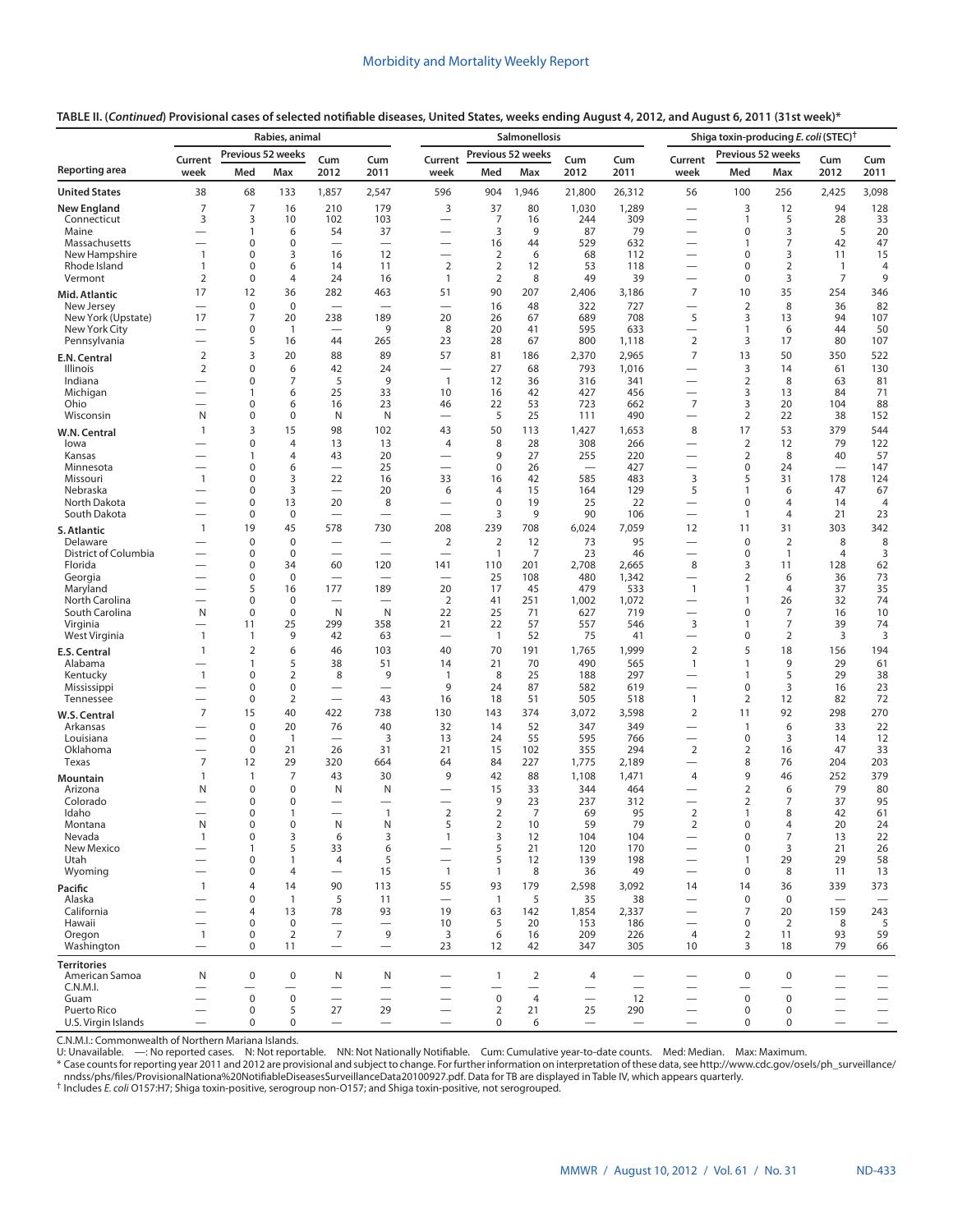# **TABLE II. (***Continued***) Provisional cases of selected notifiable diseases, United States, weeks ending August 4, 2012, and August 6, 2011 (31st week)\***

|                                      |                                                      |                             |                                  |                                       |                               | Spotted Fever Rickettsiosis (including RMSF) <sup>†</sup> |                   |                              |                                                      |                                              |                                  |                                 |                                |                                        |                                                    |  |
|--------------------------------------|------------------------------------------------------|-----------------------------|----------------------------------|---------------------------------------|-------------------------------|-----------------------------------------------------------|-------------------|------------------------------|------------------------------------------------------|----------------------------------------------|----------------------------------|---------------------------------|--------------------------------|----------------------------------------|----------------------------------------------------|--|
|                                      |                                                      |                             | <b>Shigellosis</b>               |                                       |                               | Confirmed                                                 |                   |                              |                                                      |                                              | Probable                         |                                 |                                |                                        |                                                    |  |
|                                      | Current                                              |                             | Previous 52 weeks                | Cum                                   |                               | Current                                                   | Previous 52 weeks |                              | Cum                                                  | Cum                                          | Current                          | Previous 52 weeks               |                                | Cum                                    | Cum                                                |  |
| Reporting area                       | week                                                 | Med                         | Max                              | 2012                                  | Cum<br>2011                   | week                                                      | Med               | Max                          | 2012                                                 | 2011                                         | week                             | Med                             | Max                            | 2012                                   | 2011                                               |  |
| <b>United States</b>                 | 204                                                  | 257                         | 426                              | 6,987                                 | 6,737                         | 2                                                         | 3                 | 14                           | 101                                                  | 136                                          | 30                               | 55                              | 350                            | 2,020                                  | 1,024                                              |  |
| <b>New England</b>                   | $\overline{2}$                                       | 3                           | 22                               | 79                                    | 161                           | $\overline{\phantom{0}}$                                  | 0                 | $\mathbf{1}$                 | $\mathbf{1}$                                         | $\overline{2}$                               | $\overline{\phantom{0}}$         | $\mathbf 0$                     | $\mathbf{1}$                   | 5                                      | 6                                                  |  |
| Connecticut                          |                                                      | $\mathbf{1}$                | 4                                | 17                                    | 27                            | $\overline{\phantom{0}}$                                  | 0                 | $\mathbf 0$                  | $\overline{\phantom{0}}$                             |                                              | —                                | $\mathbf 0$                     | 0                              |                                        |                                                    |  |
| Maine<br>Massachusetts               | $\overline{2}$                                       | 0<br>$\overline{2}$         | 8<br>20                          | 6<br>51                               | 18<br>106                     | $\overline{\phantom{0}}$                                  | 0<br>0            | $\mathbf 0$<br>$\Omega$      | $\overline{\phantom{0}}$                             | $\overbrace{\phantom{12322111}}$<br>$\equiv$ | -                                | $\mathbf 0$<br>0                | $\mathbf{1}$<br>$\Omega$       | $\sqrt{2}$<br>$\overline{\phantom{0}}$ | $\overbrace{\phantom{12322111}}$<br>$\overline{4}$ |  |
| New Hampshire                        | $\overline{\phantom{0}}$                             | 0                           | 1                                | 3                                     | 2                             | $\overline{\phantom{0}}$                                  | 0                 | $\mathbf 0$                  | $\overline{\phantom{0}}$                             | $\mathbf 2$                                  | —                                | $\mathbf 0$                     | $\mathbf 0$                    | $\overbrace{\phantom{12322111}}$       | $\mathbf{1}$                                       |  |
| Rhode Island                         |                                                      | 0                           | $\overline{2}$                   | $\overline{\phantom{0}}$              | 5                             | $\overline{\phantom{0}}$                                  | 0                 | $\mathbf 0$                  | $\overline{\phantom{0}}$                             | $\overline{\phantom{0}}$                     | $\overline{\phantom{0}}$         | $\mathbf 0$                     | $\mathbf{1}$                   | $\overline{3}$                         | $\mathbf{1}$                                       |  |
| Vermont                              | $\overline{\phantom{0}}$                             | $\bf 0$                     | 1                                | 2                                     | 3                             | $\overline{\phantom{0}}$                                  | 0                 | $\mathbf{1}$                 | $\overline{1}$                                       |                                              | $\overline{\phantom{0}}$         | $\mathbf 0$                     | $\mathbf 0$                    |                                        |                                                    |  |
| Mid. Atlantic                        | 26                                                   | 44                          | 89                               | 1,412                                 | 425                           | $\overline{\phantom{0}}$                                  | 0                 | $\overline{2}$               | 17                                                   | $\mathbf 2$                                  | -                                | $\overline{2}$                  | 11                             | 41                                     | 76                                                 |  |
| New Jersey<br>New York (Upstate)     | 24                                                   | 18<br>9                     | 48<br>41                         | 633<br>352                            | 88<br>123                     | $\overline{\phantom{0}}$<br>$\overline{\phantom{0}}$      | 0<br>0            | $\mathbf{1}$<br>$\mathbf{1}$ | $\overline{\phantom{0}}$<br>$\overline{4}$           | 1<br>$\mathbf{1}$                            | —                                | $\mathbf 0$<br>$\mathbf 0$      | 8<br>3                         | 8                                      | 64<br>3                                            |  |
| New York City                        | $\mathbf{1}$                                         | 13                          | 28                               | 351                                   | 146                           |                                                           | 0                 | $\pmb{0}$                    | $\overline{\phantom{0}}$                             |                                              | $\overline{\phantom{0}}$         | $\mathbf 0$                     | $\overline{2}$                 | 10                                     | $\overline{2}$                                     |  |
| Pennsylvania                         | $\mathbf{1}$                                         | 2                           | 8                                | 76                                    | 68                            | $\overline{\phantom{0}}$                                  | 0                 | 2                            | 13                                                   | $\overline{\phantom{0}}$                     | $\overline{\phantom{0}}$         | $\mathbf{1}$                    | 3                              | 23                                     | $\overline{7}$                                     |  |
| E.N. Central                         | 33                                                   | 18                          | 42                               | 658                                   | 514                           |                                                           | 0                 | $\mathbf{1}$                 | 5                                                    | 8                                            | $\mathbf{1}$                     | $\overline{2}$                  | 12                             | 115                                    | 62                                                 |  |
| Illinois                             | $\overline{\phantom{0}}$                             | 3                           | 16                               | 87                                    | 136                           |                                                           | 0                 | $\mathbf{1}$                 | $\overline{2}$                                       | $\overline{\phantom{0}}$                     | $\overline{\phantom{0}}$         | $\mathbf{1}$                    | 10                             | 68                                     | 34                                                 |  |
| Indiana<br>Michigan                  | $\overline{\phantom{0}}$                             | $\mathbf{1}$<br>4           | 6<br>11                          | 32<br>91                              | 44<br>98                      |                                                           | 0<br>0            | $\mathbf{1}$<br>$\mathbf 0$  | 3                                                    | 3                                            | $\mathbf{1}$                     | $\mathbf 0$<br>$\mathbf 0$      | 4<br>$\mathbf{1}$              | 35<br>$\overline{1}$                   | 18                                                 |  |
| Ohio                                 | $\mathbf{1}$<br>32                                   | 9                           | 33                               | 448                                   | 192                           |                                                           | 0                 | $\mathbf 0$                  | $\overline{\phantom{0}}$<br>$\overline{\phantom{0}}$ | 3                                            |                                  | $\mathbf 0$                     | $\overline{2}$                 | 11                                     | 8                                                  |  |
| Wisconsin                            | $\overline{\phantom{0}}$                             | 0                           | $\overline{4}$                   | $\overline{\phantom{0}}$              | 44                            | $\overline{\phantom{0}}$                                  | 0                 | $\mathbf 0$                  | $\overline{\phantom{0}}$                             | $\overline{2}$                               | $\overline{\phantom{0}}$         | $\mathbf 0$                     | $\overline{2}$                 | $\overline{\phantom{0}}$               | 2                                                  |  |
| W.N. Central                         | 9                                                    | 7                           | 15                               | 218                                   | 244                           |                                                           | 0                 | $\overline{7}$               | 21                                                   | 13                                           | $\overline{7}$                   | 5                               | 35                             | 366                                    | 179                                                |  |
| lowa                                 | $\overline{\phantom{0}}$                             | 0                           | 5                                | 19                                    | 9                             | $\overline{\phantom{0}}$                                  | 0                 | $\mathbf 0$                  | $\overline{\phantom{0}}$                             | $\overline{\phantom{0}}$                     | $\overline{\phantom{0}}$         | $\mathbf 0$                     | $\mathbf{1}$                   | 5                                      | $\overline{4}$                                     |  |
| Kansas                               | —                                                    | $\overline{2}$              | 9                                | 72                                    | 36                            | $\overline{\phantom{0}}$                                  | 0                 | $\mathbf 0$                  | $\overline{\phantom{0}}$                             |                                              | $\overline{\phantom{0}}$         | $\mathbf 0$                     | $\mathbf 0$                    | $\qquad \qquad$                        |                                                    |  |
| Minnesota<br>Missouri                | $\overline{\phantom{0}}$<br>$\overline{\phantom{0}}$ | 0<br>$\overline{2}$         | $\overline{4}$<br>$\overline{7}$ | $\overline{\phantom{0}}$<br>58        | 52<br>136                     | $\overline{\phantom{0}}$<br>—                             | 0<br>0            | $\mathbf 0$<br>6             | $\overline{\phantom{0}}$<br>19                       | $\overline{\phantom{0}}$<br>$\overline{7}$   | $\overline{\phantom{0}}$<br>6    | $\boldsymbol{0}$<br>5           | $\overline{2}$<br>35           | $\overline{\phantom{0}}$<br>357        | 5<br>168                                           |  |
| Nebraska                             | 9                                                    | 0                           | 8                                | 63                                    | 7                             | $\overline{\phantom{0}}$                                  | 0                 | $\mathbf{1}$                 | $\mathbf{1}$                                         | 5                                            | $\mathbf{1}$                     | $\mathbf 0$                     | 1                              | 3                                      | $\overline{2}$                                     |  |
| North Dakota                         |                                                      | $\mathbf 0$                 | $\overline{2}$                   | $\overline{2}$                        |                               |                                                           | 0                 | $\mathbf{1}$                 | 1                                                    | $\overline{\phantom{0}}$                     |                                  | $\mathbf 0$                     | $\mathbf 0$                    | $\qquad \qquad$                        | $\qquad \qquad$                                    |  |
| South Dakota                         | $\overline{\phantom{0}}$                             | $\mathbf 0$                 | $\mathbf{1}$                     | 4                                     | $\overline{4}$                | $\overline{\phantom{0}}$                                  | 0                 | $\mathbf{1}$                 | $\overline{\phantom{0}}$                             | $\overline{1}$                               | $\overline{\phantom{0}}$         | $\mathbf 0$                     | $\mathbf{1}$                   | $\overline{1}$                         | $\overline{\phantom{0}}$                           |  |
| S. Atlantic                          | 61                                                   | 64                          | 135                              | 1,728                                 | 2,228                         | $\overline{\phantom{0}}$                                  | 1                 | 8                            | 36                                                   | 84                                           | 15                               | 12                              | 76                             | 515                                    | 239                                                |  |
| Delaware                             |                                                      | $\mathbf 0$                 | 2                                | 5                                     | $\overline{2}$                | $\overline{\phantom{0}}$                                  | 0                 | $\mathbf 0$                  | $\overline{\phantom{0}}$                             | $\overline{\phantom{0}}$                     | $\overline{\phantom{0}}$         | $\mathbf 0$                     | 2                              | 16                                     | 14                                                 |  |
| District of Columbia<br>Florida      | $\overline{\phantom{0}}$<br>52                       | $\mathbf 0$<br>45           | 6<br>66                          | 14<br>1,185                           | 14<br>1,583                   | $\overline{\phantom{0}}$                                  | 0<br>0            | $\Omega$<br>$\mathbf{1}$     | $\overline{\phantom{0}}$<br>$\overline{2}$           | $\mathbf{1}$<br>$\overline{2}$               | —<br>$\overline{\phantom{0}}$    | $\mathbf 0$<br>$\mathbf 0$      | 1<br>4                         | $\overline{1}$<br>20                   | $\overbrace{\phantom{1232211}}$<br>$\overline{4}$  |  |
| Georgia                              |                                                      | 13                          | 24                               | 247                                   | 332                           |                                                           | 0                 | 6                            | 20                                                   | 63                                           | -                                | $\mathbf 0$                     | $\Omega$                       | $\overline{\phantom{0}}$               | $\overline{\phantom{0}}$                           |  |
| Maryland                             | 3                                                    | 3                           | 15                               | 136                                   | 50                            | $\overline{\phantom{0}}$                                  | 0                 | 1                            |                                                      | 2                                            | —                                | 0                               | 3                              | 17                                     | 11                                                 |  |
| North Carolina                       | $\overline{2}$                                       | 2                           | 9                                | 73                                    | 155                           |                                                           | 0                 | 3                            | 5                                                    | 6                                            | 5                                | $\mathbf 0$                     | 49                             | 181                                    | 113                                                |  |
| South Carolina                       | 1                                                    | $\mathbf{1}$                | 54                               | 18                                    | 33                            | $\overline{\phantom{0}}$                                  | 0                 | $\mathbf{1}$                 | 6                                                    | 8                                            | $\overline{\phantom{0}}$         | $\mathbf 0$                     | 2                              | 6                                      | 15                                                 |  |
| Virginia<br>West Virginia            | 3<br>$\overline{\phantom{0}}$                        | $\overline{2}$<br>$\pmb{0}$ | 7<br>$\mathbf{1}$                | 49<br>$\mathbf{1}$                    | 54<br>5                       | $\overline{\phantom{0}}$                                  | 0<br>0            | $\mathbf{1}$<br>$\pmb{0}$    | 3<br>$\overline{\phantom{0}}$                        | $\overline{2}$                               | 10                               | 5<br>$\mathbf 0$                | 30<br>$\mathbf{1}$             | 274                                    | 79<br>3                                            |  |
| E.S. Central                         | 11                                                   | 21                          | 52                               | 641                                   | 481                           | $\overline{2}$                                            | 0                 | 2                            | 3                                                    | 5                                            | 5                                | 7                               | 55                             | 499                                    | 201                                                |  |
| Alabama                              |                                                      | 6                           | 22                               | 183                                   | 116                           | $\mathbf{1}$                                              | 0                 | $\mathbf{1}$                 | $\overline{2}$                                       | $\overline{\phantom{0}}$                     | $\overline{2}$                   | $\overline{2}$                  | 8                              | 75                                     | 41                                                 |  |
| Kentucky                             | 6                                                    | 5                           | 21                               | 205                                   | 161                           | $\mathbf{1}$                                              | 0                 | $\mathbf{1}$                 | $\mathbf{1}$                                         | $\overline{\phantom{0}}$                     | $\overline{2}$                   | $\mathbf 0$                     | 5                              | 25                                     |                                                    |  |
| Mississippi                          | 1                                                    | 5                           | 24                               | 145                                   | 87                            |                                                           | 0                 | $\pmb{0}$                    | $\overline{\phantom{0}}$                             | $\overline{1}$                               | $\overline{\phantom{0}}$         | $\mathbf 0$                     | $\overline{2}$                 | 3                                      | 13                                                 |  |
| Tennessee                            | $\overline{4}$                                       | $\overline{4}$              | 10                               | 108                                   | 117                           | $\overline{\phantom{0}}$                                  | 0<br>0            | $\overline{2}$               | $\overline{\phantom{0}}$<br>3                        | 4                                            | $\mathbf{1}$                     | 5                               | 49                             | 396                                    | 147                                                |  |
| W.S. Central<br>Arkansas             | 44<br>$\overline{4}$                                 | 58<br>$\overline{1}$        | 189<br>$\overline{7}$            | 1,442<br>39                           | 1,671<br>58                   |                                                           | 0                 | 6<br>2                       | $\overline{2}$                                       | 6<br>5                                       | $\overline{2}$<br>$\overline{2}$ | 13<br>10                        | 292<br>53                      | 438<br>356                             | 226<br>209                                         |  |
| Louisiana                            |                                                      | 6                           | 18                               | 102                                   | 278                           | $\overline{\phantom{0}}$                                  | 0                 | $\mathbf 0$                  | $\overline{\phantom{0}}$                             | $\overline{\phantom{0}}$                     | -                                | $\mathbf 0$                     | 2                              | 3                                      | $\overline{2}$                                     |  |
| Oklahoma                             | 9                                                    | $\overline{7}$              | 55                               | 288                                   | 61                            |                                                           | 0                 | 5                            | $\mathbf{1}$                                         | $\overline{1}$                               |                                  | $\mathbf 0$                     | 260                            | 49                                     | 6                                                  |  |
| Texas                                | 31                                                   | 40                          | 122                              | 1,013                                 | 1,274                         |                                                           | 0                 | $\mathbf{1}$                 |                                                      | $\overline{\phantom{0}}$                     |                                  | $\mathbf{1}$                    | 13                             | 30                                     | 9                                                  |  |
| Mountain                             | $\mathbf{1}$                                         | 11                          | 41                               | 268                                   | 438                           |                                                           | 0                 | 3                            | 9                                                    | 14                                           | $\overline{\phantom{0}}$         | $\mathbf{1}$                    | 5                              | 34                                     | 32                                                 |  |
| Arizona<br>Colorado                  |                                                      | 7<br>$\mathbf{1}$           | 28<br>8                          | 178<br>28                             | 153<br>43                     |                                                           | 0<br>0            | 3<br>$\mathbf 0$             | 9<br>$\overline{\phantom{0}}$                        | 13<br>$\overline{\phantom{0}}$               |                                  | $\boldsymbol{0}$<br>$\mathbf 0$ | 4<br>$\mathbf{1}$              | 22<br>$\overline{2}$                   | 22<br>$\mathbf{1}$                                 |  |
| Idaho                                | $\mathbf{1}$                                         | 0                           | $\overline{2}$                   | 8                                     | 13                            |                                                           | 0                 | $\mathbf 0$                  |                                                      |                                              |                                  | $\mathbf 0$                     | $\overline{2}$                 | 3                                      | $\mathbf{1}$                                       |  |
| Montana                              | $\overline{\phantom{0}}$                             | 0                           | 5                                | $\overline{7}$                        | 112                           | $\overbrace{\phantom{13333}}$                             | 0                 | $\Omega$                     |                                                      | $\overline{\phantom{0}}$                     | $\overline{\phantom{0}}$         | $\mathbf 0$                     | $\mathbf{1}$                   | $\mathbf{1}$                           | $\mathbf{1}$                                       |  |
| Nevada                               |                                                      | 0                           | 5                                | 14                                    | 12                            |                                                           | 0                 | 0                            |                                                      |                                              |                                  | $\Omega$                        | $\mathbf{1}$                   |                                        |                                                    |  |
| New Mexico                           |                                                      | $\mathbf{1}$                | 7                                | 21                                    | 72                            |                                                           | $\mathbf 0$       | $\pmb{0}$                    |                                                      |                                              |                                  | $\mathsf 0$                     | $\mathbf{1}$                   | $\mathbf{1}$                           |                                                    |  |
| Utah<br>Wyoming                      | $\overline{\phantom{0}}$                             | $\mathbf{1}$<br>$\mathbf 0$ | 3<br>$\mathbf 0$                 | 12<br>$\overbrace{\phantom{1232211}}$ | 31<br>2                       |                                                           | 0<br>0            | $\mathbf 0$<br>$\mathbf 0$   |                                                      | $\mathbf{1}$<br>$\overline{\phantom{0}}$     |                                  | $\mathsf 0$<br>$\mathbf 0$      | $\mathbf{1}$<br>$\overline{2}$ | 3<br>$\overline{2}$                    | $\overline{3}$<br>$\overline{4}$                   |  |
| Pacific                              | 17                                                   | 19                          | 45                               | 541                                   | 575                           | $\qquad \qquad$                                           | 0                 | $\overline{2}$               | 6                                                    | $\overline{2}$                               | $\overline{\phantom{0}}$         | $\mathbf 0$                     | 3                              | $\overline{7}$                         | 3                                                  |  |
| Alaska                               | $\overline{\phantom{0}}$                             | $\mathbf 0$                 | $\overline{2}$                   | 6                                     | 3                             | N                                                         | 0                 | $\mathbf 0$                  | N                                                    | N                                            | N                                | $\mathbf 0$                     | $\mathbf 0$                    | N                                      | ${\sf N}$                                          |  |
| California                           | 11                                                   | 14                          | 43                               | 411                                   | 457                           | $\overline{\phantom{0}}$                                  | 0                 | $\overline{2}$               | 6                                                    | 2                                            | $\overline{\phantom{0}}$         | $\mathbf 0$                     | 1                              | 6                                      | 3                                                  |  |
| Hawaii                               | $\overline{\phantom{0}}$                             | 0                           | 3                                | 11                                    | 36                            | N                                                         | 0                 | $\mathbf 0$                  | N                                                    | N                                            | N                                | $\mathbf 0$                     | 0                              | N                                      | ${\sf N}$                                          |  |
| Oregon                               |                                                      | $\mathbf{1}$                | 6                                | 45                                    | 30                            | $\overbrace{\phantom{1232211}}$                           | 0                 | $\Omega$                     | $\overline{\phantom{0}}$                             | $\overline{\phantom{0}}$                     | $\overline{\phantom{0}}$         | $\mathbf 0$                     | 1                              | $\mathbf{1}$                           | $\overline{\phantom{0}}$                           |  |
| Washington                           | 6                                                    | $\mathbf{1}$                | 10                               | 68                                    | 49                            | $\overline{\phantom{0}}$                                  | $\mathbf 0$       | $\mathbf{1}$                 | $\overline{\phantom{0}}$                             | $\equiv$                                     | $\overbrace{\phantom{12322111}}$ | $\mathbf 0$                     | 3                              | $\overbrace{\phantom{12322111}}$       | $\qquad \qquad$                                    |  |
| <b>Territories</b><br>American Samoa |                                                      | $\mathbf 0$                 |                                  |                                       |                               |                                                           | $\mathbf 0$       | $\mathbf 0$                  |                                                      |                                              |                                  | $\mathsf 0$                     | $\mathbf 0$                    |                                        |                                                    |  |
| C.N.M.I.                             |                                                      |                             | 3<br>$\overline{\phantom{0}}$    | 5                                     | $\mathbf{1}$                  | N                                                         |                   | $\overline{\phantom{0}}$     | N<br>$\overline{\phantom{0}}$                        | N                                            | N                                | $\overline{\phantom{0}}$        | $\overline{\phantom{0}}$       | N<br>$\overline{\phantom{0}}$          | N<br>$\qquad \qquad$                               |  |
| Guam                                 |                                                      | $\mathsf{O}\xspace$         | 3                                | $\overline{\phantom{0}}$              | $\overline{7}$                | N                                                         | $\mathbf 0$       | $\mathbf 0$                  | N                                                    | $\mathsf{N}$                                 | $\mathsf{N}$                     | $\mathsf 0$                     | $\mathbf 0$                    | N                                      | ${\sf N}$                                          |  |
| Puerto Rico                          | $\overline{\phantom{0}}$                             | $\mathbf 0$                 | $\mathbf{1}$                     |                                       | 4                             | N                                                         | $\pmb{0}$         | $\mathbf 0$                  | N                                                    | N                                            | N                                | 0                               | 0                              | N                                      | N                                                  |  |
| U.S. Virgin Islands                  | $\overline{\phantom{0}}$                             | $\mathbf 0$                 | $\mathbf 0$                      | $\overline{\phantom{0}}$              | $\overbrace{\phantom{13333}}$ | N                                                         | 0                 | $\mathbf 0$                  | N                                                    | N                                            | N                                | $\mathbf 0$                     | $\mathbf 0$                    | N                                      | N                                                  |  |

C.N.M.I.: Commonwealth of Northern Mariana Islands.

U: Unavailable. —: No reported cases. N: Not reportable. NN: Not Nationally Notifiable. Cum: Cumulative year-to-date counts. Med: Median. Max: Maximum.

\* Case counts for reporting year 2011 and 2012 are provisional and subject to change. For further information on interpretation of these data, see [http://www.cdc.gov/osels/ph\\_surveillance/](http://www.cdc.gov/osels/ph_surveillance/nndss/phs/files/ProvisionalNationa%20NotifiableDiseasesSurveillanceData20100927.pdf)<br>↑ Ilnesse with similar clinical p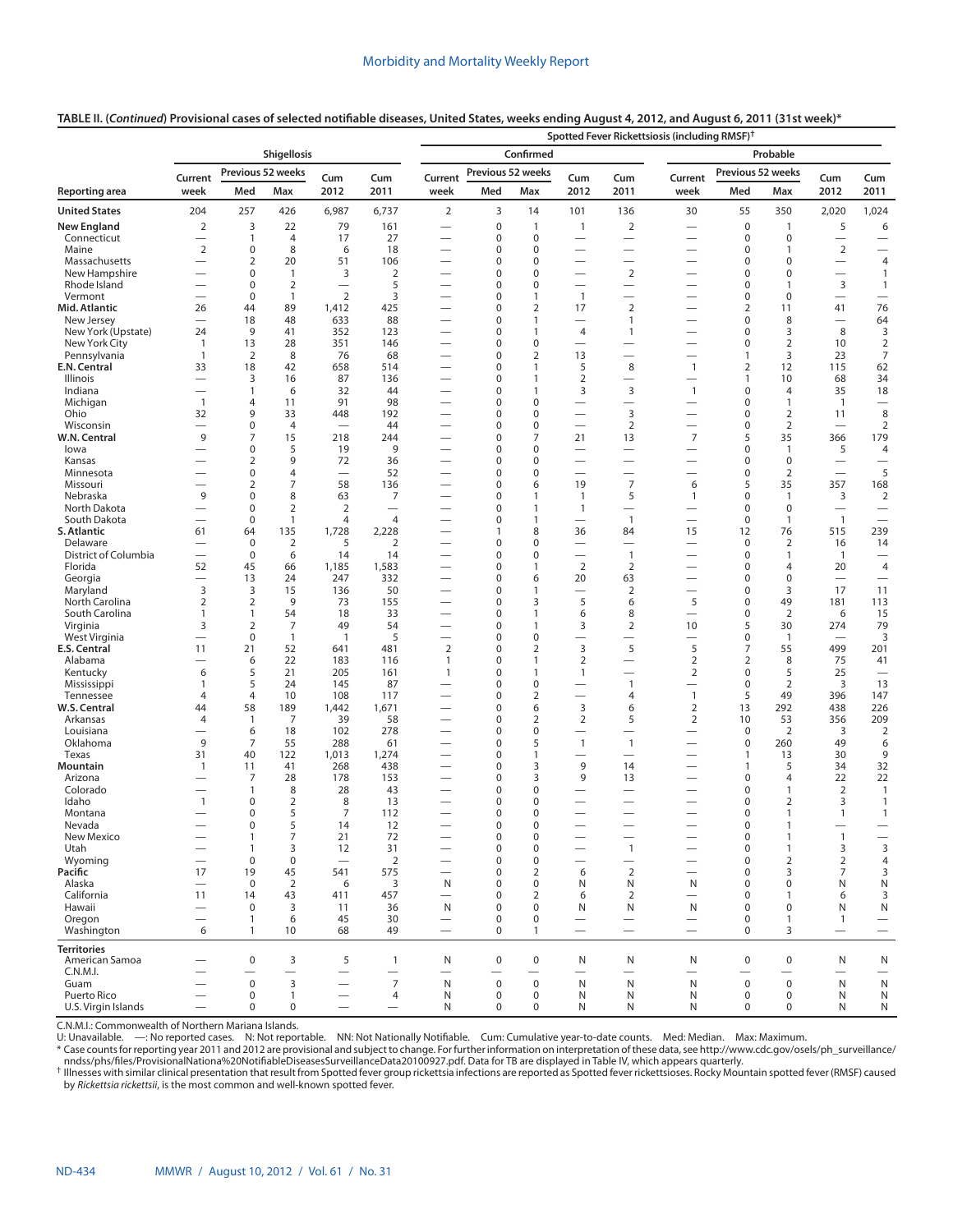#### **Reporting area** *Streptococcus pneumoniae***, † invasive disease All ages Age <5 Syphilis, primary and secondary Current week Previous 52 weeks Cum 2012 Cum 2011 Current week Previous 52 weeks Cum 2012 Cum 2011 Current week Previous 52 weeks Cum**<br>Med Max 2012 **2012 Cum Med Max Med Max Med Max 2011 United States** 62 275 803 8,146 10,952 5 21 58 551 750 87 268 323 7,526 8,121 **New England** — 12 27 389 542 — 1 4 27 31 2 8 23 257 227 Connecticut — 6 13 197 237 — 0 2 8 6 — 0 13 21 30 Maine — 2 7 69 86 — 0 1 1 3 — 0 6 13 10 Massachusetts — 1 4 24 21 — 0 3 13 10 2 5 13 173 143 New Hampshire — 1 6 47 74 — 0 1 4 5 — 0 2 15 13 Rhode Island — 0 5 20 72 — 0 1 1 2 — 1 6 32 26 Vermont — 1 4 32 52 — 0 1 — 5 — 0 2 3 5 **Mid. Atlantic** 12 43 157 1,281 1,681 1 2 11 60 84 7 32 47 837 1,009 New Jersey — 9 26 248 459 — 0 2 11 31 — 4 8 90 145 New York (Upstate) 9 17 108 600 741 1 1 10 34 31 1 4 12 118 101 New York City 3 13 24 433 481 — 0 3 15 22 1 15 22 356 548 Pennsylvania N 0 0 N N N 0 0 N N 5 9 17 273 215 **E.N. Central** 7 61 101 1,741 2,144 — 3 10 111 122 2 29 62 745 1,124 Illinois N 0 0 N N — 0 0 — — 1 11 54 292 508 Indiana — 13 33 358 519 — 1 2 16 24 — 3 10 111 110 Michigan 1 13 25 334 470 — 0 3 23 26 — 4 13 110 189 Ohio 6 23 46 772 833 — 1 6 53 58 1 7 15 197 274 Wisconsin — 9 27 277 322 — 0 2 19 14 — 1 5 35 43 **W.N. Central** 2 12 58 306 416 1 1 3 22 34 — 3 11 64 199 Iowa N 0 0 N N N 0 0 N N — 0 3 26 12 Kansas N 0 0 N N N 0 0 N N — 0 4 7 13 Minnesota — 8 26 193 322 — 0 3 13 28 — 1 6 26 91 Missouri N 0 0 N N — 0 0 — — — 0 8 — 77 Nebraska 2 2 8 98 76 1 0 2 8 6 — 0 2 3 6 North Dakota — 0 38 15 18 — 0 2 1 — — 0 1 2 — South Dakota — 0 0 — — — 0 0 — — — 0 0 — — **S. Atlantic** 24 60 193 1,881 2,693 2 4 21 132 194 29 66 98 1,893 1,996 Delaware 1 1 5 23 35 — 0 0 — — — 0 6 24 13 District of Columbia 3 1 5 38 31 — 0 1 1 5 1 3 9 108 116 Florida 13 20 48 632 925 1 1 8 49 85 2 25 36 762 726 Georgia — 17 48 460 772 — 1 6 36 44 2 11 59 331 353 Maryland 3 8 22 218 410 1 1 5 20 29 5 8 15 210 267 North Carolina N 0 0 N N N 0 0 N N 4 6 21 197 263 South Carolina 2 7 16 244 321 — 0 3 13 20 — 4 11 124 128 Virginia N 0 0 N N — 0 0 — — 15 3 13 134 128 West Virginia 2 5 83 266 199 — 0 8 13 11 — 0 2 3 2 **E.S. Central** 5 19 50 583 774 — 2 5 34 54 2 14 32 404 455 Alabama — 0 0 — — — 0 0 — — — 3 8 75 136 Kentucky — 4 9 122 151 — 0 1 4 15 2 3 9 77 68 Mississippi — 0 0 — — — 0 0 — — — 3 21 105 87 Tennessee 5 15 47 461 623 — 1 4 30 39 — 5 14 147 164 **W.S. Central** 10 30 188 972 1,292 1 3 12 83 119 27 42 53 1,282 1,057 Arkansas 3 4 14 109 148 — 0 3 10 11 1 3 15 107 118 Louisiana 1 3 18 118 148 1 0 2 8 13 2 7 16 168 245 Oklahoma N 0 0 N N — 0 0 — — 2 1 7 35 40 Texas 6 22 156 745 996 — 2 11 65 95 22 27 44 972 654 **Mountain** 2 27 48 918 1,306 — 2 6 69 105 1 10 21 274 379 Arizona — 11 27 458 570 — 1 3 33 42 — 4 11 97 160 Colorado — 7 17 225 351 — 0 3 14 25 — 2 6 56 73 Idaho N 0 0 N N — 0 0 — — 1 0 3 16 3 Montana — 0 0 — — N 0 0 N N — 0 1 — 5 Nevada — 0 0 — — — 0 0 — — — 2 7 58 83 New Mexico 2 5 14 172 230 — 0 4 12 18 — 1 5 39 47 Utah — 2 9 45 136 — 0 2 9 20 — 0 2 8 8 Wyoming — 0 3 18 19 — 0 1 1 — — 0 0 — — **Pacific** — 2 8 75 104 — 0 2 13 7 17 59 83 1,770 1,675 Alaska — 1 8 73 103 — 0 2 13 7 — 0 2 5 1 California N 0 0 N N N 0 0 N N 13 49 70 1,470 1,408 Hawaii — 0 1 2 1 — 0 1 — — — 0 3 6 8 Oregon N 0 0 N N N 0 0 N N 3 3 12 115 55 Washington N 0 0 N N N 0 0 N N 1 6 12 174 203 **Territories** American Samoa N 0 0 N N — 0 0 — — — 0 0 — —

# **TABLE II. (***Continued***) Provisional cases of selected notifiable diseases, United States, weeks ending August 4, 2012, and August 6, 2011 (31st week)\***

C.N.M.I.: Commonwealth of Northern Mariana Islands. NN: Not Nationally Notifiable. Cum: Cumulative year-to-date counts. Med: Median. Max: Maximum.

\* Case counts for reporting year 2011 and 2012 are provisional and subject to change. For further information on interpretation of these data, see [http://www.cdc.gov/osels/ph\\_surveillance/](http://www.cdc.gov/osels/ph_surveillance/nndss/phs/files/ProvisionalNationa%20NotifiableDiseasesSurveillanceData20100927.pdf)

C.N.M.I. — — — — — — — — — — — — — — — Guam — 0 0 — — — 0 0 — — — 0 0 — — Puerto Rico — 0 0 — — — 0 0 — — — 5 15 146 136 U.S. Virgin Islands — 0 0 — — 0 0 — — — — —

<sup>†</sup> Includes drug resistant and susceptible cases of invasive Streptococcus pneumoniae disease among children <5 years and among all ages. Case definition: Isolation of S. pneumoniae from a normally sterile body site (e.g., blood or cerebrospinal fluid).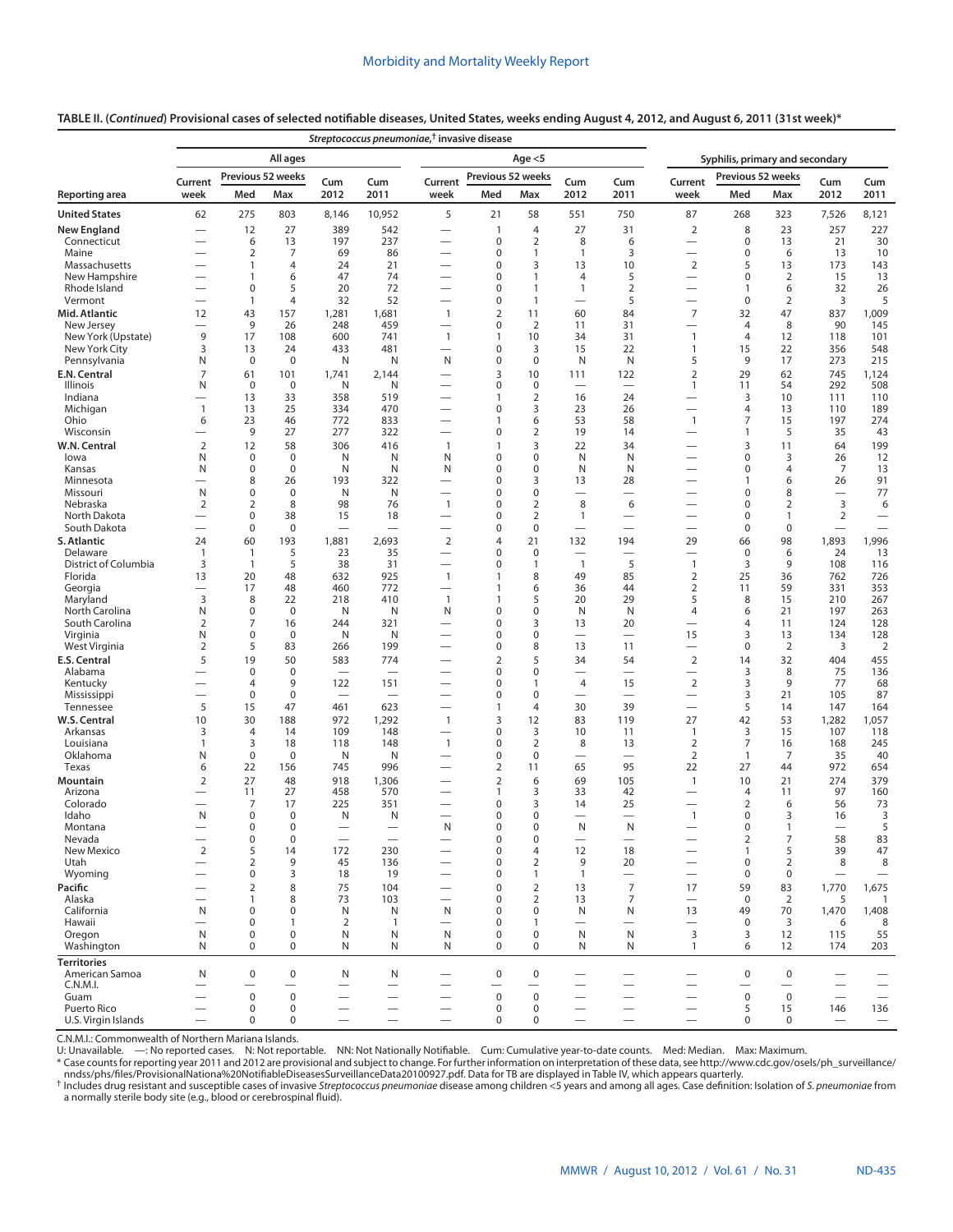## **TABLE II. (***Continued***) Provisional cases of selected notifiable diseases, United States, weeks ending August 4, 2012, and August 6, 2011 (31st week)\***

|                              |                                                      |                                |                               |                                                      |                                 | West Nile virus disease <sup>†</sup>                 |                            |                                |                                                      |                                                      |                                                      |                                         |                                         |                                                      |                                            |  |
|------------------------------|------------------------------------------------------|--------------------------------|-------------------------------|------------------------------------------------------|---------------------------------|------------------------------------------------------|----------------------------|--------------------------------|------------------------------------------------------|------------------------------------------------------|------------------------------------------------------|-----------------------------------------|-----------------------------------------|------------------------------------------------------|--------------------------------------------|--|
|                              |                                                      |                                | Varicella (chickenpox)        |                                                      |                                 | Neuroinvasive                                        |                            |                                |                                                      |                                                      | Nonneuroinvasive <sup>§</sup>                        |                                         |                                         |                                                      |                                            |  |
|                              | Current                                              |                                | Previous 52 weeks             | Cum                                                  | Cum                             | Current                                              | Previous 52 weeks          |                                | Cum                                                  | Cum                                                  | Current                                              |                                         | Previous 52 weeks                       | Cum                                                  | Cum                                        |  |
| Reporting area               | week                                                 | Med                            | Max                           | 2012                                                 | 2011                            | week                                                 | Med                        | Max                            | 2012                                                 | 2011                                                 | week                                                 | Med                                     | Max                                     | 2012                                                 | 2011                                       |  |
| <b>United States</b>         | 65                                                   | 291                            | 401                           | 7,654                                                | 8,491                           |                                                      | $\mathbf{1}$               | 72                             | 258                                                  | 86                                                   | $\mathbf{1}$                                         | $\mathbf 0$                             | 38                                      | 144                                                  | 57                                         |  |
| <b>New England</b>           | 16                                                   | 27                             | 49                            | 851                                                  | 799                             |                                                      | 0                          | 3                              |                                                      | $\mathbf{1}$                                         | $\overline{\phantom{0}}$                             | $\mathbf 0$                             | $\mathbf{1}$                            | $\overline{\phantom{0}}$                             |                                            |  |
| Connecticut<br>Maine         | 4<br>9                                               | 7<br>$\overline{4}$            | 12<br>22                      | 168<br>168                                           | 161<br>139                      | $\overline{\phantom{0}}$<br>$\overline{\phantom{0}}$ | 0<br>0                     | $\overline{2}$<br>$\mathbf 0$  | $\overline{\phantom{0}}$<br>$\overline{\phantom{0}}$ | $\overline{\phantom{0}}$<br>$\overline{\phantom{0}}$ | —<br>-                                               | $\mathbf 0$<br>0                        | $\mathbf{1}$<br>0                       | $\overline{\phantom{0}}$                             | $\overline{\phantom{0}}$                   |  |
| Massachusetts                | $\overline{\phantom{0}}$                             | 11                             | 21                            | 360                                                  | 304                             |                                                      | 0                          | $\overline{2}$                 |                                                      | $\overline{\phantom{0}}$                             |                                                      | 0                                       | 1                                       | $\overline{\phantom{0}}$                             | $\overline{\phantom{0}}$                   |  |
| New Hampshire                | $\overline{\phantom{0}}$                             | 0                              | 10                            |                                                      | 95                              | $\overline{\phantom{0}}$                             | 0                          | $\mathbf 0$                    | $\overline{\phantom{0}}$                             |                                                      | —                                                    | 0                                       | 0                                       |                                                      | $\overline{\phantom{0}}$                   |  |
| Rhode Island                 | $\overline{\phantom{0}}$                             | $\mathbf{1}$                   | 9                             | 57                                                   | 29                              |                                                      | 0                          | $\mathbf{1}$                   |                                                      | $\overline{\phantom{0}}$                             | $\overline{\phantom{0}}$                             | 0                                       | 0                                       | $\overline{\phantom{0}}$                             | $\overline{\phantom{0}}$                   |  |
| Vermont<br>Mid. Atlantic     | 3<br>2                                               | $\overline{2}$<br>34           | 13<br>89                      | 98<br>1,184                                          | 71<br>994                       | $\overline{\phantom{0}}$<br>$\overline{\phantom{0}}$ | 0<br>0                     | $\mathbf{1}$<br>11             | $\overline{\phantom{0}}$<br>$\overline{2}$           | $\mathbf{1}$<br>3                                    | $\overline{\phantom{0}}$<br>—                        | 0<br>$\mathbf 0$                        | 0<br>6                                  | $\overline{\phantom{0}}$<br>2                        | $\overline{\phantom{0}}$<br>5              |  |
| New Jersey                   | $\overline{\phantom{0}}$                             | 10                             | 55                            | 692                                                  | 317                             |                                                      | 0                          | 1                              | $\overline{\phantom{0}}$                             | $\overline{\phantom{0}}$                             | $\overline{\phantom{0}}$                             | 0                                       | 2                                       | $\mathbf{1}$                                         | $\mathbf{1}$                               |  |
| New York (Upstate)           | N                                                    | $\mathbf 0$                    | $\mathbf 0$                   | N                                                    | N                               |                                                      | 0                          | 5                              | $\overline{\phantom{0}}$                             | $\overline{\phantom{0}}$                             | $\overline{\phantom{0}}$                             | $\mathbf 0$                             | 4                                       |                                                      | 3                                          |  |
| New York City                | $\overline{\phantom{0}}$                             | 0                              | $\mathbf 0$                   | $\overline{\phantom{0}}$                             | $\overline{\phantom{0}}$        |                                                      | 0                          | 4                              | $\mathbf{1}$                                         | $\overline{2}$                                       | $\overline{\phantom{0}}$                             | 0                                       | $\mathbf{1}$                            |                                                      | $\overline{\phantom{0}}$                   |  |
| Pennsylvania<br>E.N. Central | 2<br>18                                              | 18<br>71                       | 35<br>128                     | 492<br>1,764                                         | 677<br>2,012                    | $\overline{\phantom{0}}$                             | 0<br>0                     | $\overline{2}$<br>13           | 1<br>8                                               | $\mathbf{1}$<br>4                                    | $\mathbf{1}$                                         | $\mathbf 0$<br>0                        | $\mathbf{1}$<br>$\overline{7}$          | $\mathbf{1}$<br>3                                    | $\mathbf{1}$<br>6                          |  |
| Illinois                     |                                                      | 18                             | 38                            | 497                                                  | 456                             |                                                      | 0                          | 6                              | 2                                                    | $\overline{2}$                                       | $\mathbf{1}$                                         | $\mathbf 0$                             | 5                                       | 1                                                    | 3                                          |  |
| Indiana                      | $\overline{4}$                                       | 7                              | 21                            | 239                                                  | 110                             |                                                      | 0                          | $\overline{2}$                 | $\mathbf{1}$                                         | $\mathbf{1}$                                         |                                                      | $\mathbf 0$                             | $\mathbf{1}$                            | $\mathbf{1}$                                         |                                            |  |
| Michigan                     | $\mathbf{1}$                                         | 20                             | 45                            | 505                                                  | 596                             | $\overline{\phantom{0}}$                             | 0                          | 7                              | 3                                                    | $\mathbf{1}$                                         | $\overline{\phantom{0}}$                             | $\mathbf 0$                             | $\overline{2}$                          | 1                                                    | $\overline{\phantom{0}}$                   |  |
| Ohio<br>Wisconsin            | 13<br>$\overline{\phantom{0}}$                       | 19<br>$\mathbf 0$              | 47<br>12                      | 522<br>$\overline{1}$                                | 583<br>267                      | $\overline{\phantom{0}}$                             | 0<br>0                     | 3<br>1                         | 2<br>$\overline{\phantom{0}}$                        | $\overline{\phantom{0}}$                             |                                                      | $\mathbf 0$<br>$\mathbf 0$              | 3<br>$\mathbf{1}$                       | $\overline{\phantom{0}}$                             | 3<br>$\overline{\phantom{0}}$              |  |
| W.N. Central                 | $\overline{\phantom{0}}$                             | 15                             | 35                            | 367                                                  | 406                             |                                                      | 0                          | 9                              | 15                                                   | $\overline{2}$                                       |                                                      | $\mathbf 0$                             | $\overline{7}$                          | 22                                                   | 6                                          |  |
| lowa                         | N                                                    | $\mathbf 0$                    | $\mathbf 0$                   | N                                                    | N                               | $\overline{\phantom{0}}$                             | 0                          | $\overline{2}$                 | 1                                                    |                                                      | —                                                    | $\mathbf 0$                             | $\overline{2}$                          | $\overline{2}$                                       |                                            |  |
| Kansas                       |                                                      | 5                              | 21                            | 85                                                   | 202                             | $\overline{\phantom{0}}$                             | 0                          | $\overline{2}$                 | 5                                                    |                                                      |                                                      | $\mathbf 0$                             | $\mathbf{1}$                            | 3                                                    | $\overline{\phantom{0}}$                   |  |
| Minnesota<br>Missouri        | $\overline{\phantom{0}}$<br>$\overline{\phantom{0}}$ | $\mathbf 0$<br>6               | $\overline{1}$<br>23          | $\overline{\phantom{0}}$<br>236                      | $\overline{\phantom{0}}$<br>134 | $\overline{\phantom{0}}$<br>—                        | 0<br>0                     | $\mathbf{1}$<br>$\overline{2}$ | 4<br>$\mathbf{1}$                                    | $\overline{2}$                                       | —<br>-                                               | $\mathbf 0$<br>$\mathbf 0$              | $\mathbf{1}$<br>2                       | 4<br>$\overline{\phantom{0}}$                        | $\overline{\phantom{0}}$<br>$\overline{1}$ |  |
| Nebraska                     | $\overline{\phantom{0}}$                             | 0                              | $\overline{3}$                | 10                                                   | 14                              | $\overline{\phantom{0}}$                             | 0                          | 4                              | 1                                                    |                                                      | $\overline{\phantom{0}}$                             | $\mathbf 0$                             | 3                                       | $\overline{2}$                                       | 3                                          |  |
| North Dakota                 |                                                      | 0                              | 29                            | 17                                                   | 26                              |                                                      | 0                          | $\mathbf{1}$                   | 1                                                    |                                                      | $\overline{\phantom{0}}$                             | $\mathbf 0$                             | 1                                       | $\overline{\phantom{m}}$                             | $\overline{2}$                             |  |
| South Dakota                 | $\overline{\phantom{0}}$                             | $\mathbf{1}$                   | 6                             | 19                                                   | 30                              | $\overline{\phantom{0}}$                             | 0                          | $\overline{2}$                 | 2                                                    | $\overline{\phantom{0}}$                             | —                                                    | $\mathbf 0$                             | 3                                       | 11                                                   | $\overline{\phantom{0}}$                   |  |
| S. Atlantic<br>Delaware      | 13<br>$\overline{\phantom{0}}$                       | 32<br>0                        | 57<br>$\overline{2}$          | 842<br>3                                             | 1,184<br>5                      | $\overline{\phantom{0}}$                             | 0<br>0                     | 12<br>$\mathbf{1}$             | 5<br>$\overline{\phantom{0}}$                        | 17<br>$\overline{\phantom{0}}$                       |                                                      | $\mathbf 0$<br>$\mathbf 0$              | 6<br>0                                  | 4<br>$\overline{\phantom{0}}$                        | 8<br>$\overline{\phantom{0}}$              |  |
| District of Columbia         | $\overline{2}$                                       | $\mathbf 0$                    | $\overline{4}$                | 12                                                   | 12                              |                                                      | 0                          | 3                              |                                                      | $\mathbf{1}$                                         | —                                                    | $\mathbf 0$                             | 3                                       | $\equiv$                                             | $\mathbf{1}$                               |  |
| Florida                      | 9                                                    | 16                             | 50                            | 582                                                  | 550                             | $\overline{\phantom{0}}$                             | 0                          | 4                              | $\mathbf{1}$                                         | 9                                                    | $\overline{\phantom{0}}$                             | $\mathbf 0$                             | $\overline{2}$                          | 3                                                    | $\overline{\phantom{0}}$                   |  |
| Georgia                      | -                                                    | 0                              | 4                             | 18                                                   | 7                               |                                                      | 0                          | 4                              | 4                                                    | $\overline{2}$                                       | —                                                    | $\mathbf 0$                             | $\mathbf{1}$                            | $\overline{\phantom{0}}$                             | 3                                          |  |
| Maryland<br>North Carolina   | N<br>N                                               | 0<br>0                         | $\mathbf 0$<br>$\mathbf 0$    | N<br>N                                               | N<br>N                          | $\overline{\phantom{0}}$                             | 0<br>0                     | 5<br>1                         | $\overline{\phantom{0}}$                             | 1<br>1                                               | $\overline{\phantom{0}}$                             | $\mathbf 0$<br>$\mathbf 0$              | 3<br>$\mathbf 0$                        | $\overline{\phantom{0}}$<br>$\overline{\phantom{0}}$ | 4<br>$\overline{\phantom{0}}$              |  |
| South Carolina               | $\overline{\phantom{0}}$                             | 0                              | $\overline{2}$                | 5                                                    | 12                              | $\overline{\phantom{0}}$                             | 0                          | $\mathbf 0$                    |                                                      |                                                      |                                                      | $\mathbf 0$                             | 1                                       | $\overline{1}$                                       | $\overline{\phantom{0}}$                   |  |
| Virginia                     | $\overline{2}$                                       | 8                              | 24                            | 193                                                  | 317                             |                                                      | 0                          | $\overline{2}$                 |                                                      | 3                                                    | $\overline{\phantom{0}}$                             | $\mathbf 0$                             | $\mathbf{1}$                            |                                                      | $\overline{\phantom{0}}$                   |  |
| West Virginia                | $\overline{\phantom{0}}$                             | 1                              | 14                            | 29                                                   | 281                             | $\overline{\phantom{0}}$                             | 0                          | $\mathbf{1}$                   | $\overline{\phantom{0}}$                             |                                                      | —                                                    | 0                                       | 0                                       | $\overline{\phantom{0}}$                             | $\overline{\phantom{0}}$                   |  |
| E.S. Central<br>Alabama      | $\overline{\phantom{0}}$<br>$\overline{\phantom{0}}$ | 4<br>4                         | 14<br>14                      | 120<br>113                                           | 182<br>173                      | $\overline{\phantom{0}}$                             | 0<br>0                     | 11<br>$\overline{2}$           | 26<br>$\mathbf{1}$                                   | 13<br>$\mathbf{1}$                                   | $\overline{\phantom{0}}$<br>$\overline{\phantom{0}}$ | $\mathbf 0$<br>0                        | 5<br>$\mathbf{1}$                       | 18<br>3                                              | 6<br>$\overline{\phantom{0}}$              |  |
| Kentucky                     | N                                                    | 0                              | $\mathbf 0$                   | N                                                    | N                               | $\overline{\phantom{0}}$                             | 0                          | $\overline{2}$                 | $\mathbf{1}$                                         | $\overline{\phantom{0}}$                             | $\overline{\phantom{0}}$                             | $\mathbf 0$                             | $\mathbf{1}$                            | $\overline{\phantom{0}}$                             | $\overline{\phantom{0}}$                   |  |
| Mississippi                  | $\overline{\phantom{0}}$                             | 0                              | 3                             | 7                                                    | 9                               |                                                      | 0                          | 9                              | 24                                                   | 11                                                   | —                                                    | 0                                       | 5                                       | 15                                                   | 6                                          |  |
| Tennessee                    | N                                                    | $\mathbf 0$                    | $\mathbf 0$                   | N                                                    | N                               |                                                      | 0                          | 3                              | $\overline{\phantom{0}}$                             | $\mathbf{1}$                                         | $\overline{\phantom{0}}$                             | $\mathbf 0$                             | $\mathbf{1}$                            | $\overline{\phantom{0}}$                             | $\overline{\phantom{0}}$                   |  |
| W.S. Central                 | 13                                                   | 53                             | 213                           | 1,588                                                | 1,767                           |                                                      | 0                          | 51                             | 188                                                  | 14                                                   |                                                      | $\mathbf 0$                             | 22                                      | 84                                                   | 5                                          |  |
| Arkansas<br>Louisiana        | $\overline{\phantom{0}}$<br>$\overline{\phantom{0}}$ | $\overline{4}$<br>$\mathbf{1}$ | 28<br>6                       | 115<br>29                                            | 191<br>55                       | $\overline{\phantom{0}}$<br>$\overline{\phantom{0}}$ | 0<br>0                     | $\overline{2}$<br>13           | 6<br>29                                              | $\mathbf{1}$<br>$\overline{2}$                       | $\overline{\phantom{0}}$                             | $\mathbf 0$<br>$\mathbf 0$              | $\mathbf 0$<br>$\overline{4}$           | $\overline{\phantom{0}}$<br>10                       | $\overline{\phantom{0}}$<br>3              |  |
| Oklahoma                     | N                                                    | $\mathbf 0$                    | $\mathbf 0$                   | N                                                    | N                               |                                                      | 0                          | 6                              | 18                                                   |                                                      |                                                      | $\mathbf 0$                             | $\mathbf{1}$                            | $\overline{4}$                                       |                                            |  |
| Texas                        | 13                                                   | 47                             | 204                           | 1,444                                                | 1,521                           |                                                      | 0                          | 37                             | 135                                                  | 11                                                   |                                                      | $\mathbf 0$                             | 22                                      | 70                                                   | $\overline{2}$                             |  |
| Mountain<br>Arizona          | $\overline{2}$                                       | 30                             | 61                            | 851<br>282                                           | 1,059<br>418                    | $\overline{\phantom{0}}$                             | 0<br>0                     | 11<br>$\overline{7}$           | 6<br>5                                               | 17<br>15                                             | $\overline{\phantom{0}}$                             | $\mathbf 0$<br>$\mathbf 0$              | 5<br>$\overline{4}$                     | 6<br>$\overline{2}$                                  | 12<br>7                                    |  |
| Colorado                     | -                                                    | 11<br>8                        | 26<br>32                      | 261                                                  | 239                             |                                                      | 0                          | $\overline{2}$                 | $\mathbf{1}$                                         | $\overline{\phantom{0}}$                             |                                                      | $\mathbf 0$                             | 2                                       | 2                                                    | $\overline{2}$                             |  |
| Idaho                        | N                                                    | 0                              | $\mathbf 0$                   | N                                                    | N                               |                                                      | 0                          | 1                              |                                                      | $\overline{\phantom{0}}$                             |                                                      | $\mathbf 0$                             | 1                                       | 1                                                    | $\mathbf{1}$                               |  |
| Montana                      | $\overline{2}$                                       | $\overline{2}$                 | 7                             | 70                                                   | 121                             |                                                      | 0                          | 1                              | $\qquad \qquad$                                      | $\overline{\phantom{0}}$                             | $\qquad \qquad$                                      | $\mathbf 0$                             | 1                                       | 1                                                    |                                            |  |
| Nevada                       | N                                                    | 0                              | $\Omega$                      | N                                                    | N                               |                                                      | 0                          | 4                              |                                                      | $\overline{2}$                                       |                                                      | $\Omega$                                | 2                                       |                                                      |                                            |  |
| New Mexico<br>Utah           |                                                      | $\overline{2}$<br>5            | 8<br>20                       | 62<br>164                                            | 35<br>238                       | $\overline{\phantom{0}}$<br>$\overline{\phantom{0}}$ | $\mathbf 0$<br>$\mathbf 0$ | $\mathbf{1}$<br>$\mathbf{1}$   |                                                      | $\overline{\phantom{0}}$                             | —                                                    | $\pmb{0}$<br>$\mathbf 0$                | $\mathbf 0$<br>$\mathbf{1}$             | $\overline{\phantom{0}}$                             | $\overline{\phantom{m}}$<br>$\overline{1}$ |  |
| Wyoming                      | $\overline{\phantom{0}}$                             | 0                              | $\overline{2}$                | 12                                                   | 8                               |                                                      | 0                          | $\mathbf{1}$                   | $\overline{\phantom{0}}$                             | $\overline{\phantom{0}}$                             | $\qquad \qquad$                                      | $\mathbf 0$                             | $\mathbf{1}$                            | $\overline{\phantom{0}}$                             | $\mathbf{1}$                               |  |
| Pacific                      | $\mathbf{1}$                                         | 3                              | 9                             | 87                                                   | 88                              |                                                      | 0                          | 18                             | 8                                                    | 15                                                   | $\qquad \qquad$                                      | $\mathbf 0$                             | 8                                       | 5                                                    | 9                                          |  |
| Alaska                       |                                                      | 1                              | $\overline{4}$                | 44                                                   | 32                              | $\overline{\phantom{0}}$                             | 0                          | $\mathbf 0$                    | $\overline{\phantom{0}}$                             | $\overline{\phantom{0}}$                             | $\qquad \qquad$                                      | $\mathbf 0$                             | $\mathbf 0$                             | $\qquad \qquad$                                      |                                            |  |
| California<br>Hawaii         | $\overline{\phantom{0}}$<br>$\mathbf{1}$             | $\mathbf 0$<br>1               | 4<br>4                        | 13<br>30                                             | 26<br>30                        | $\overline{\phantom{0}}$<br>$\overline{\phantom{0}}$ | 0<br>0                     | 18<br>$\mathbf 0$              | 8<br>$\overline{\phantom{0}}$                        | 15                                                   | $\overline{\phantom{0}}$                             | $\mathbf 0$<br>0                        | 8<br>0                                  | 5                                                    | 9                                          |  |
| Oregon                       | N                                                    | $\mathbf 0$                    | $\mathbf 0$                   | N                                                    | N                               | $\overline{\phantom{0}}$                             | 0                          | 0                              | $\overline{\phantom{0}}$                             | $\overline{\phantom{0}}$                             | $\overline{\phantom{0}}$                             | $\mathbf 0$                             | $\mathbf 0$                             |                                                      | $\overline{\phantom{0}}$                   |  |
| Washington                   | N                                                    | $\mathbf 0$                    | $\mathbf 0$                   | N                                                    | N                               | $\overline{\phantom{0}}$                             | 0                          | $\mathbf 0$                    | $\overline{\phantom{0}}$                             | $\equiv$                                             | $\overline{\phantom{0}}$                             | $\mathbf 0$                             | $\mathbf 0$                             | $\overline{\phantom{0}}$                             | $\overline{\phantom{0}}$                   |  |
| <b>Territories</b>           |                                                      |                                |                               |                                                      |                                 |                                                      |                            |                                |                                                      |                                                      |                                                      |                                         |                                         |                                                      |                                            |  |
| American Samoa               | N                                                    | $\mathsf 0$                    | $\pmb{0}$                     | N                                                    | N                               |                                                      | $\mathbf 0$                | $\mathbf 0$                    |                                                      |                                                      |                                                      | $\pmb{0}$                               | $\mathbf 0$                             |                                                      |                                            |  |
| C.N.M.I.<br>Guam             | $\overline{\phantom{0}}$                             | 3                              | $\overline{\phantom{0}}$<br>5 | $\overline{\phantom{0}}$<br>$\overline{\phantom{0}}$ | $\overline{\phantom{0}}$<br>43  |                                                      | $\mathbf 0$                | $\mathbf 0$                    |                                                      | $\overline{\phantom{0}}$                             | $\overline{\phantom{0}}$                             | $\overline{\phantom{0}}$<br>$\mathbf 0$ | $\overline{\phantom{0}}$<br>$\mathbf 0$ |                                                      |                                            |  |
| Puerto Rico                  |                                                      | 4                              | 14                            | 63                                                   | 273                             | $\qquad \qquad$                                      | $\pmb{0}$                  | $\mathbf 0$                    | $\qquad \qquad$<br>$\qquad \qquad$                   | $\overline{\phantom{0}}$<br>$\overline{\phantom{0}}$ | $\qquad \qquad$<br>$\qquad \qquad -$                 | $\pmb{0}$                               | 0                                       | $\overline{\phantom{0}}$                             | $\overline{\phantom{0}}$                   |  |
| U.S. Virgin Islands          | $\overline{\phantom{0}}$                             | 0                              | $\mathbf{1}$                  | $\overline{\phantom{m}}$                             | $\overline{\phantom{m}}$        |                                                      | $\mathbf 0$                | $\mathbf 0$                    | $\overline{\phantom{0}}$                             | $\qquad \qquad -$                                    | $\qquad \qquad -$                                    | $\mathbf 0$                             | $\mathbf 0$                             |                                                      | $\overline{\phantom{0}}$                   |  |

C.N.M.I.: Commonwealth of Northern Mariana Islands.

U: Unavailable. —: No reported cases. N: Not reportable. NN: Not Nationally Notifiable. Cum: Cumulative year-to-date counts. Med: Median. Max: Maximum.

\* Case counts for reporting year 2011 and 2012 are provisional and subject to change. For further information on interpretation of these data, see [http://www.cdc.gov/osels/ph\\_surveillance/](http://www.cdc.gov/osels/ph_surveillance/nndss/phs/files/ProvisionalNationa%20NotifiableDiseasesSurveillanceData20100927.pdf)<br>nndss/phs/files/ProvisionalNation

serogroup, eastern equine, Powassan, St. Louis, and western equine diseases are available in Table I.

§ Not reportable in all states. Data from states where the condition is not reportable are excluded from this table, except starting in 2007 for the domestic arboviral diseases and influenzaassociated pediatric mortality, and in 2003 for SARS-CoV. Reporting exceptions are available at http://www.cdc.gov/osels/ph\_surveillance/nndss/phs/infdis.htm.